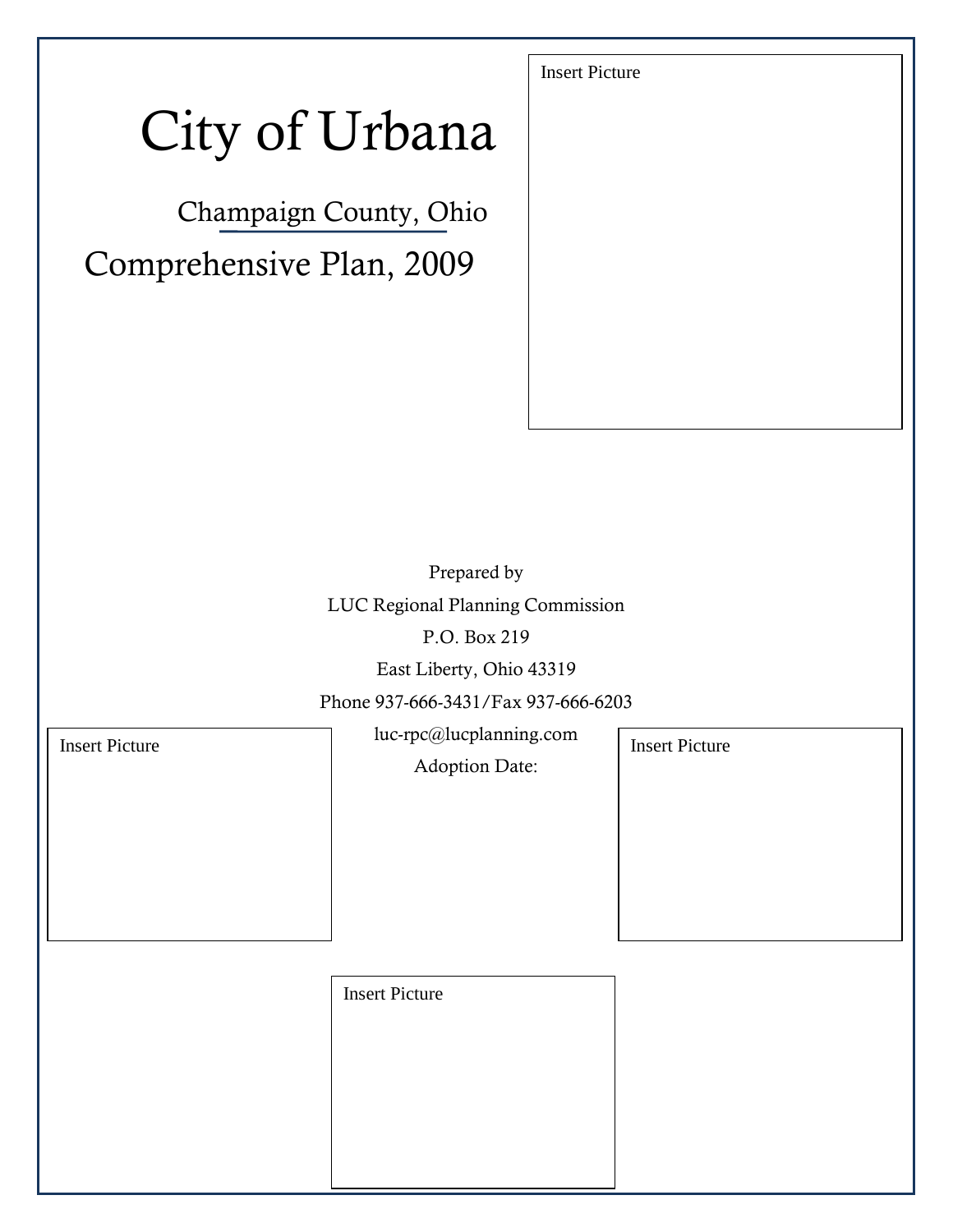| <b>Table of Contents</b><br>List of Figures |          |                                               | 1V                     |
|---------------------------------------------|----------|-----------------------------------------------|------------------------|
| <b>List of Tables</b>                       |          |                                               | $\mathbf{V}$           |
| Acknowledgement                             |          |                                               | $\overline{\text{vi}}$ |
| Chapter 1 Introduction                      |          |                                               | $\mathbf{1}$           |
| 1.1 History                                 |          |                                               | $\mathbf{1}$           |
| 1.2 Organization                            |          |                                               | $\mathbf{1}$           |
| <b>Chapter 2 Executive Summary</b>          |          |                                               | $\overline{4}$         |
| 2.1                                         | Overview |                                               | 4                      |
| 2.2                                         |          | Vision and Goals                              | 5                      |
|                                             | 2.2.1    | Land Use                                      |                        |
|                                             |          | 2.2.1.1 Parks and Recreation                  |                        |
|                                             |          | 2.2.1.2 Natural Resources                     |                        |
|                                             |          | 2.2.2 Infrastructure                          |                        |
|                                             |          | 2.2.2.1 Transportation                        |                        |
|                                             |          | 2.2.2.2 Utilities                             |                        |
|                                             | 2.2.3    | <b>Economic Development</b>                   |                        |
|                                             |          | 2.2.3.1 Downtown Development                  |                        |
|                                             |          | 2.2.3.2 Workforce Development                 |                        |
|                                             | 2.2.4    | <b>Community Services</b>                     |                        |
|                                             |          | $2.2.4.1$ Housing                             |                        |
|                                             |          | 2.2.4.2 Education                             |                        |
|                                             |          | 2.2.4.3 Health and Safety                     |                        |
| 2.3                                         |          | <b>Major Recommendations</b>                  | $\overline{4}$         |
| 2.4                                         |          | Implementation - Dates/time frames            | 5                      |
| Chapter 3 Planning Issues                   |          |                                               | 8                      |
| 3.1                                         |          | <b>Comprehensive Planning Process</b>         | 8                      |
| 3.2                                         |          | Planning in the City                          | 8                      |
| 3.3                                         |          | Reference to Other Comprehensive plans        | 8                      |
|                                             |          | <b>Chapter 4 Existing Conditions Analysis</b> | 10                     |
| 4.1                                         |          | Demographics                                  | 10                     |
| 4.2                                         |          | Location and Geography                        | 11                     |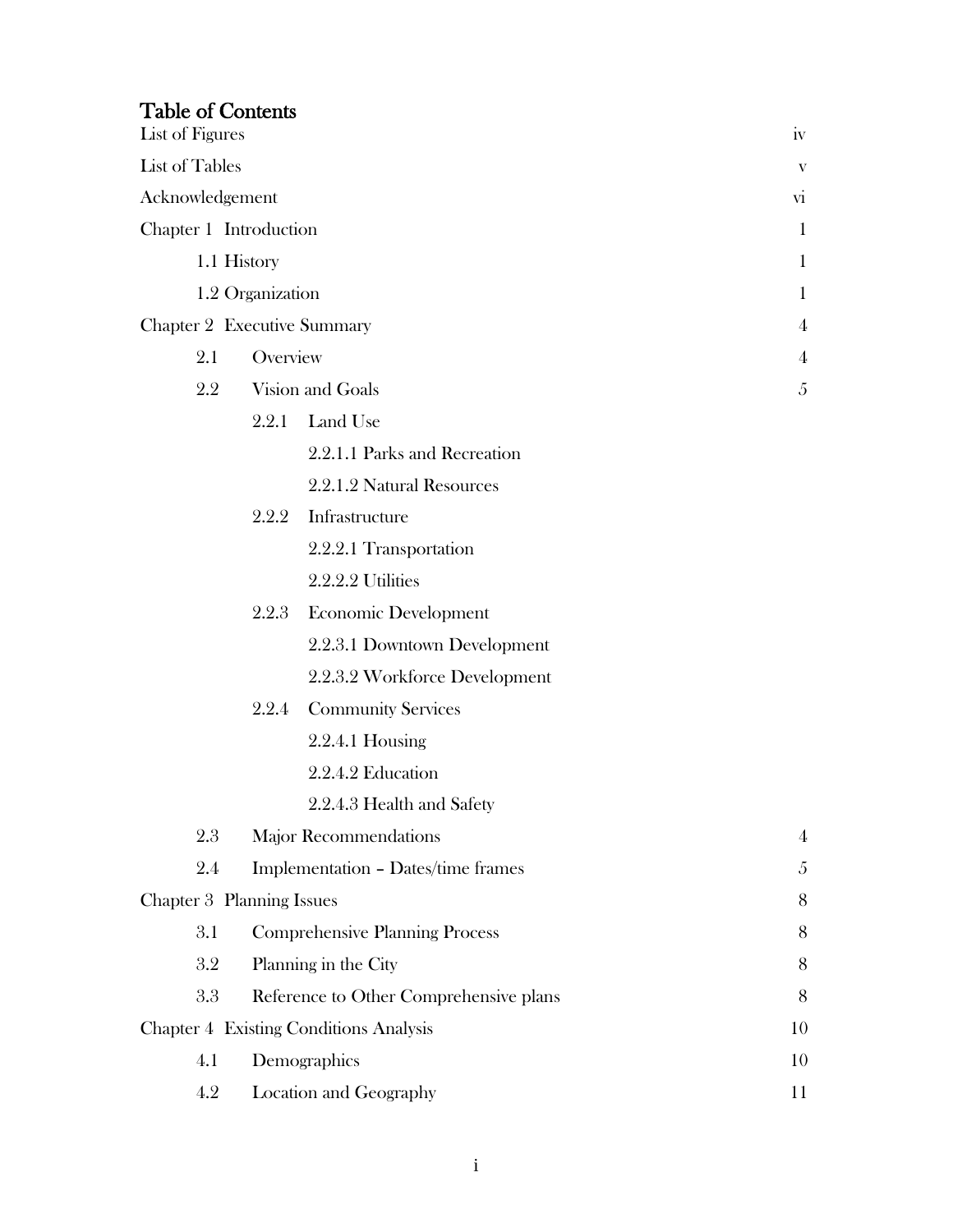| 4.3                      |                  | Unique Character of City   | 16             |
|--------------------------|------------------|----------------------------|----------------|
| 4.4                      |                  | Urbana University          | 20             |
| Chapter 5 Land Use       |                  |                            | 54             |
| 5.1                      | Overview         |                            | 54             |
| 5.2                      |                  | <b>Existing Conditions</b> | 55             |
| 5.3                      | Goals            |                            | 57             |
| 5.4                      |                  | Objectives/Strategies      | 59             |
| 5.5                      |                  | Sustainability             | 61             |
| 5.6                      |                  | Parks and Recreations      | 62             |
|                          | 5.6.1            | Overview                   | 54             |
|                          | 5.6.2            | <b>Existing Conditions</b> | 55             |
|                          | 5.6.3            | Goals                      | 57             |
|                          | 5.6.4            | Objectives/Strategies      | 59             |
|                          | 5.6.5            | Sustainability             | 61             |
| 5.7<br>Summary           |                  |                            |                |
|                          | 5.7.1            | Overview                   | 54             |
|                          | 5.7.2            | <b>Existing Conditions</b> | 55             |
|                          | 5.7.3            | Goals                      | 57             |
|                          | 5.7.4            | Objectives/Strategies      | 59             |
|                          | 5.7.5            | Sustainability             | 61             |
| Chapter 6 Infrastructure |                  |                            | $\overline{4}$ |
| 6.1                      | Overview         |                            | $\overline{4}$ |
| 6.2                      |                  | Transportation             |                |
|                          | 6.2.1            | Overview                   | 54             |
|                          | 6.2.2            | <b>Existing Conditions</b> | 55             |
|                          | 6.2.3            | Goals                      | 57             |
|                          | 6.2.4            | Objectives/Strategies      | 59             |
|                          | 6.2.5            | Sustainability             |                |
| 6.3                      | <b>Utilities</b> |                            |                |
|                          | 6.3.1            | Overview                   | 54             |
|                          | 6.3.2            | <b>Existing Conditions</b> | 55             |
|                          | 6.3.3            | Goals                      | 57             |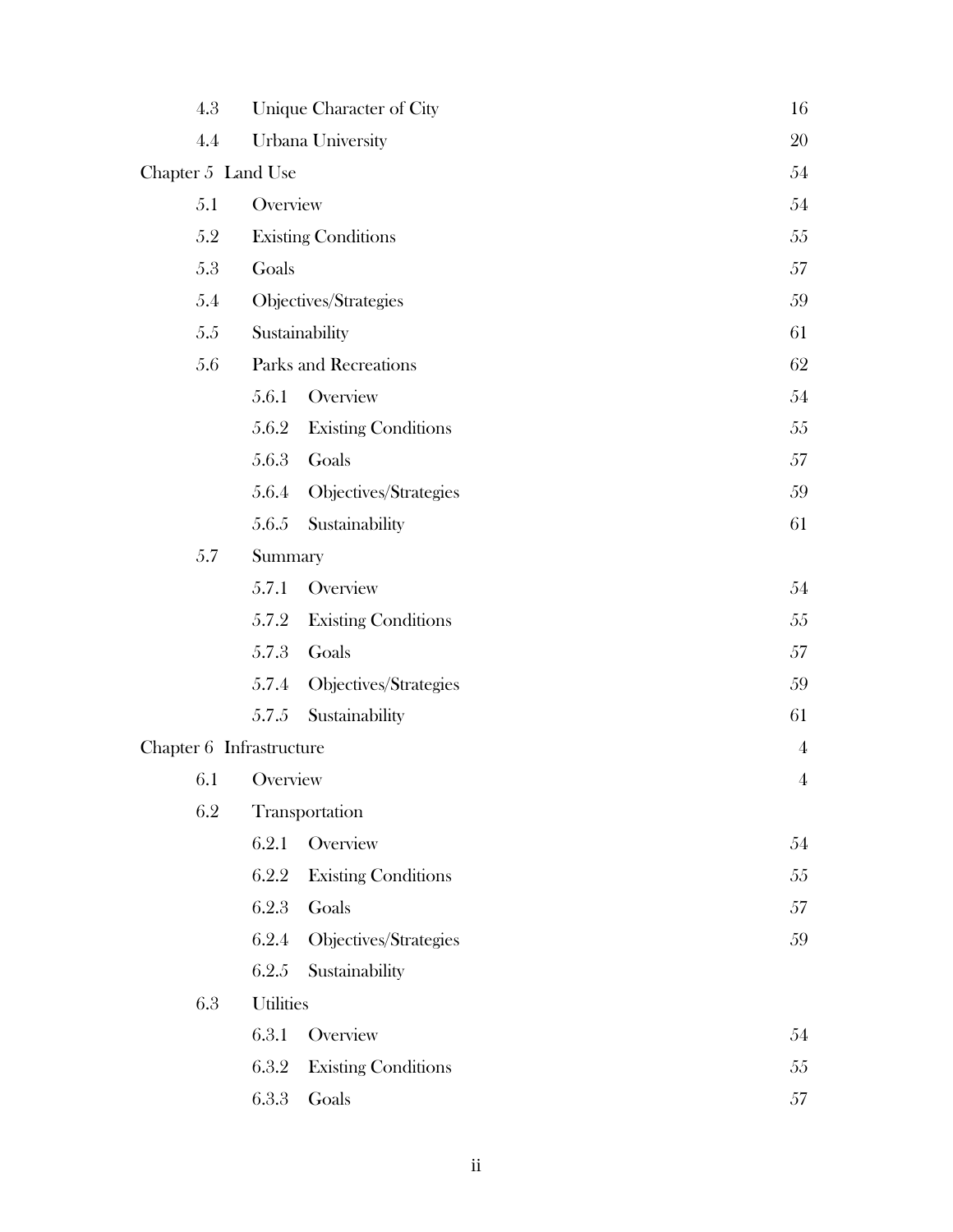|                                     | 6.3.4    | Objectives/Strategies          | 59 |
|-------------------------------------|----------|--------------------------------|----|
|                                     | 6.3.5    | Sustainability                 |    |
|                                     |          | Chapter 7 Economic Development | 54 |
| 7.1                                 | Overview |                                | 54 |
| 7.2                                 |          | <b>Existing Conditions</b>     | 55 |
| 7.3                                 | Goals    |                                | 57 |
| 7.4                                 |          | Objectives/Strategies          | 59 |
| 7.5                                 |          | Sustainability                 | 61 |
| 7.6                                 |          | <b>Downtown Development</b>    | 62 |
|                                     | 7.6.1    | Overview                       | 54 |
|                                     | 7.6.2    | <b>Existing Conditions</b>     | 55 |
|                                     | 7.6.3    | Goals                          | 57 |
|                                     | 7.6.4    | Objectives/Strategies          | 59 |
|                                     | 7.6.5    | Sustainability                 | 61 |
| 7.7                                 |          | <b>Workforce Development</b>   |    |
|                                     | 7.7.1    | Overview                       | 54 |
|                                     | 7.7.2    | <b>Existing Conditions</b>     | 55 |
|                                     | 7.7.3    | Goals                          | 57 |
|                                     | 7.7.4    | Objectives/Strategies          | 59 |
|                                     | 7.7.5    | Sustainability                 | 61 |
| <b>Chapter 8 Community Services</b> |          |                                | 54 |
| 8.1                                 | Overview |                                | 54 |
| 8.2                                 |          | <b>Existing Conditions</b>     | 55 |
| 8.3                                 | Goals    |                                | 57 |
| 8.4                                 |          | Objectives/Strategies          | 59 |
| 8.5                                 |          | Sustainability                 | 61 |
| 8.6                                 | Housing  |                                | 62 |
|                                     | 8.6.1    | Overview                       | 54 |
|                                     | 8.6.2    | <b>Existing Conditions</b>     | 55 |
|                                     | 8.6.3    | Goals                          | 57 |
|                                     | 8.6.4    | Objectives/Strategies          | 59 |
|                                     | 8.6.5    | Sustainability                 | 61 |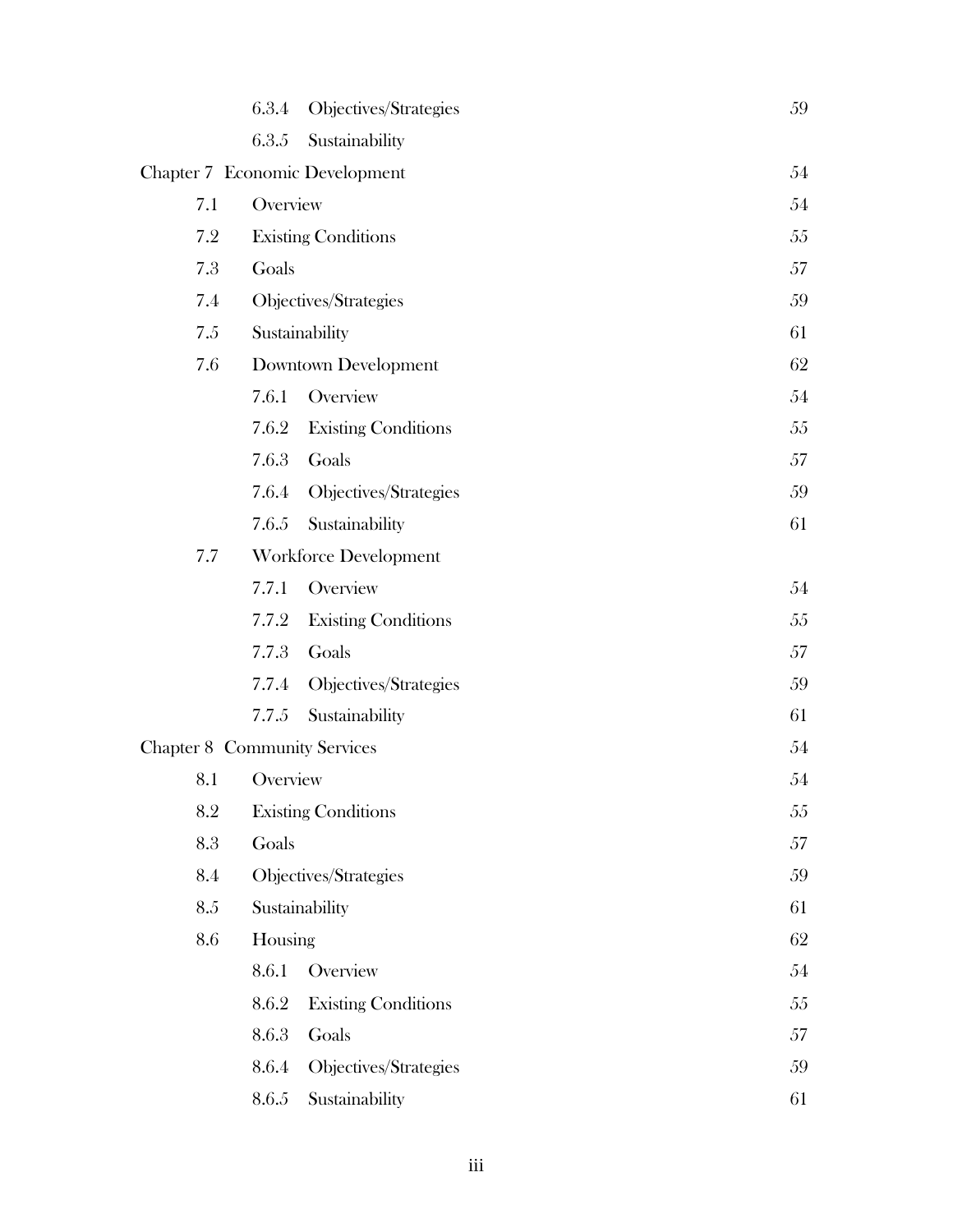#### 8.7 Education

|                          | 8.7.1         | Overview                     | 54 |
|--------------------------|---------------|------------------------------|----|
|                          | 8.7.2         | <b>Existing Conditions</b>   | 55 |
|                          | 8.7.3         | Goals                        | 57 |
|                          | 8.7.4         | Objectives/Strategies        | 59 |
|                          | 8.7.5         | Sustainability               | 61 |
| 8.8                      |               | Health and Safety            |    |
|                          | 8.8.1         | Overview                     | 54 |
|                          | 8.8.2         | <b>Existing Conditions</b>   | 55 |
|                          | 8.8.3         | Goals                        | 57 |
|                          | 8.8.4         | Objectives/Strategies        | 59 |
|                          | 8.8.5         | Sustainability               | 61 |
| Chapter 9 Implementation |               |                              | 54 |
| 9.1                      | Overview      |                              | 54 |
| 9.2                      |               | How to Use the Plan          | 55 |
| 9.3                      |               | <b>Updating the Plan</b>     | 57 |
| 9.4                      |               | <b>Summary of Strategies</b> | 59 |
| Chapter 10 Appendix      |               |                              | 54 |
| 10.1                     | Overview      |                              | 54 |
| 10.2                     | Glossary      |                              | 55 |
| 10.3                     | Bibliography  |                              | 57 |
| 10.4                     | Subject Index |                              | 59 |

# List of Figures

# List of Tables

# Acknowledgement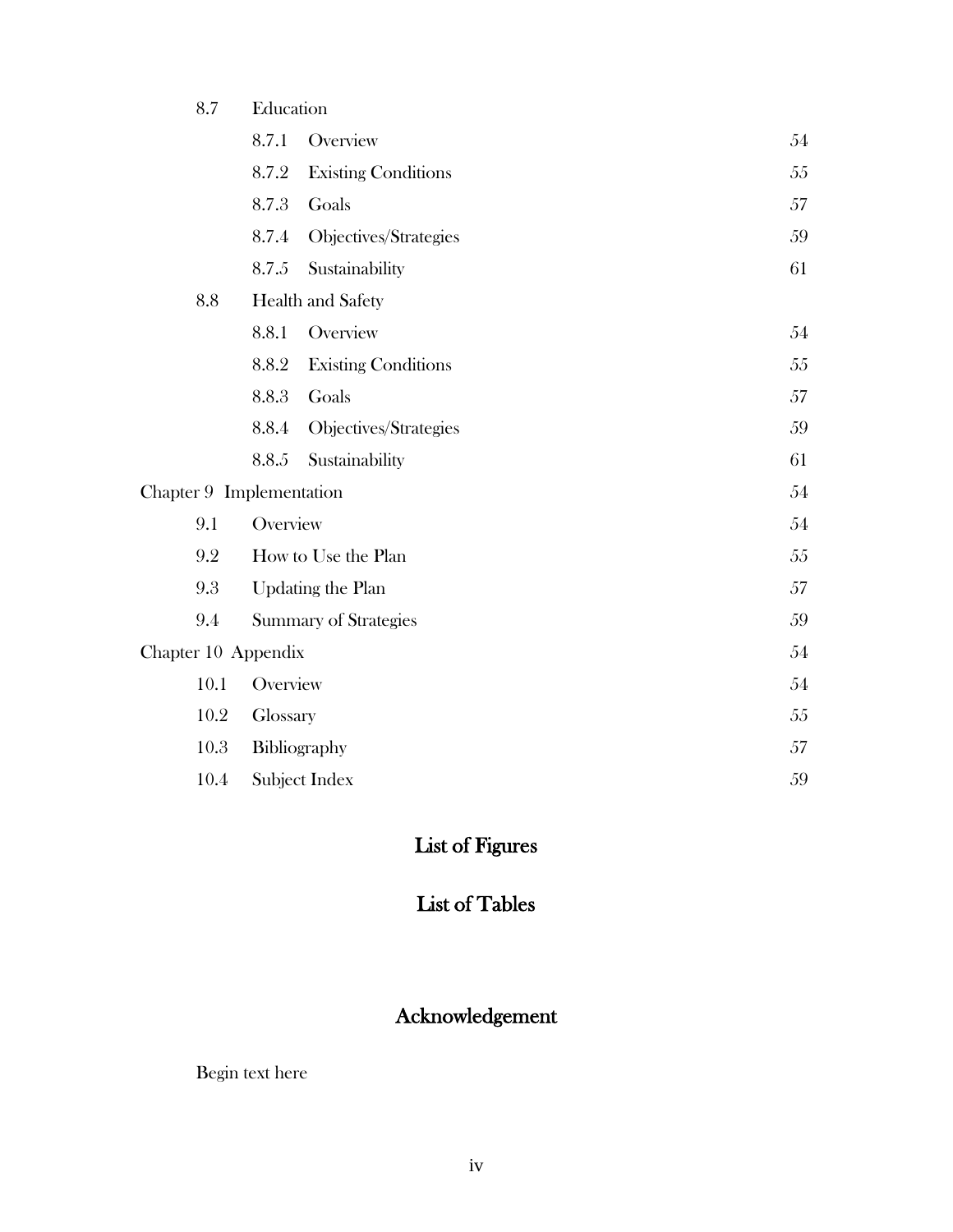## **Chapter 1**

#### **1 Introduction**

#### **1.1 History of the City of Urbana**

The City of Urbana was laid out in 1805 and is the county seat of Champaign County. Urbana was named by the city's founder William Ward after Urban Revitalization. Urbana was incorporated in 1868 and was approximately 6.8 square miles. The city was originally platted containing 212 inlots. The first Methodist Episcopal Church was on inlot number 207, on the corner of Locus and Ward. The first school was a log cabin on the hill on the north side of Scioto Street, and was known as College Hill.

The first store opened on Springfield Road by Fabian Engle. The first grist-mill opened in 1814 by John Reynolds and William Ward. The first deed recorded was from Samuel Wheeler to Timothy Woods on March 2, 1805 for property in Mad River Township.

In 1840 there were only 1,070 residents, but this increased in 1880 to 6,252 due to the completion of the railroad. In 1850, Urbana University was opened, and currently serves 1,500 students on campus and has three off-site campuses. Currently, the city encompasses 7.5 acres, and has ??? residents

#### **1.2 History of Comprehensive Plan**

This comprehensive plan is the guiding document for the future of Urbana, Ohio. Generally, it lays out the desired future, and guides how it is to be achieved. The plan is an advisory document; various ordinances of the City serve the purpose of regulation. Periodic updates are necessary to any comprehensive plan. The previous version of Urbana's comprehensive plan was prepared in 1994. Many of the items recommended for implementation were completed or not put into action.

The City currently does not have an up-to-date transportation thoroughfare plan. It is recommended to develop the transportation thoroughfare plan and amend the Comprehensive Plan to include it within three years of adoption of this plan. Therefore, transportation planning is not addressed.

Issues such as economic development, parks and recreation, and land use are integrated into this plan in order to address the current and future needs of Urbana. The comprehensive plan becomes a unified document providing consistent policy direction regarding community goals. It should be noted that this comprehensive plan is not a completely new document, and appropriately so. It represents an evolution of all planning that has gone on before.

The purpose of this planning document is to:

- 1. *Ensure Consistency*. Promote the legal requirement of reasonableness by avoiding arbitrary decisions and furthering the uniform application of the various planning procedures.
- 2. *Promote Efficiency*. Simplify the preparation of materials for all city boards and commission.. This will promote expeditious disposition in the interest of both the public and the petitioner.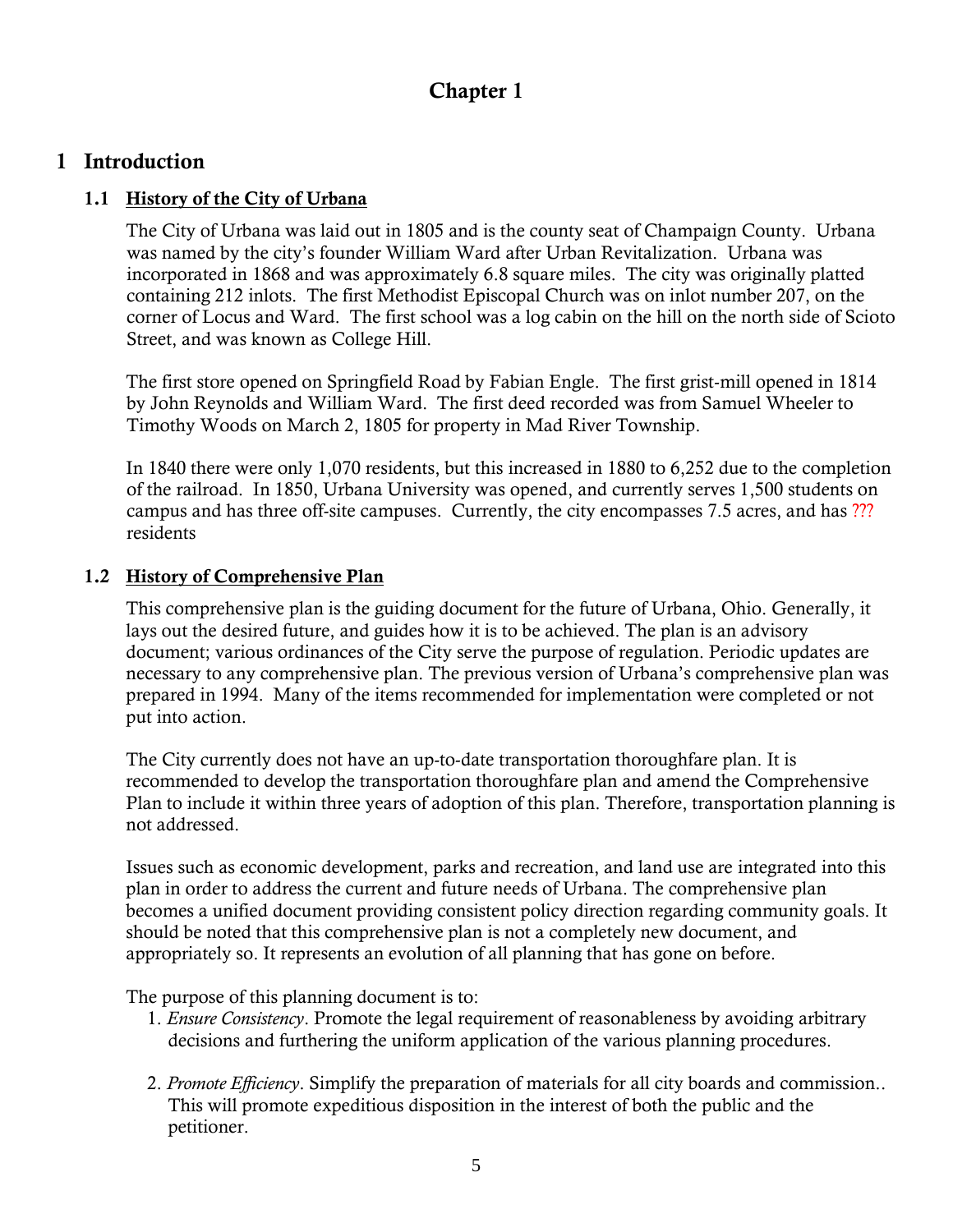- 3. *Establish a Public Record*. Provide a clear statement of policies upon which the community may rely.
- 4. *Maintain a Basis of Planning*. Assure the judicious use of resources. Planning decisions, such as zoning actions, need to be founded upon adopted principles and objectives. This will assist in accomplishing the intended purpose, and avoid the legal problems of arbitrary and capricious actions.
- 5. *Develop a Planning Method*. Promote the rational utilization of land and the economical provision of required facilities and services both for the individual, and collectively in the public interest. This is accomplished through the allocation of land to a variety of uses based upon desired community objectives and intensity criteria.
- 6. *Ensure Adoption, Amendment and Binding Effect*. Establish formal procedures for the adoption and amendment of this document recognizing that there is a need for continuity and community support.

Planning loses its vitality and credibility if it: (1) becomes a mere composite of neighborhood desires; (2) is abused to advance the interest only of certain individuals or special interest groups; (3) is implemented subjectively; or (4) becomes unreasonable or confiscatory in its application to private properties.

It is the City's policy that the general welfare of the area is served by all planning objectives. Therefore, community interests, as distinguished from individual interests will be furthered.

#### **1.3 Organization of Document**

Below is a chapter summary of the City of Urbana Comprehensive Plan:

1. *Chapter 1* provides a brief overview and introduction of the Plan and presents the purpose and background of the study.

*Chapter 2* discusses the methodology and analysis used in the research of the City of Urbana planning process

- 2. *Chapter 3* defines the City of Urbana study area as well as providing a brief community profile of the township.
- *3. Chapter 4* presents a problem analysis and resource inventory. It provides demographic, economic, and housing trends, and describes the structure of local government, community facilities, infrastructure, and natural and historic resources.
- *4. Chapter 5* includes the Goals and Objectives for City of Urbana.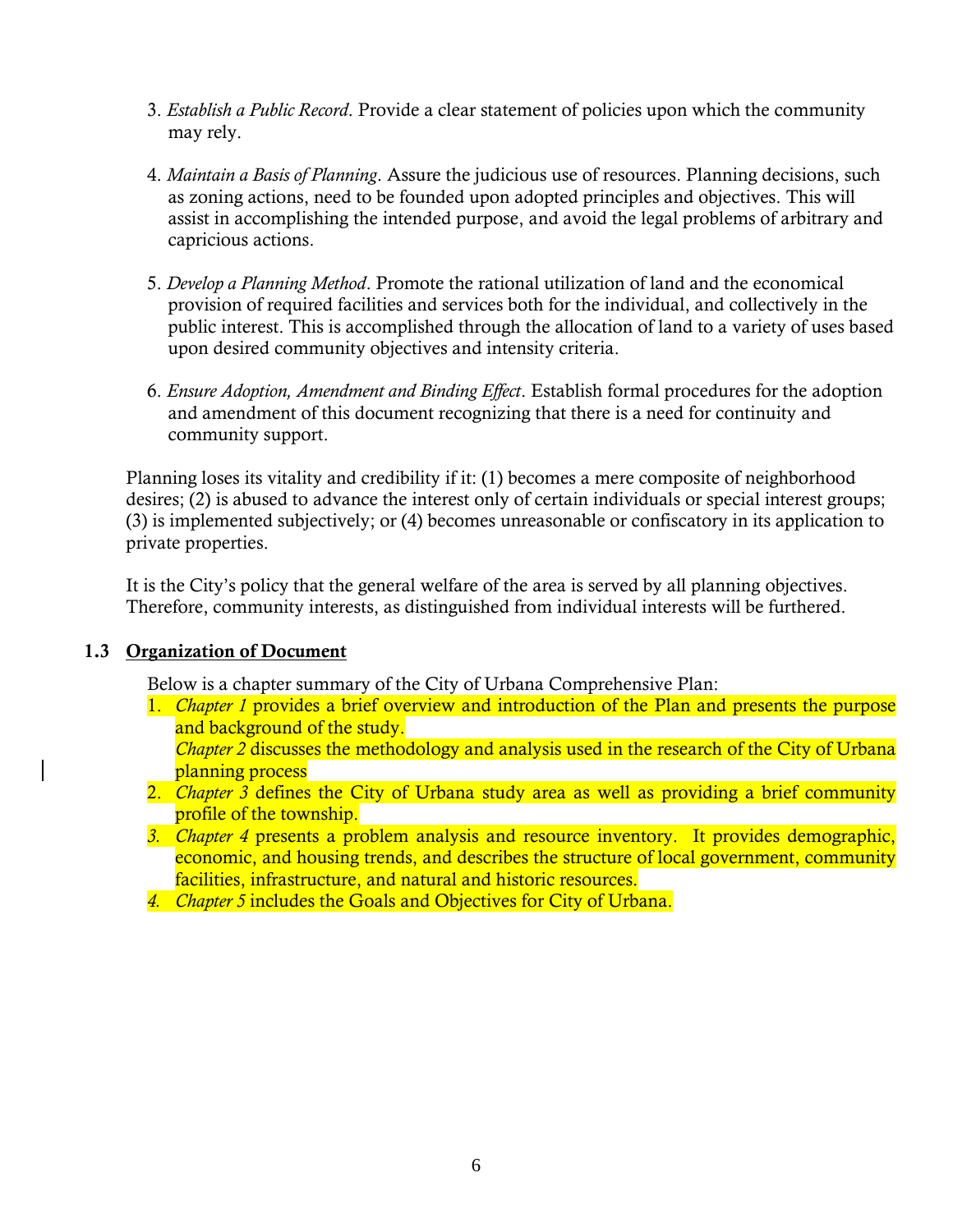# **Chapter 2**

# **2 Executive Summary**

## **2.1 Overview Section**

Begin text here

## **2.2 Vision and Goals**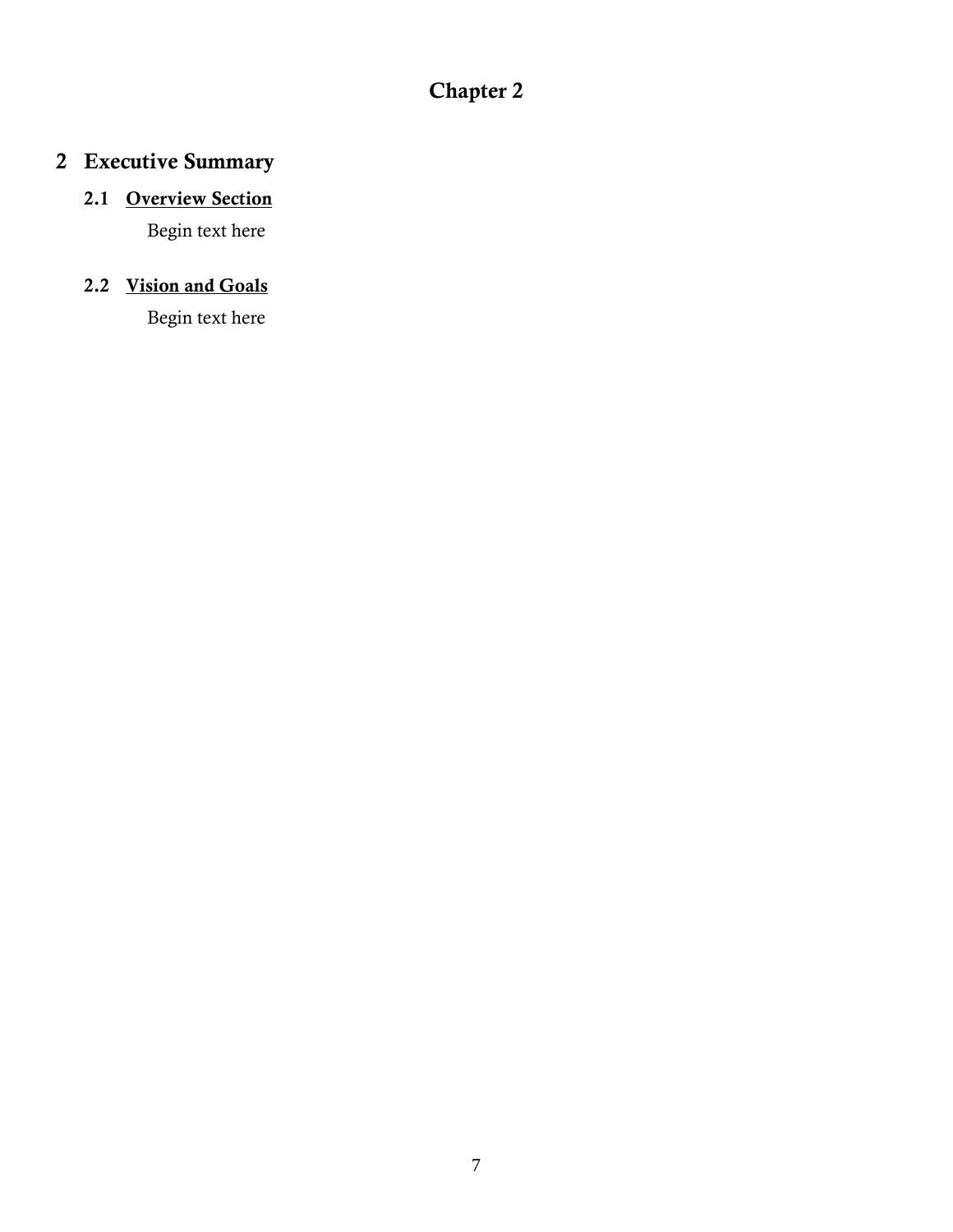## **City Promotional Tool Inventory & Research Data**

The following table summarizes the City's current inventory of marketing materials.

| Collateral        | Specs                                             | <b>Intended Primary Message</b> | Comments                                          |
|-------------------|---------------------------------------------------|---------------------------------|---------------------------------------------------|
| <b>Brochure</b>   | Full color                                        | Introduction to the             | Non-existent                                      |
|                   |                                                   | Community, quality of life      |                                                   |
|                   |                                                   | highlights, short               |                                                   |
|                   |                                                   | business message                |                                                   |
|                   |                                                   |                                 |                                                   |
| Community Profile | Word Doc                                          | Mostly business oriented.       | Outside of ODOD<br>supplied county profile        |
|                   |                                                   | Socio-economic data,            | quick sheet, non-existent                         |
|                   |                                                   | economic activity, growth       |                                                   |
|                   |                                                   | forecasts, etc.                 |                                                   |
| <b>DVD</b>        | Full size DVD with                                | Focuses on business             | Focus can be with or                              |
|                   | full-size case, full                              | advantages                      | without an                                        |
|                   | color cover, $~6$                                 |                                 | identification of                                 |
|                   | minutes in length,                                |                                 | specific                                          |
|                   | photography and                                   |                                 | opportunities;                                    |
|                   | video, audio voice                                |                                 | currently non-                                    |
|                   | over, cameos by                                   |                                 | existent                                          |
|                   | community and                                     |                                 |                                                   |
|                   | business leaders                                  |                                 |                                                   |
| Flyer             | Full color $8.5"$ X $11"$                         | Create themes such as           | Non-existent                                      |
|                   | two-sided, balance of                             | history, business and           |                                                   |
|                   | text and images                                   | commerce, quality of life       |                                                   |
|                   |                                                   | and tourism/recreation          |                                                   |
| Website           | City site focuses on all                          | All focus on services provided  | Cohesive message                                  |
|                   | services, ED page                                 | by each organization.           | through three sites not                           |
|                   | separate and easy to see<br>on main page; County- |                                 | prevalent. City has new<br>logo; County does not; |
|                   | nothing for ED on                                 |                                 | Chamber still has old                             |
|                   | website; Chamber-                                 |                                 | branding.                                         |
|                   | recently redesigned for                           |                                 |                                                   |
|                   | friendlier feel                                   |                                 |                                                   |

It is true that business decision-makers do examine quality of life issues in making a choice of location, but it is normally very far down the list. Each business sector has different priorities, but these are more important than quality of life:

- Availability of skilled labor force;
- Access to transportation and utility networks;
- Nearness to customers/suppliers;
- Taxation;
- Cost of development (land/construction);
- Enthusiasm of local officials; and
- Trade market area (this is the primary one for retail businesses).

#### **Strengths**

• right off US Highway 68, Close to I 70/I 75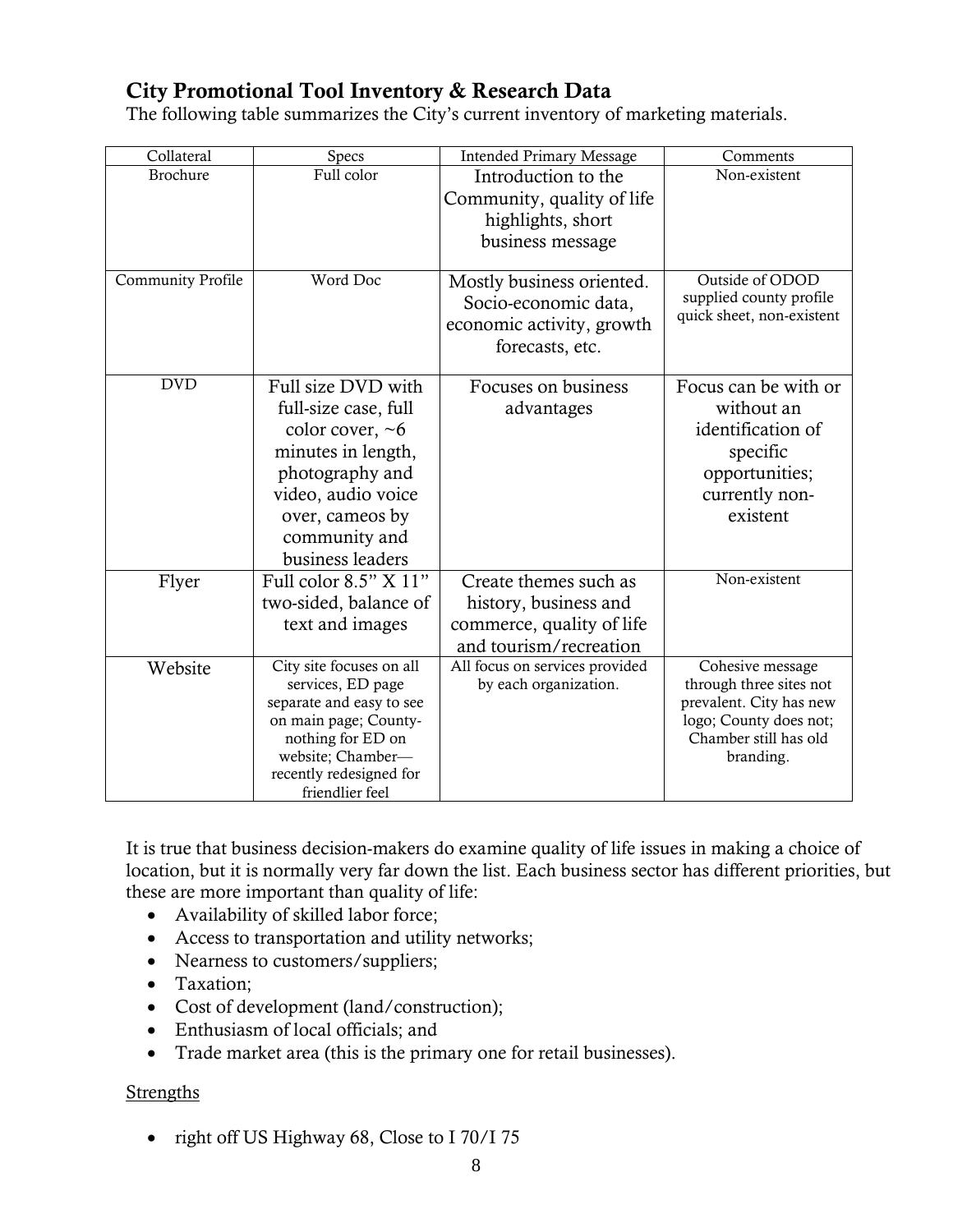- safe community and great for raising children
- natural resources—The Mad River, Caverns, Bog, Aquifer, etc.
- recreation Community provides broad range of services at competitive rates and there's a popular interest amongst citizens to stay active
- transportation close to transportation avenues  $(170/75,$  airport, road, rail)
- health services –many physicians, specialists-visit many days during the week
- affordable cost of living vs. larger communities
- proven wind resources
- some government funds available to leverage local funding
- not a "one resource town" ... machine shops, packaging, auto industry suppliers, computer components, etc
- quality of education when graduates leave high school they can compete  $\dots$  clear pathways for all students no matter what their destination is, which allow students to upgrade
- college campus in the City
- High speed telecommunications throughout Community
- High per capita incomes in County

#### Weaknesses

- overriding attitude of negativity … there is resistance to change and no common vision …
- not enough "champions" may result in volunteer burnout
- aging utility and road infrastructure
- reliance on only a few industries and uncertainty surrounding them
- lack of specialized medical facilities for a demanding population
- geographically isolated and distance from markets
- public recreational facilities need significant reinvestment  $\ldots$  they are 30 years old +
- ability to attract traffic from the highway (may as well be 100 miles off)
- out migration of educated/skilled youth not coming back after post-secondary school
- commercial businesses are not working together on the hospitality sector to attract visitors
- Mixed planning uses everywhere which has made it difficult to coordinate development and given the City a 'poor' look
- Lack of proper servicing in industrial park
- Small population base

Understanding the competitive advantages is fundamental to creating Urbana's positioning statement – who the community is and what it has the best chance of becoming. The community has a far better chance of being successful if it targets activities on economic opportunities that need its competitive advantages but is not concerned about the existing competitive disadvantages. These form the very basis for a practical and effective strategy.

Assessing the best opportunities requires an honest assessment of the strengths and weaknesses of the jurisdiction. Where weaknesses can be improved then well and good; where not, this must be accepted and those sectors that would find this to be a disadvantage removed from the focus.

#### Investment Attraction Sector Selection

The selection of investment attraction sectors is based on the philosophy that a key to overall economic growth is increasing the total wealth within a community. There are two main ways to do this: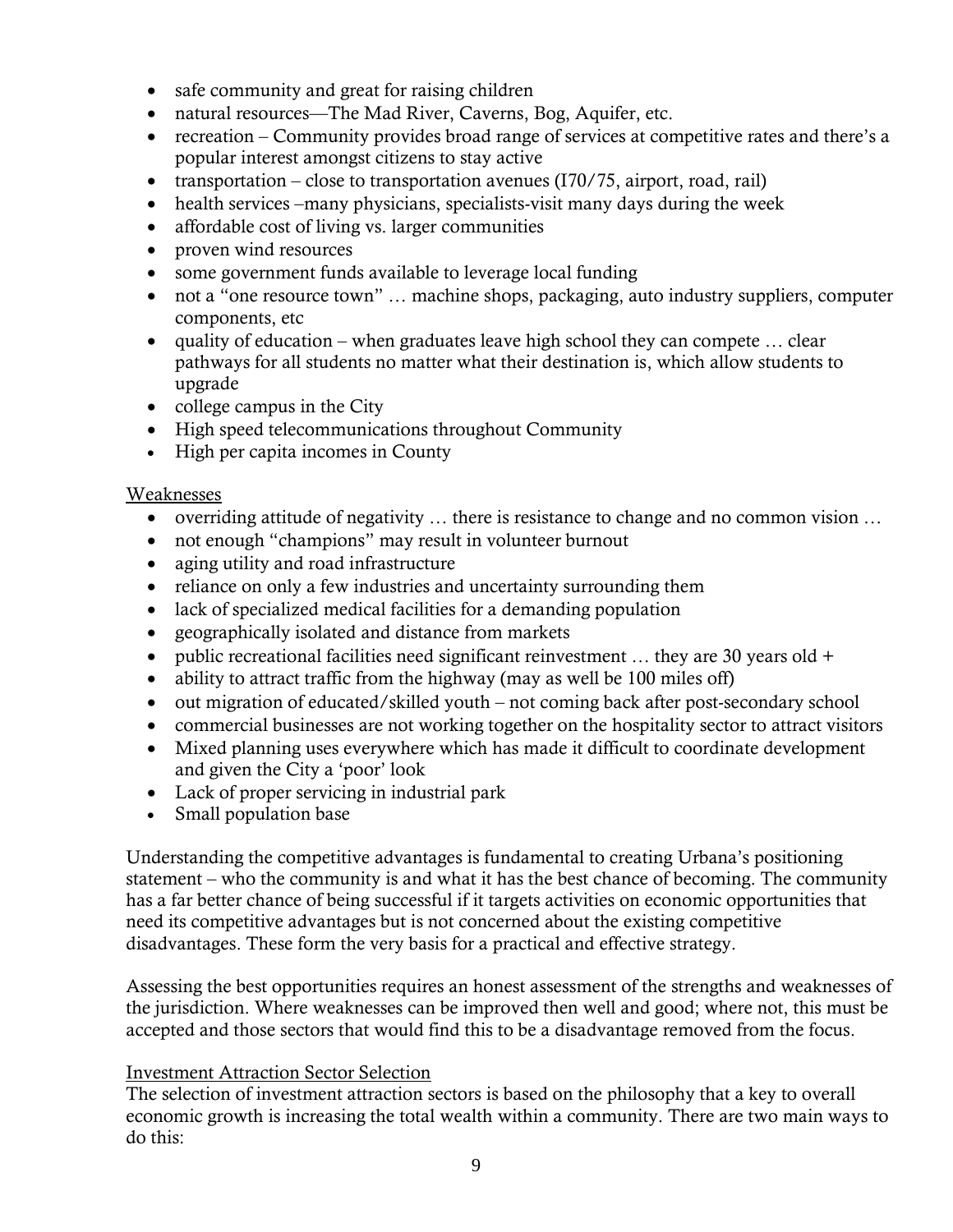- Export Development any initiative that brings new money into the community:
	- o starting or attracting a new business that sells products outside the community;
	- o attracting visitors who then buy local products and services; and
	- o encouraging existing businesses to sell their products and services outside of the community.
- Import Substitution any initiative that keeps money in the community:
	- oencourage people and businesses to buy their goods and services locally rather than importing them from another community; and
	- o starting or attracting new businesses that recognize the leakage and provide a product or service to stop it.

According to a chart in the report, the top 10 income tax withholders in 2007, which accounted for 34.24 percent of the city's income taxes, were, in order of rank: Honeywell, Rittal, Menasha Corp., Johnson Welding, Urbana Board of Education, Honda of America, Siemens, Fox River, Mercy Health Systems and Champaign County.

The businesses with the highest number of workers in 2007 were Honeywell, 665; Rittal, 494; Menasha Corp., 299; Siemens, 203; Urbana Board of Education, 304; Honda of America, 146; Mercy Health Systems, 439; Johnson Welding, 198; Champaign County, 393; Fox River, 189.

Another chart notes other statistics from 1998 to 2007: population from 11,353 in 1998 to 11,613 in 2007; per capita personal income from \$26,684 to \$33,702; median age from 37.3 to 34.9; school enrollment from 2,439 to 2,316; unemployment rate from 3.7 percent to 4.9 percent; total assessed property value from \$176.29 million to \$217.80 million; and estimated actual property value from \$550.48 million to \$680.63 million.

#### **2.3 Parks and Recreation**

Begin text here

#### **2.4 Natural Resources**

Begin text here

#### **2.5 Infrastructure**

Begin text here

#### **2.6 Transportation**

Begin text here

#### **2.7 Utilities**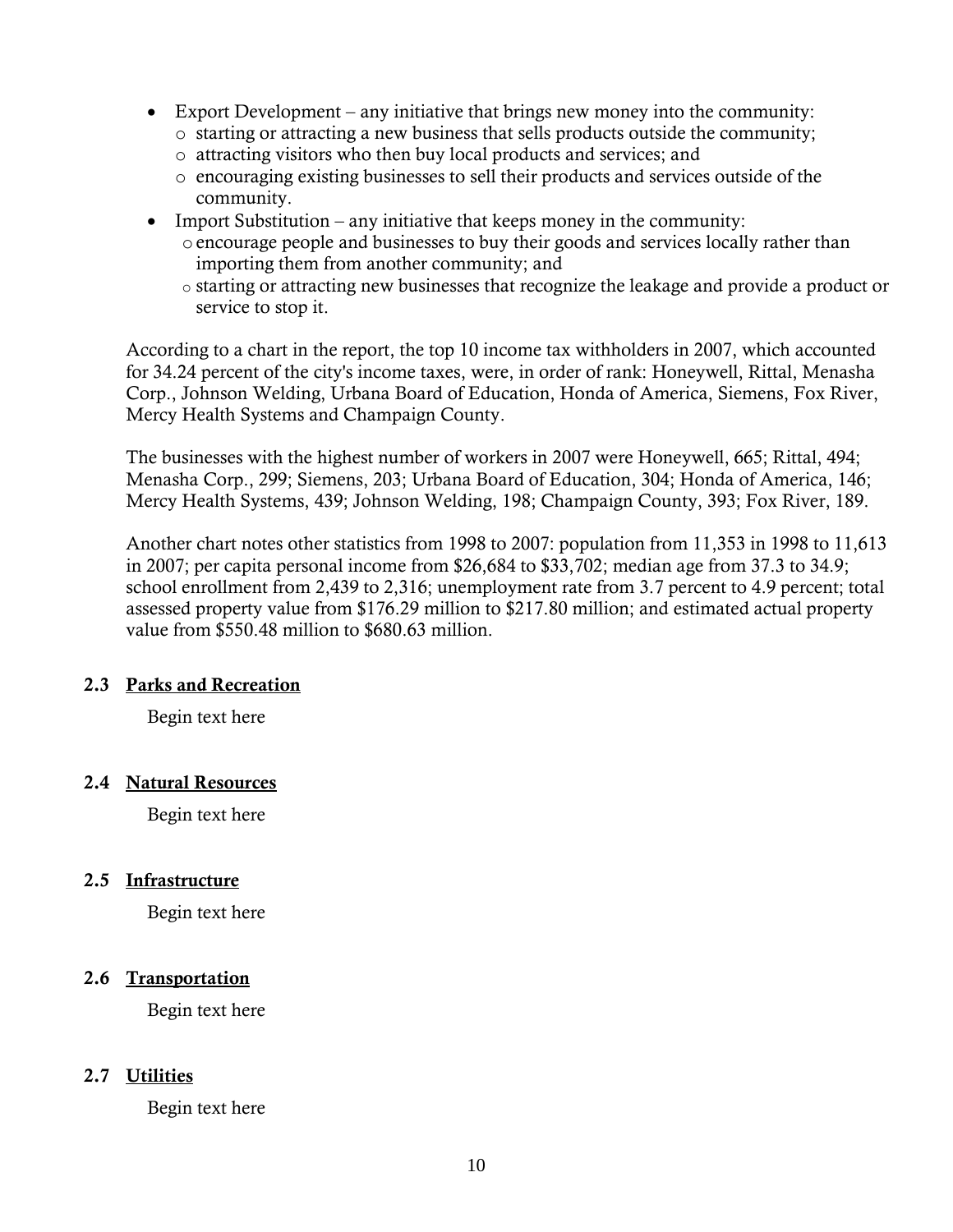#### **2.8 Economic Development**

Begin text here

#### **2.9 Downtown Development**

As with most communities of our size and demographics, downtown Urbana has experienced a long and slow decline in its physical and economic vitality. Retailing habits have changed since the introduction of malls, and in particular, from the development of the Upper Valley Mall in the 1970's to more recently, of the development of the Fairfield Commons Mall in the late 1990's. As trends continue to change, and New Urbanism gains popularity in the surrounding metro regions (Easton and the Greene being primary development sites within the region), it must be noted that downtown Urbana already has what the developers are trying to achieve architecturally and aesthetically pleasing, walkable mixed communities. The inventory of historic buildings that give downtown Urbana its unique character and charm remains largely intact, and the District, as well as a few homes, are listed on the National Registry of Historic Places.

#### Advantages of the Area

While Urbana has some disadvantages in comparison to other communities our size, the City is unique in that it does have advantages that other communities lack and are trying to create. The central location of Urbana makes it a service and trade center with easy access to all points in the county. The city is also the seat of Champaign County, and as such, is the location of many governmental and public service operations. Their existence contributes to a stable economic base and diversification of activities in the City.

The level topography of the downtown area is easily traversed on foot. This character is especially significant in a downtown area where the most important aspect of sales is oriented to the pedestrian and easy pedestrian movement. This is an important consideration because it is a major advantage of the central business district's main competitor—malls and shopping plazas.

Urbana's central business district has not fully realized its potential as a strong economic center. Historically, it served as a social gathering place for those who lived in the county and as a major market place for goods and services could be purchased. Since the decline beginning in the 1970's, downtown business associations have struggled to keep the retail sector strong. In the late 1990's, a new push emerged to revive the central business district, with the grant award for Tier I and Tier II revitalization projects from the Ohio Department of Development. As a result of the revitalization effort, a downtown Design Architectural Review Board and a Center City Overlay District were developed, a seating and lighting plan were enacted, streetscape improvements were made, and several buildings were remodeled. A large impact was made to the area, but there is still more work to do in order for the district to revive itself to the use and occupancy it experienced prior to 1970.

Urbana's downtown area has many significant buildings from our strong pioneering heritage. Most of these structures are still sound, needing only standard maintenance or minor repairs. Others, however, still require major repair, but can be worth the investment. All these buildings, once repaired and maintained, will enhance the aesthetic quality that makes our community unique and adds to our fabric of rural charm and character.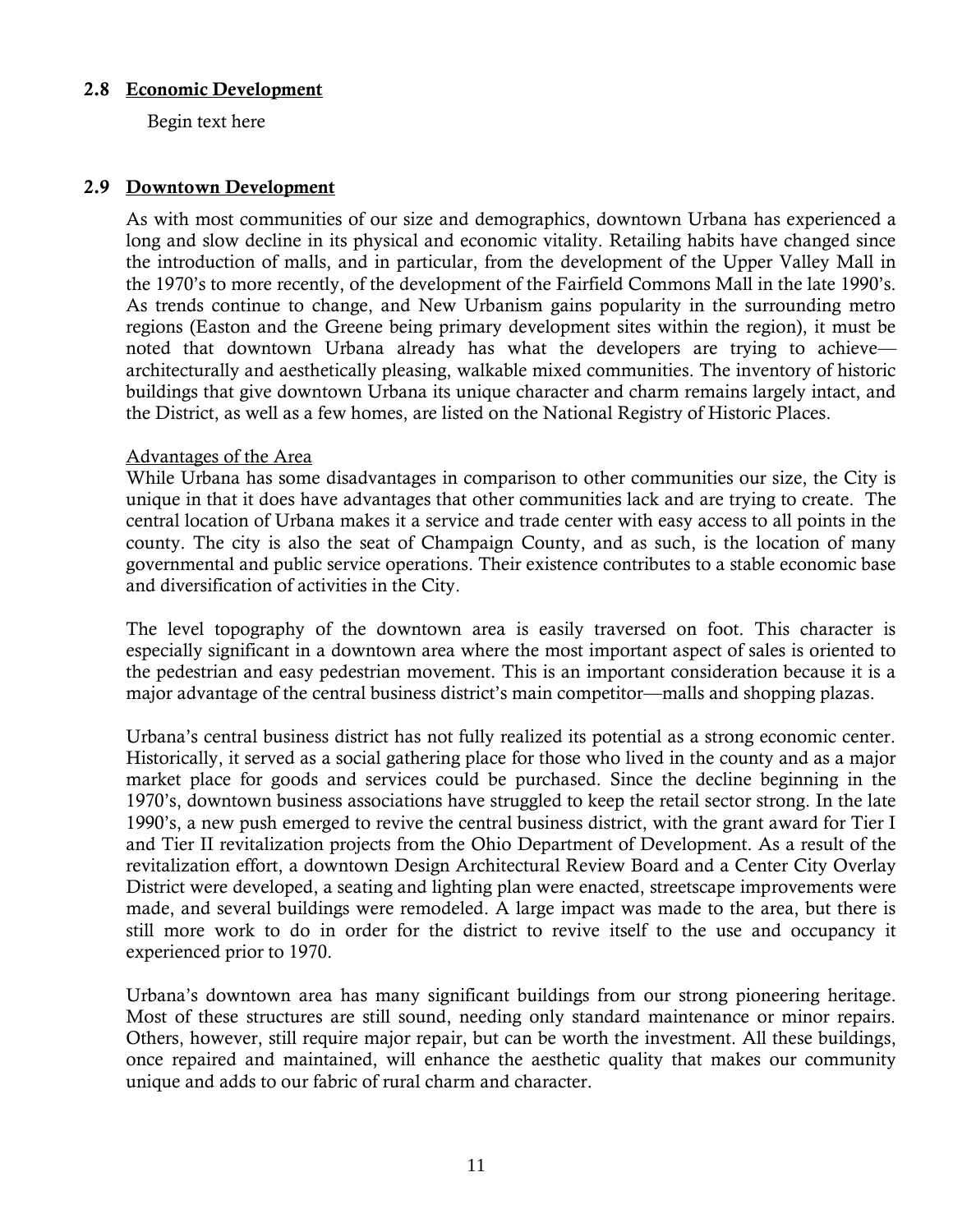The Center City Historical Overlay area, which is traditionally a center for retail, offices, and living areas, needs to have an increased diversity of uses. The upper floors of a larger number of downtown businesses have been vacant since the early to mid 1960's, and a push for upper level redevelopment is beginning to surface with changing ownership. The existing owners see economic vitality potential in the upper levels, including living space, and also know that empty space is not cost efficient. A challenge to redeveloping these spaces is a repeated theme throughout the community—lack of funding.

Employing city data, Monument Square District (a former Main Street Program)—a nonprofit community organization whose mission is to revitalize Urbana's downtown core—has focused mainly on promotional events that increase the entertainment and residential activities of downtown. While retail and parking are important, to date they have not been as active in the past twenty years as they have in the past. By fall of 2009, Monument Square District, in partnership with several private property owners and the City of Urbana's Community Development Department, is planning to present a downtown special improvement district petition to the Urbana City Council, in order to help manage and finance continued efforts to beautify the area.

In summary, the comprehensive planning process has highlighted the following observations:

- Monument Square Historic District and the Center City Historical Overlay District, and the gateways leading into the downtown area contain a largely intact historic central business district, which must be preserved.
- It is the entire area containing the urbanism which is exceptional, not the individual buildings.
- A comprehensive program is needed for revitalization.
- A critical mass of projects is needed for revitalization.
- Investment and involvement is required from both public and private sectors.
- Restoring rear facades to be as appealing as the fronts of the district.
- Creating pedestrian pathways that are clean, well-lit, and easily accessible from rear parking areas to create an inviting entrance to the fronts of the buildings.
- Utilize the upper stories as residential and office space, while maintaining the lower floors for cultural, retail, and restaurant attractions.
- Five major zones were recognized as individual areas to develop plans for: o Center City
	- o Simon Kenton Trail/Railroad/Miami Gateway
	- o Scioto Street Gateway
	- o North Main/Erie Gateway
	- o South Main/Ohio Gateway

#### **2.10 Workforce Development**

Begin text here

#### **2.11 Community Services**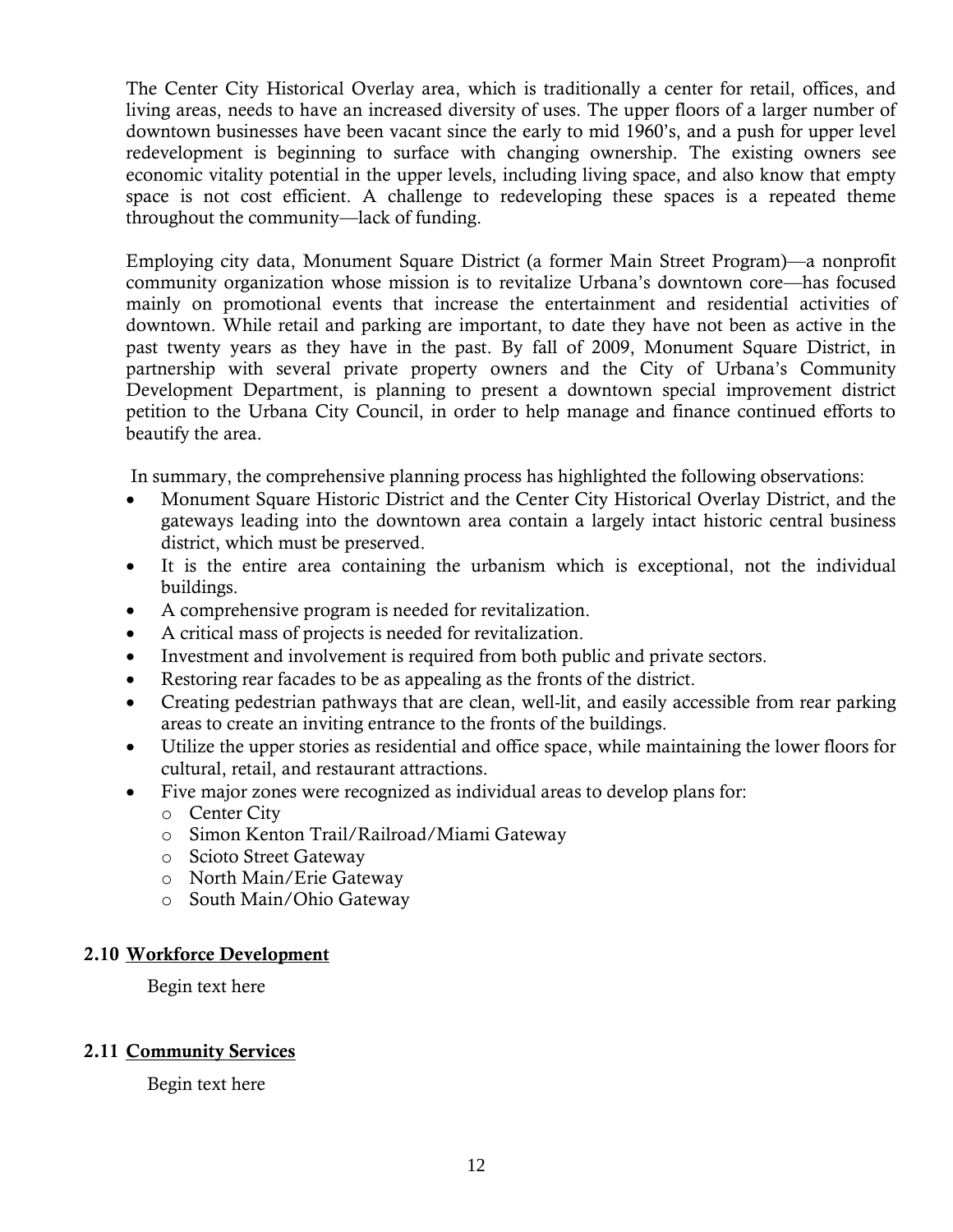## **2.12 Housing**

Begin text here

## **2.13 Education**

Begin text here

#### **2.14 Health and Safety**

Begin text here

## **2.15 Major Recommendations**

Begin text here

## **2.16 Implementation – Dates/time frames**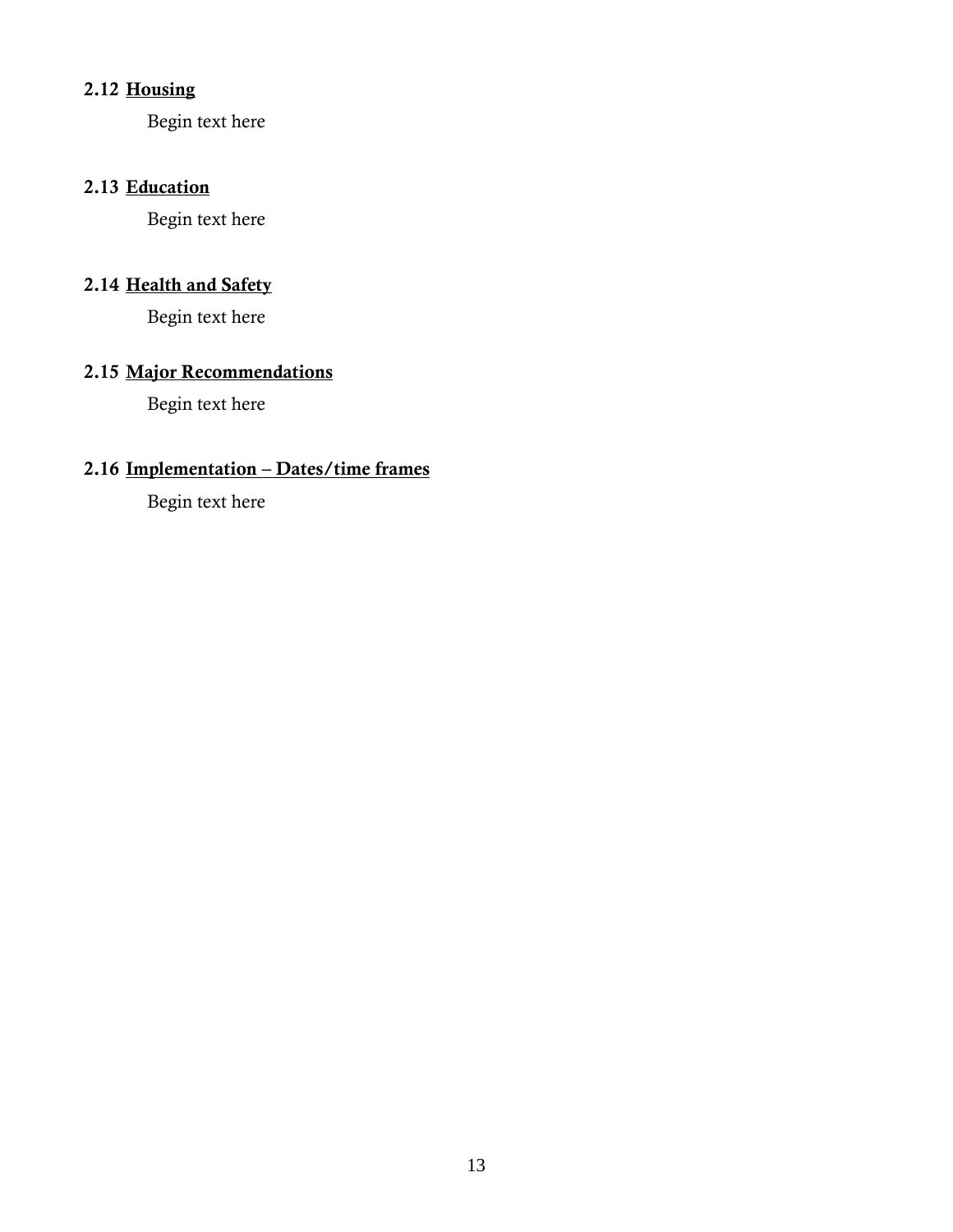## **3 Planning Issues**

#### **3.1 Comprehensive Planning Process**

This comprehensive plan is the guiding document for the future of Urbana, Ohio. Generally, it lays out the desired future, and guides how that future is to be achieved. The plan is an advisory document; various ordinances of the City serve the purpose of regulation. Periodic updates are necessary to any comprehensive plan. The previous version of Urbana's comprehensive plan was prepared in 1994. Many of the items recommended for implementation were completed or became irrelevant due to under-regulated growth and development that has occurred in the City since it was completed.

The City currently does not have an up-to-date transportation thoroughfare plan. It is recommended to develop the transportation thoroughfare plan and amend the Comprehensive Plan to include it within three years of adoption of this plan. Therefore, transportation planning is not addressed.

Issues such as economic development, parks and recreation, and land use are integrated into this plan in order to address the current and future needs of Urbana. The comprehensive plan becomes a unified document providing consistent policy direction regarding community goals. It should be noted that this comprehensive plan is not a completely new document, and appropriately so. It represents an evolution of all planning that has gone on before.

The purpose of this planning document is to:

- 1. *Ensure Consistency*. Promote the legal requirement of reasonableness by avoiding arbitrary decisions and furthering the uniform application of the various planning procedures.
- 2. *Promote Efficiency*. Simplify the preparation of materials for Planning Commission action through the provision of guidelines and criteria. This will promote expeditious disposition in the interest of both the public and the petitioner.
- 3. *Establish a Public Record*. Provide a clear statement of policies upon which the community may rely.
- 4. *Maintain a Basis of Planning*. Assure the judicious use of resources. Planning decisions, such as zoning actions, need to be founded upon adopted principles and objectives. This will assist in accomplishing the intended purpose, and avoid the legal problems of arbitrary and capricious actions.
- 5. *Develop a Planning Method*. Promote the rational utilization of land and the economical provision of required facilities and services both for the individual, and collectively in the public interest. This is accomplished through the allocation of land to a variety of uses based upon desired community objectives and intensity criteria.
- 6. *Ensure Adoption, Amendment and Binding Effect*. Establish formal procedures for the adoption and amendment of this document recognizing that there is a need for continuity and community support.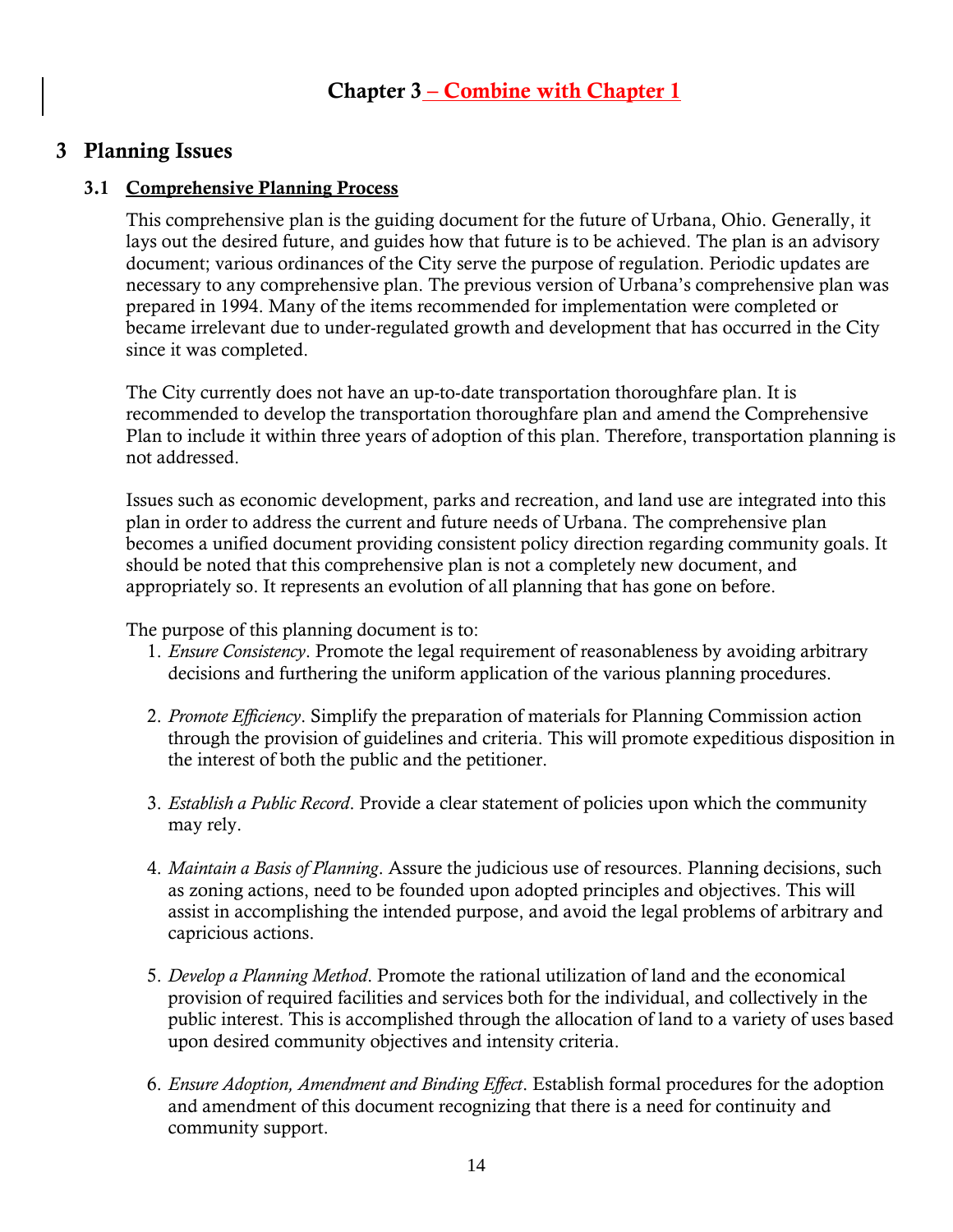Planning loses its vitality as well as its credibility if it: (1) becomes a mere composite of neighborhood desires; (2) is abused to advance the interest only of certain individuals or special interest groups; (3) is implemented whimsically or arbitrarily; or (4) becomes unreasonable or confiscatory in its application to private properties.

It is the City's policy that the general welfare of the area in its entirety must be served by all planning measures. Therefore, community interests, as distinguished from individual interests will be furthered. Economic benefit to individuals shall be subordinate to the economic welfare of the community as a whole. Implementation of planning shall not be conducted solely for the purpose of financial gain.

#### **3.2 Public Participation in the Planning Process**

#### 3.2.1 Surveys

Surveys were conducted with the public, elected officials, the Planning Commission, and focus groups were held with numerous ward and planning committees. According to the results, the City's small town atmosphere, sense of community, and heritage were the community's three greatest strengths. The three greatest weaknesses identified were the lack of citizen involvement, infrastructure needs, and the unstable economy.

The most important issues facing Urbana right now includes improving the existing infrastructure, replacing recently lost jobs due to plant closures, and marketing the community along with the county and region.

When asked to describe their vision for the future of the City, respondents expressed a desire for a vibrant Main Street with more commercial and office development and a stronger mix of land uses, including residential. Respondents want an increased tax base with a diverse mix of development in order to improve the level of community services and job opportunities for the residents. Steady, quality, controlled growth was also an important element of the vision for the future in order to maintain the historical integrity of the community.

The natural resources and attributes of our County, continued growth, to the City, and regional cooperation with Champaign County were viewed as major opportunities for the City. Interviewees also felt that there was an untapped opportunity for future industrial growth related to the Airport's continued expansion, the availability of rail service, and US Hwy 68. Overall, interviewees felt that the City was in a position to take advantages of these opportunities.

More community involvement and continued investment in the community were viewed as key elements in maintaining that position. The continued growth of spot housing in the County and negative community attitudes were viewed as threats or obstacles that could prevent opportunities from being achieved.

Regional cooperation, improved communications with the community, leadership, and creating a sense of community between old and new residents were all ideas given for addressing these threats.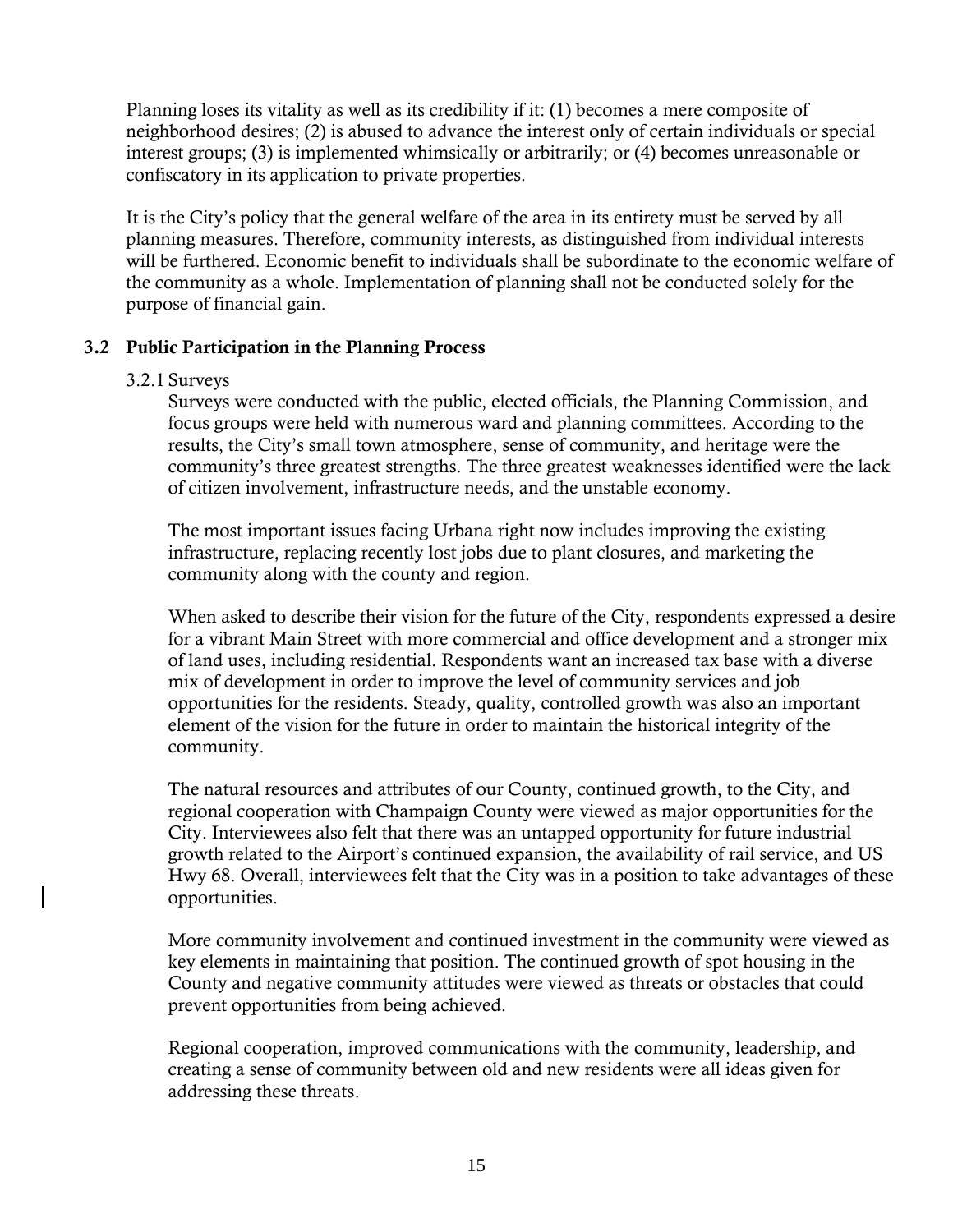The City is facing multi-family residential development pressure, while the contrasting sentiment is that the City is still missing high end housing and that larger lot housing is needed. Respondents felt that the City must work to sustain and increase current tax receipts through Industrial growth.

Interviewees felt that a variety of public improvements are needed including improved storm water management, construction curbs and sidewalks in areas where these are lacking, and installation of the 68 bypass. In addition, continued improvements to Main Street and existing infrastructure are needed.

Overall, participants felt that the City has a good relationship with the school district, the County, and neighboring Townships. There is a need to work more closely with both townships on land use and economic development issues. When discussing intragovernmental relationships, respondents felt that the City Council needs more interaction with its boards and commissions, such as Planning Commission, Design Review Board, and Nuisance Appeals Board.

When concluding the interview, participants were asked what one thing they would like to accomplish with this planning effort. Overall, participants wanted to develop a consensus for a common vision for Urbana. The plan should provide strategies for dealing with future growth and where it should be concentrated.

#### 3.2.2 Focus Groups

Focus groups were conducted in each of the four wards for six months. Approximately forty people attended the meetings. Participants discussed a variety of issues related to growth and development. When participants were asked what they liked most about living in Urbana, themes such as hometown feel and small town atmosphere emerged. Descriptions included quaintness, nostalgic, and a post card community were used.

What participants liked least were high-density housing projects, property maintenance and nuisance issues, and insufficient planning. Participants' vision for the future included the creation of a sustainably green, walkable and bike friendly community with a thriving downtown. Some participants also felt that it was important to control growth in order to maintain the slower-paced quality of life.

#### 3.2.3 Community Survey

In 2007, the Center for Urban and Public Affairs (CUPA) at Wright State University (WSU) conducted a public opinion survey of 412 individuals for the City of Urbana via a telephone interview. The survey questions were designed to measure quality of life, and to quantify perceptions of the City government and City services.

The first question asked respondents to indicate how satisfied they are with the City of Urbana as a place to live. Overall, 90.5 percent of respondents indicated that they are very satisfied or satisfied with the City as a place to live.

#### **3.3 Reference to other Comprehensive Plans**

#### Melanie to send info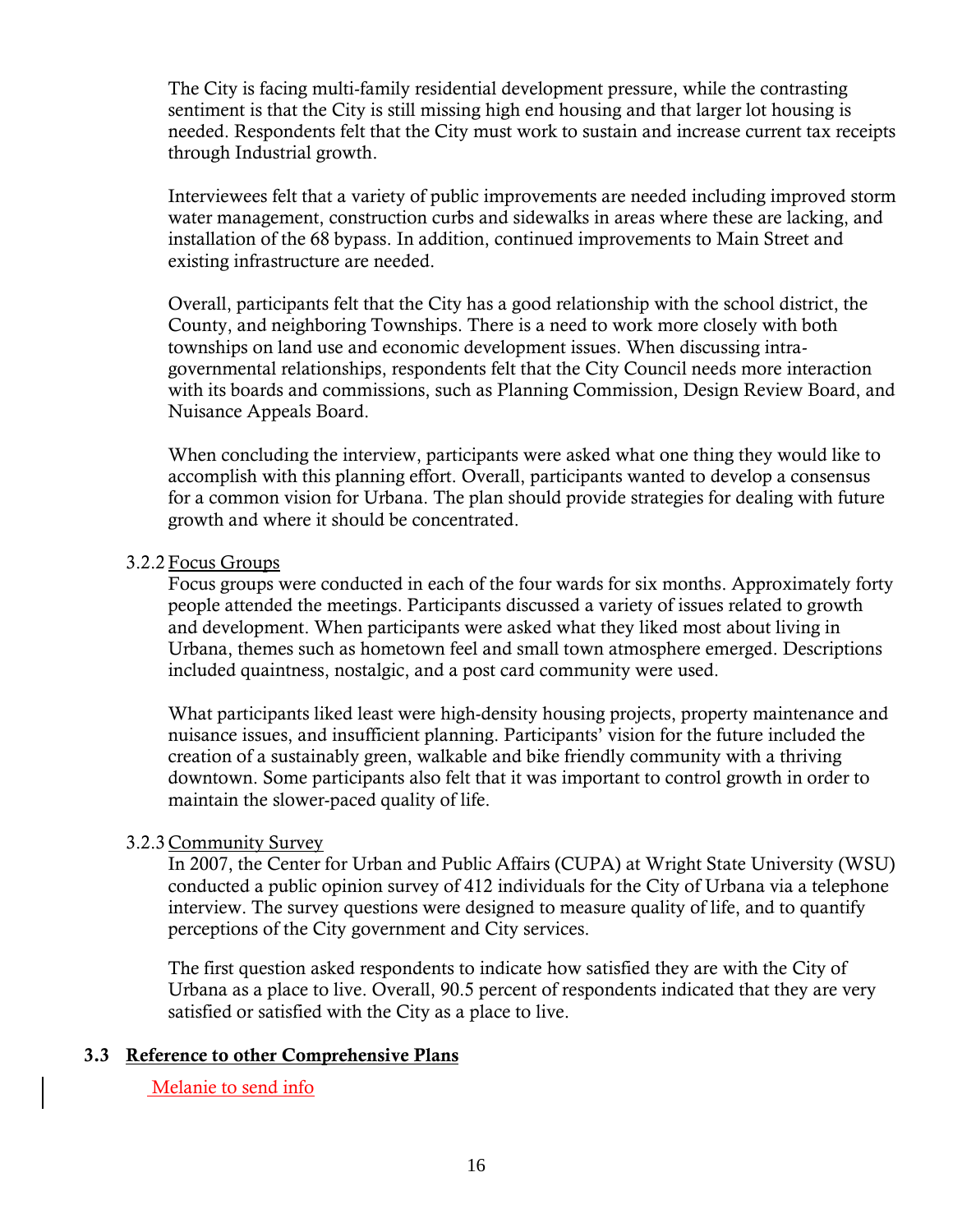## **Chapter 4**

## **4 Existing Conditions Analysis**

#### **4.1 City of Urbana Study Area**

Urbana is the county seat of Champaign County and is located in the center of the western half of the State of Ohio. The City is located 12 miles north of Interstate 70, the principal east-west road through the center of the state, and 22 miles east of Interstate 75, the major north-south road through the western part of Ohio connecting Cincinnati, Dayton, and Toledo. US Highway 68 and State Highways 29, 36, 54, and 55 intersect in Urbana and offer excellent access to nearby communities and interstates.

Urbana is fairly level in regards to topography; the center of town is 1,053 feet above sea level. The eastern edge of the City holds the highest elevation (1,080 ft), while the western edge drops to 1,020 feet above sea level. The Mad River is located 1 mile west of Urbana, and the city has several runs that feed the River.

#### **4.2 Community Profile**

Begin text here

**Table 2.1** displays a community profile of City of Urbana including various demographic facts and local information.

#### **4.3 Demographics**

Add all demographics

#### **4.4 Comparative Analysis**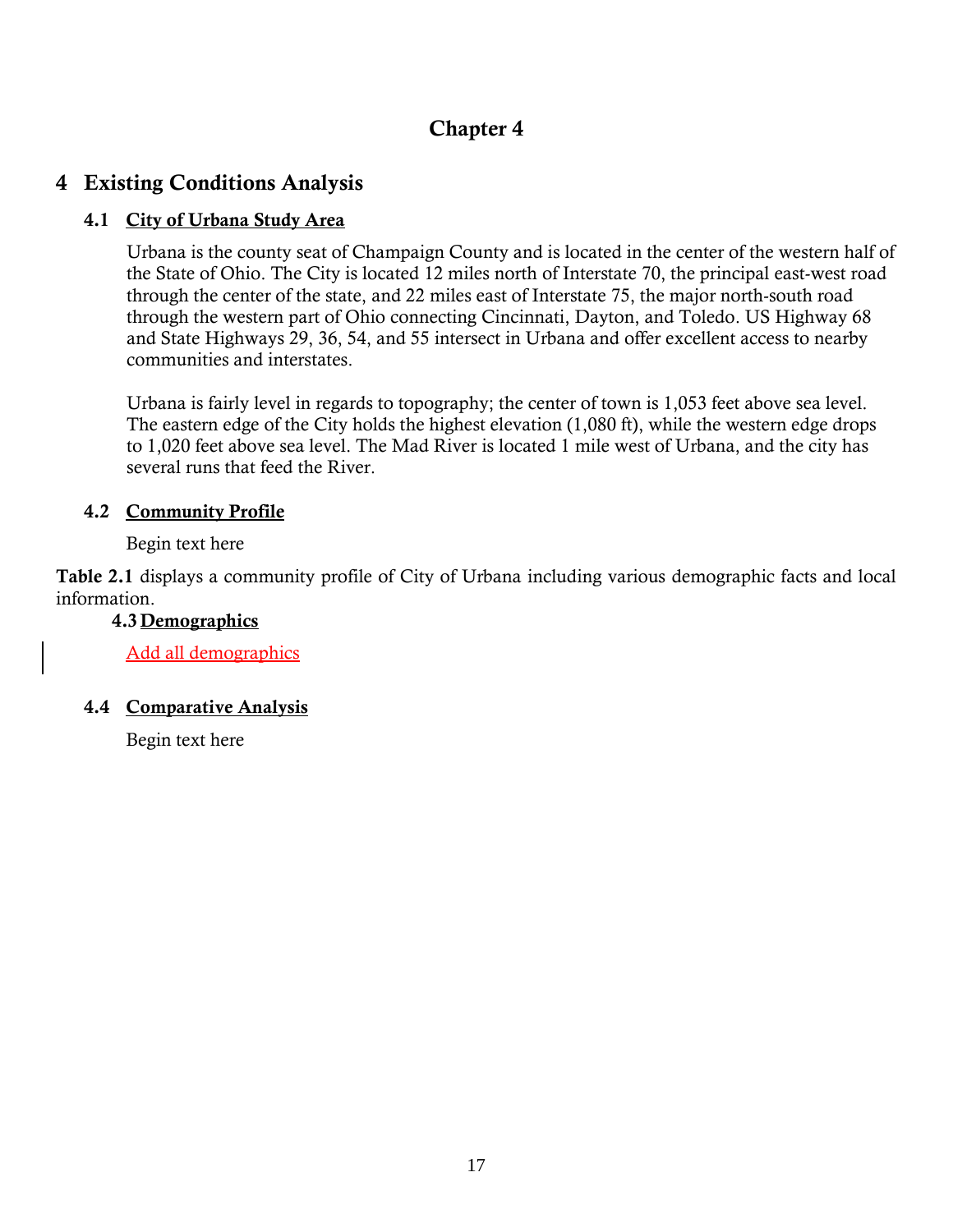#### **Table 2.1: City of Urbana Community Profile**

*Data Source: U.S. Census Bureau, 2000*

#### **Population & Demographics**

- Total Population 11,613
- Female Population 6,203
- Male Population  $-5,410$
- Total Households -4,859
- Median Household Income \$33,702
- Median Housing Value \$84,700

#### **Local Government**

- 8 Elected City Council Members
- 1 Appointed Clerk of Courts
- Local Zoning 1 Appointed Zoning Inspector, Appointed Planning Commission, Appointed Board of Zoning Appeals, Design Review Board and Nuisance Appeals Board

#### **Community Facilities**

- Churches 28
- Library 1
- Community Center- 3
- Parks 4
- Ball Fields 12 Baseball and Softball Fields, 12 Soccer Fields, 10 Tennis Courts
- Skatepark  $-1$
- $\blacksquare$  Municipal Pool 1
- Radio Controlled Airfield 1
- Cemeteries 1

#### **Hospitals**

- **Mercy Memorial Hospital**
- Springfield Regional Medical Center 11.69 miles
- Mary Rutan Hospital in Bellefontaine  $-18.2$  miles
- Madison County Hospital 22.03 miles
- **Memorial Hospital in Union County 22.56 miles**
- Upper Valley Medical Center in Troy 24.37 miles
- Wilson Memorial Hospital in Sidney 24.88 miles

#### **Education**

**Urbana City Schools**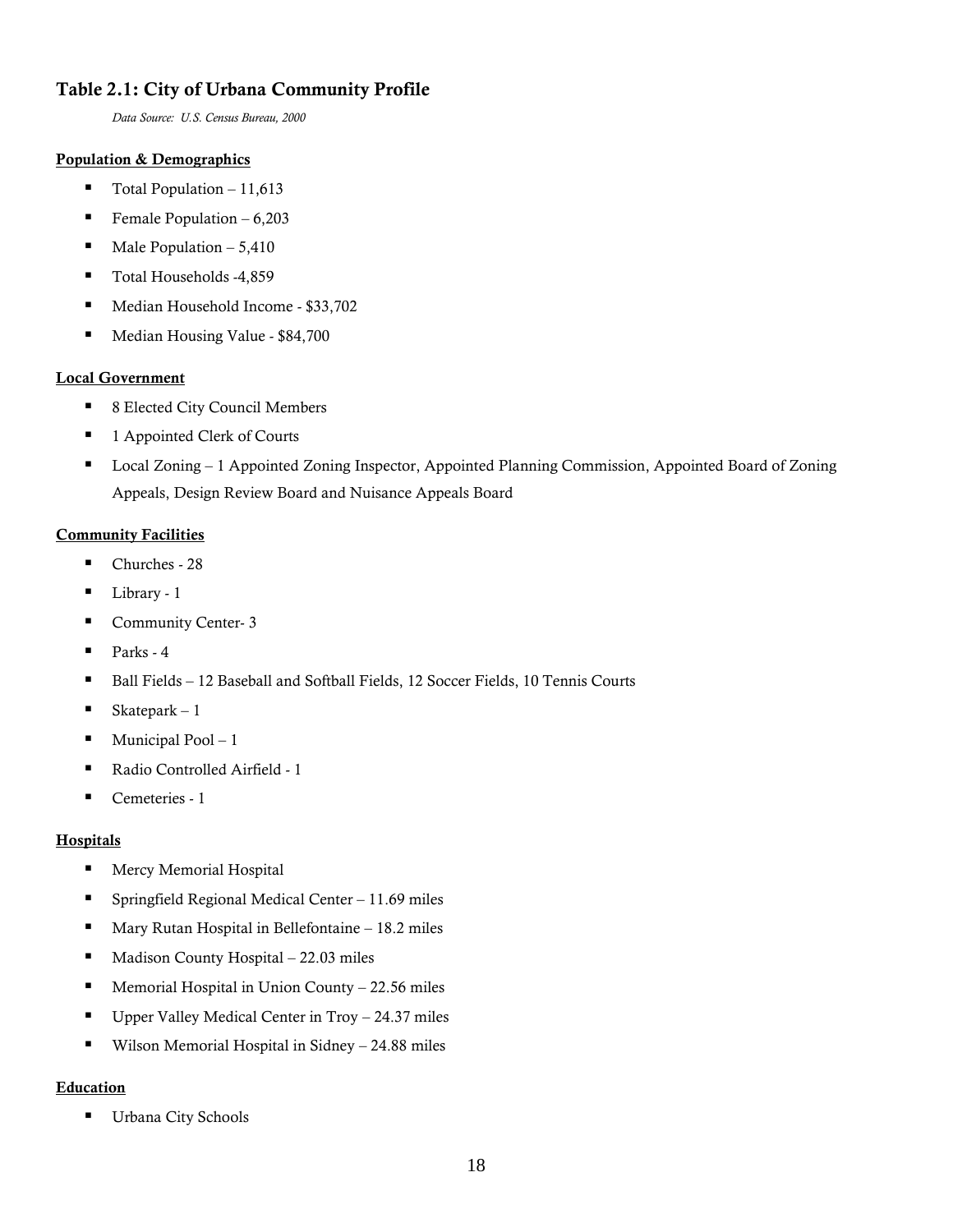- Jonny Appleseed Montessori (Pre-K  $3<sup>rd</sup>$  grade) in Urbana
- Grace Baptist Academy
- Urbana Community School
- Ohio Hi-Point Joint Vocation School in Bellefontaine South Campus located in Urbana, Main Branch in Bellefontaine – 22.6 miles
- Urbana University in Urbana
- **Wittenberg University in Springfield**  $-12.26$  miles
- Clark State Community College in Springfield 12.87 miles

#### **Transportation**

- $\blacksquare$  US Routes 36 & 68
- State Routes 29, 55  $&$  54
- Interstate  $70 12$  miles
- Interstate  $270 22$  miles
- Interstate  $71 46$  miles
- Interstate  $75 22$  miles

#### **Airports**

#### **General Aviation**

- Grimes Field (Urbana)
- $\blacksquare$  Bellefontaine Municipal 18.14 miles
- $\blacksquare$  Sidney Airport 22.81 miles
- $\blacksquare$  Madison County Airport 18.54 miles
- $\blacksquare$  Union County 23.38 miles
- Rickenbacker 55.2 miles
- $\blacksquare$  OSU Airport 36.0 miles

#### **International**

- Port Columbus  $64.6$  miles
- James M. Cox Dayton International Airport 39.8 miles

#### **Utilities**

- Electricity Pioneer Rural Electric, Dayton Power & Light
- Gas Columbia Gas & Vectren
- Telephone CT Communications & Time Warner
- Cable Time Warner Cable, CT Communications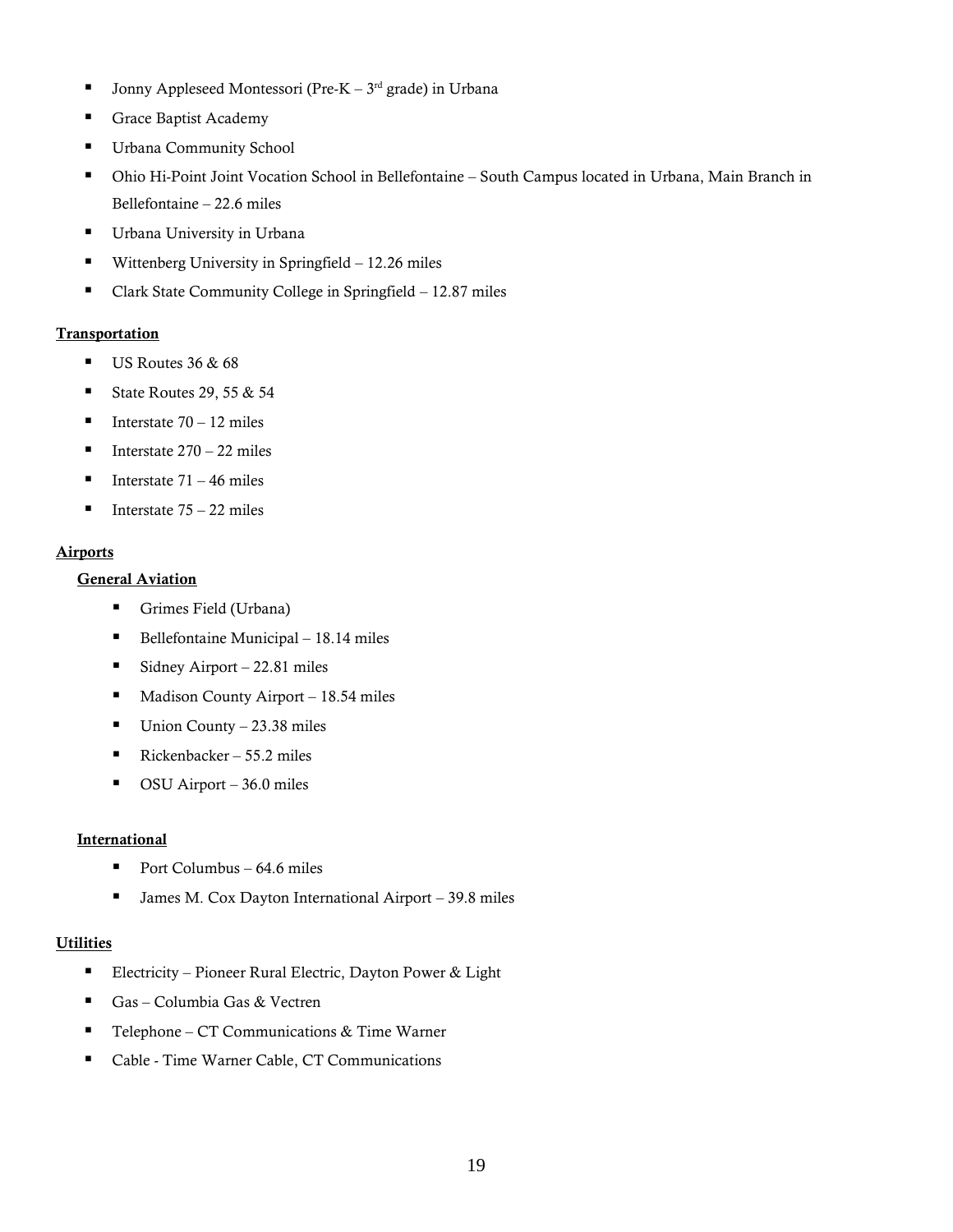#### **4.5Population Growth Trends**

City of Urbana has experienced a population growth of nearly 2.3% over the past decade. The 11,353-population figure of the city for 1990 has increased to 11,613 according to the 2000 census data. The population in 2005 was estimated to be 11,391, a decrease of 1.96% from 2000. In contrast, Champaign County's population is estimated to have grown by 2.0% during the period 2000 – 2005. **Figure 4.1** shows the city's population growth over the past four decades.



## Figure 4.1 – Population

The total number of households in the city has increased from 4,513 in 1990 to 4,859 in 2000, and the number of people living in these households increased by 905 over the past decade.

Over the next 20 years, the population of Ohio is expected to grow by 8.5%. However, the City of Urbana is expected to experience growth of 5.3%. The projected population of Champaign County in 2020 is 44,047 (*Ohio Department of Development, Office of Strategic Research & U.S. Census Bureau*).

#### **4.6 Age Group Trends**

As seen in **Figure 4.2**, the number of females exceeded the number of males by 7.8% in the 2000 Census. The median age of women is about four and one-half years greater than that of males.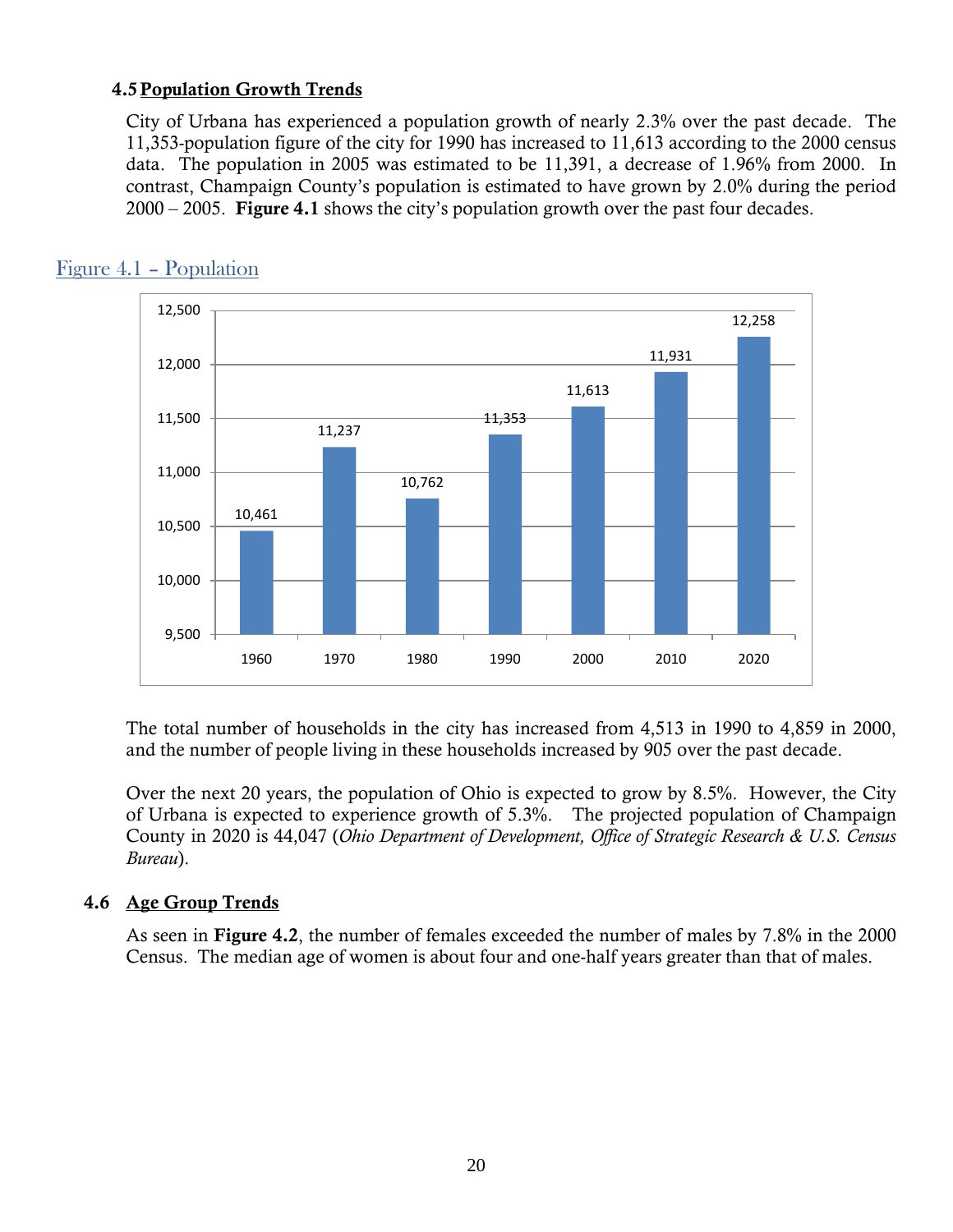



Source: US Census Bureau, 2000

| Table 4.1: Median Age by Sex<br>Source: US Census Bureau, 2000 |      |      |      |  |  |
|----------------------------------------------------------------|------|------|------|--|--|
| Median age<br>Ohio<br><b>Champaign County</b><br>Urbana        |      |      |      |  |  |
| <b>Both</b> sexes                                              | 37.3 | 37   | 36.2 |  |  |
| Male                                                           | 35   | 35.8 | 34.9 |  |  |
| Female                                                         | 39.5 | 38.1 | 37.5 |  |  |

## Figure 4.3 – Population by Age Group

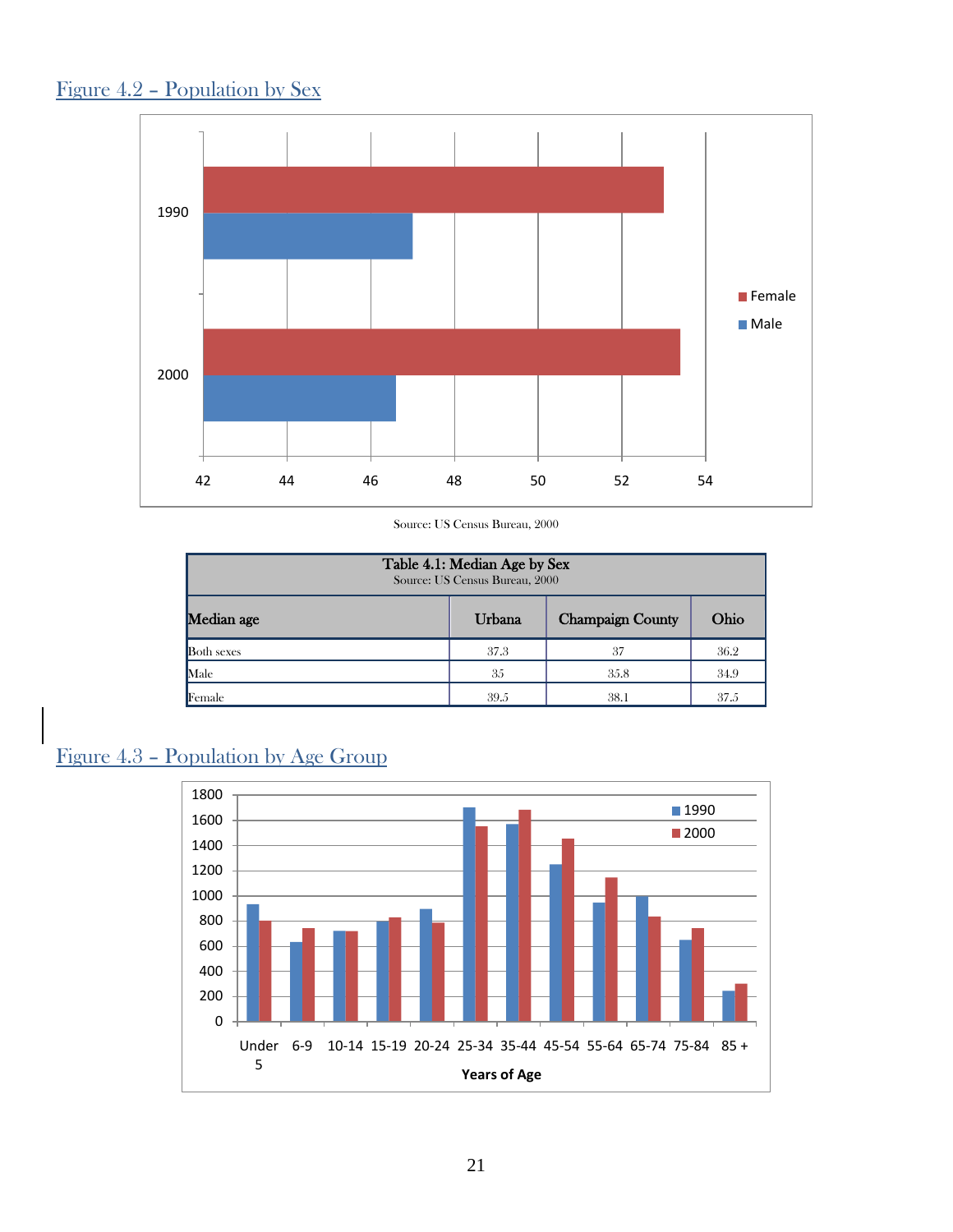**Figure 4.3** shows the past two census populations of the city by age groups. The median age is approximately 37.3 years **(Table 4.1)**. According to the 2000 Census, the largest age group is 35 to 44 years, which is 27.0% of the total population. This is followed by the 25 to 34 years age group, which makes up 13.4% of the total population in 2000 **(Table 4.2)**.

#### **4.7 Marital Status**

According to the 2000 Census, currently married residents 15 years or older make up 52.8% of the population. **Figure 4.4** shows that 22.7 % City of Urbana residents 15 years or older have never been married, 13.4% are divorced, and 9.1% are widowed.

## Figure 4.4 – Marital Status of Residents 15 Years or Older



#### **4.8 Education**

**Table 4.3** shows the educational attainment as percentages of the population over 25 years of age in City of Urbana. In all, about 45.9% of the population over 25 years of age has a high school diploma. The Champaign County high school graduation rate is 48.08%. In addition, 4.9% of the population over 25 years of age has an associate's degree, 7.3% has a bachelor's degree, and 3.9% have a graduate or professional degree.

| Table 4.3: Educational Attainment of Population 25 Years or Older<br>Source: US Census Bureau, 2000 |       |       |  |  |  |
|-----------------------------------------------------------------------------------------------------|-------|-------|--|--|--|
| <b>Educational Attainment</b><br>City of Urbana<br>Champaign Co.                                    |       |       |  |  |  |
| Less than 9th grade                                                                                 | 6.9%  | 5.0%  |  |  |  |
| $9th$ to 12th grade, no diploma                                                                     | 14.3% | 12.7% |  |  |  |
| High school graduate                                                                                | 45.9% | 48.1% |  |  |  |
| Some college, no degree                                                                             | 16.8% | 18.4% |  |  |  |
| Associate degree                                                                                    | 4.9%  | 5.3%  |  |  |  |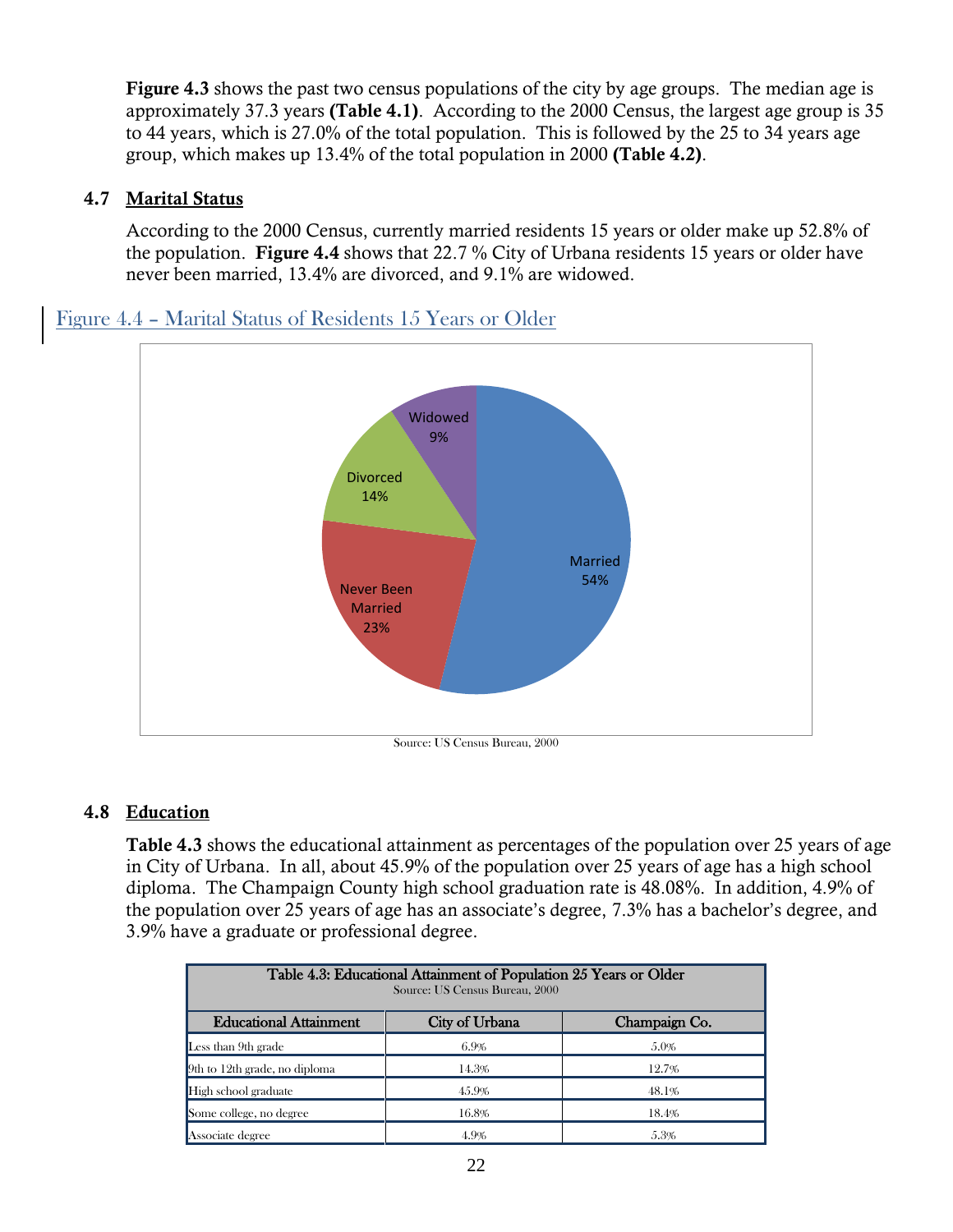| Bachelor's degree                      | 7.3%         | 7.1%  |
|----------------------------------------|--------------|-------|
| Graduate or professional degree        | 3.3%<br>3.7% |       |
| Percent high school graduate or higher | 78.8%        | 82.3% |
| Percent bachelor's degree or higher    | 11.2%        | 10.6% |

#### **4.9 Race**





## Figure 4.5 – Population by Race (Urbana) Figure 4.6 – Population by Race (Champaign)



Source: US Census Bureau, 2000 Source: US Census Bureau, 2000

The two figures above (**Figure 4.5** and **Figure 4.6**) show the racial mix in City of Urbana and Champaign County. The percentage of Blacks or African Americans in City of Urbana (6.0%) is greater than that in Champaign County (2.3%). Not surprisingly, 91.0% of City of Urbana's residents are Caucasian. The remaining 3.0% of the population is comprised of other races such as American Indian & Alaska Natives, Asians, Hawaiian and other Pacific Islanders, *etc*.

#### **4.10 Location and Geography**

#### **4.11 Unique Character of the City**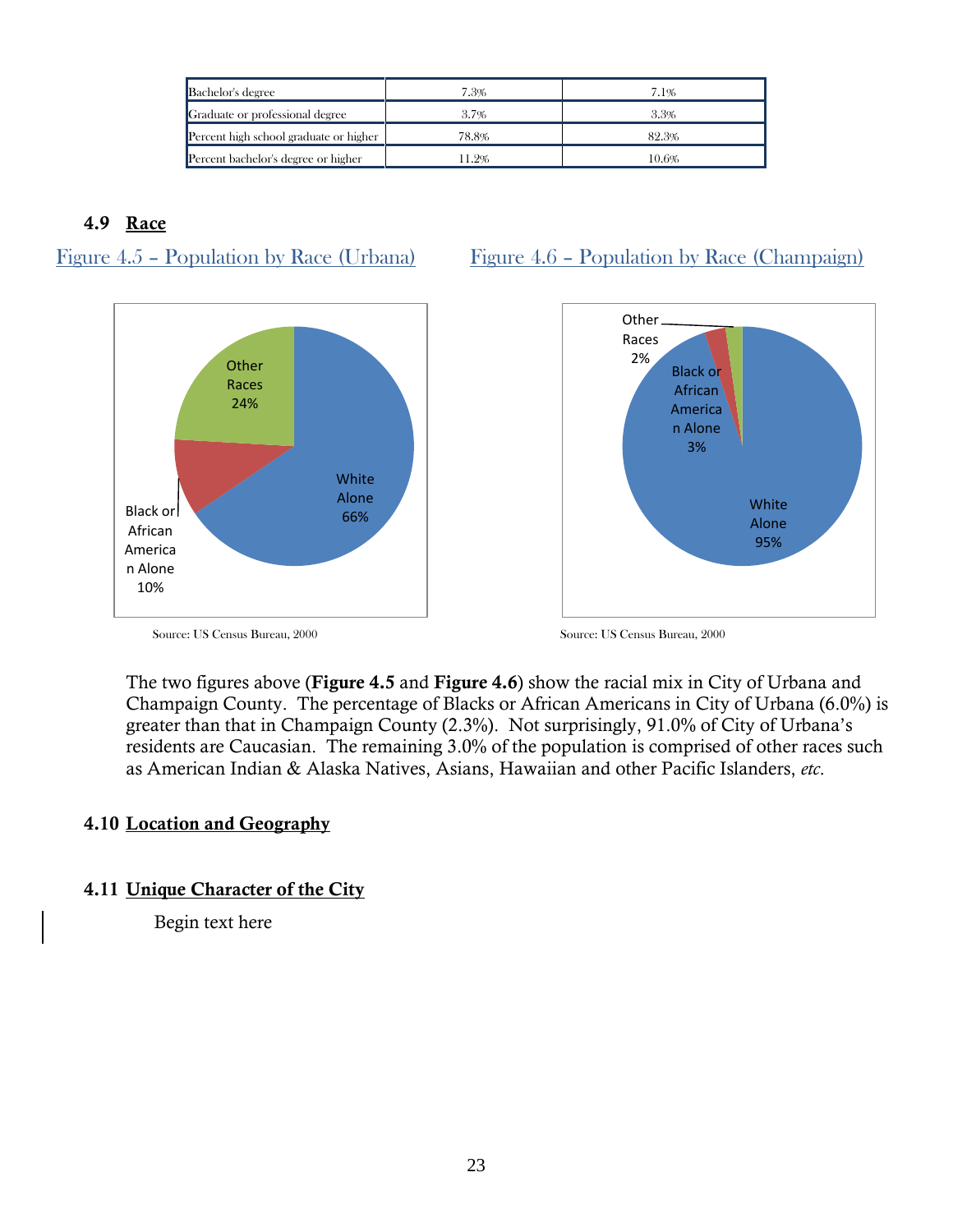## **Chapter 5**

## **5 Land Use**

## **5.1 Overview**

Housing is the largest consumer of municipal services and expenditures. The location of housing strongly influences the general development pattern of a community, including land uses, utilities, transportation facilities, and community facilities. Housing is the largest expenditure the average family makes, and provides a source of wealth for them on retirement. Housing is one of the largest monthly expenditures made by the average family, elderly, and fixed income families spend a disproportionate amount of their incomes for housing purposes. Housing is also a source of income, not only for affluent property owners who have rental holdings, but also for many low to moderate income families who depend on rental of their own housing unites to supplement their income. Housing offers a sense of security to those who are able to afford it, and a sense of insecurity for families who cannot meet monthly mortgage, rental, or utility bills. Housing is also a molder of family life. A sound home in an attractive and functional neighborhood offers a family a sense of well being and self respect.

Housing is also considered a source of jobs and an economic return to a community. Approximately one-third of a community's property taxes are derived from residential properties, and any deterioration in the housing stock results in a decrease of funds needed to operate the community. Not only does housing affect residents of a community, but the condition of housing in a community presents an image to outsiders. A community with deteriorating housing can discourage new industries and families from locating there. A community of sound, wellmaintained housing can serve as a positive stimulus for desired growth.

Physical and nonphysical components create housing. The physical component includes things that can be seen such as number, quality, style, and environmental conditions of homes and neighborhoods. Nonphysical components include social and ethnic housing patterns, life styles, household incomes, growth, and financial or lending patterns which govern availability of money to construct or purchase homes. The relationship between a person's home and place of employment, civic organizations, shopping, and other needed facilities which make life worth living is also a part of the total housing picture.

#### Purpose of Residential Planning

The purpose of residential planning is to investigate forces that relate to present and future housing requirements of Urbana and to prepare an action program designed to:

- Maximize balanced housing opportunities for all citizens of Urbana
- Provide local officials with a basis for formulating policies and legislative actions to insure the most desirable growth pattern for the neighborhoods and community.
- Provide local officials with a basis for corrective action to improve existing conditions.
- Provide local officials with a basis for formulating programs to respond to nonphysical aspects of housing.

Because of its many functions, housing is an extremely important complex social and economic phenomenon. All functional planning programs of the City must be integrated with housing development because of the heavy co-dependent relationship. Housing patterns are a result of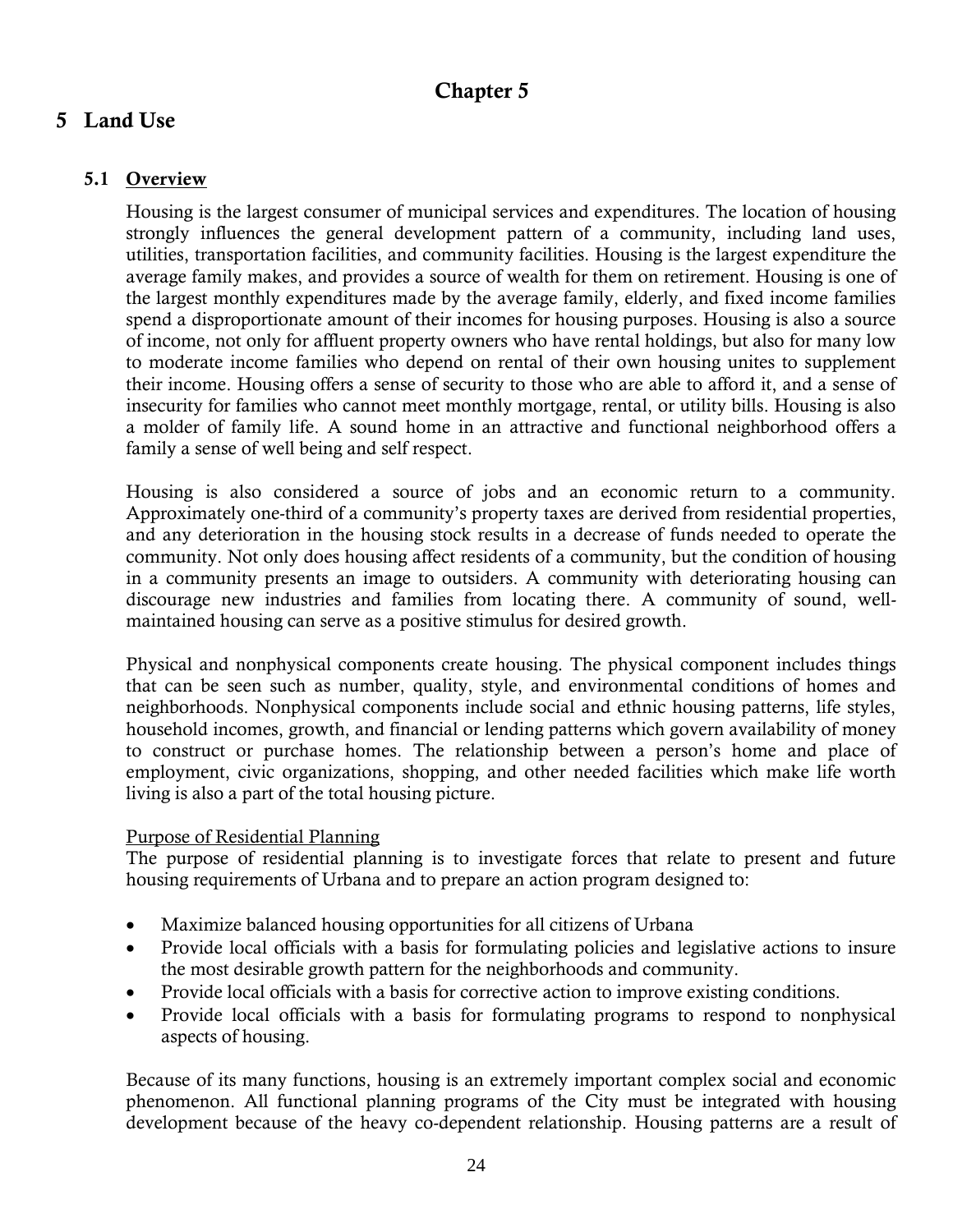many complex social, economic, and political factors, many of which are in mutual contradiction and competition for use of land resulting in many conflicts. Comments from neighborhood meetings and community surveys conducted in the past two years concur. Creating a proper housing plan, and following through with the implementation can reduce the operational expenses such as extensions of water and sewer lines, can permit the fullest utilization of community facilities, reduce school bussing expenses, protect the tax base of residential properties, and alleviate social tensions.

#### **5.2 Existing Conditions**

The characteristics of Urbana's population in 2000 is summarized in XXXXXX (demographics section), which indicates 11,613 persons reside in the City. Of this total, XXXX were African American and XXXX were of other minorities. Total minority population of Urbana is XXX% of Urbana's total population.

According to the 1975 Comprehensive Plan for the City of Urbana, Urbana grew from a population of 10,461 in 1960 to 11,237 in 1970, representing a 7.4% increase, and was less than the State's growth rate, but more than Champaign County's. From 1930 through 1970, the population in Urbana grew 45%, with a majority of the population growth occurring in the eastern half of the community. Medium to large lot subdivisions were characteristic of the residential growth patterns in the 1970's.

In comparison, since 1970, the population…….

By the year 2008, the City has seen a significant shift in the housing market. More high density residential and condominium residential development has occurred in the past fifteen years than low-density development. There have been theories as to why. One being the development costs associated with low-density residential drive contractors to build the higher density developments as a means to increase profits. The other driving force is that of a population demanding lower and/or more affordable rents/land purchases because of shifts in income levels, either through under or unemployment or through retirement.

In 2008, the City has also seen a major rise in foreclosures or those who are at risk of foreclosures due to the secondary lending market crash. In an effort to abate vacant properties, the City targeted areas for rehabilitation or demolition of properties using the Housing and Economic Recovery Act of 2008—a neighborhood stabilization program with the goal of enabling low to moderate and medium income households—those directly impacted from what can be construed as unethical lending practices—to obtain quality housing at a more affordable price. In 2009, the City will begin demolishing those properties which are beyond repair for a reasonable cost, and will remodel vacant properties on behalf of nonprofit agencies who will be able to place families into affordable housing units.

The City is facing some residential development pressure in the high-density market. However, there is sentiment that the City is missing top-end housing and that larger lot housing and highend multifamily development were needed. Residents also responded that they like the hometown and small city feel they have with Urbana, citing that it is good to know your neighbors, to sit on the front porch and wave at passers-by, and to have a real sense of community. Property maintenance issues were also cited as potential deterents for new investment, that many neighbors do not take pride in the appearance of their neighborhoods.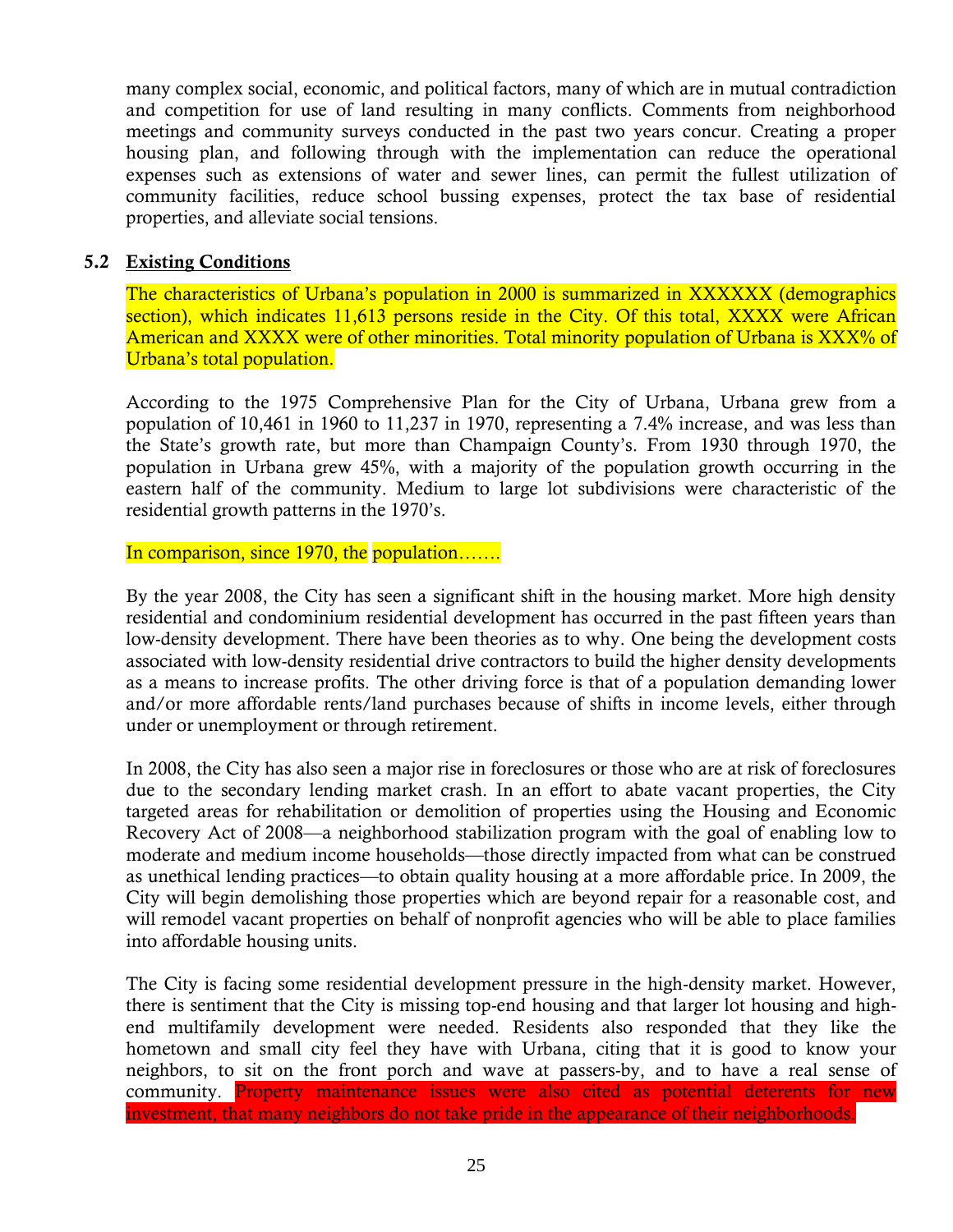The City's residential districts are divided into three categories: R1 (low density), R2 (medium density), and R3 (high density residential. With the exception of the newer subdivisions built after 1984, lot sizes according to existing ordiances are now considered legal-nonconforming. In the past five years, many variances have been granted for setback and occupancy requirements due to redevelopment of demolished structures. New homes simply cannot be built on previously platted lots due to the conflict in actual development vs. zoning regulations. For the most part, the original plat and subdivisions are R2 in nature, and were built prior to 1959 with a traditional neighborhood development feel—houses being placed with their fronts parallel to the street, garage and/or parking areas in alleys along the back of the property, with a generally accepted front setback of 35' average.

As a result of the neighborhood meetings, community surveys, and contractors' input the following goals, objectives and strategies are recommended to be adopted by Urbana City Council.

#### **5.3 Goal:**

Residential

- Implement neighborhood identity strategies, at a minimum, for the following areas (see map XXX):
	- o The Parks District
	- o The Northern Corridor
	- o Aviation Heritage Area
	- o Northwest Neighborhood
	- o Norwood Neighborhood
	- o Miami-Simon Kenton Historic Gateway
	- o Ohio Gateway
	- o Erie Gateway
	- o Scioto Gateway
	- o The University District
	- o Railroad Historic District
	- o 1805 Founders District
	- o Cannery Row
- Modify the existing zoning in the City through the use of Neighborhood Overlay Districts to make the zoning more compatible with actual development, both recent and original (in land intensity, density) as well as through an architectural review process to preserve the integrity of the neighborhoods.
- Promote the aesthetic improvements of new and existing housing while conserving historically significant housing.
- Encourage the upgrading and/or elimination of substandard housing conditions while preserving neighborhood stability.
- Provide the opportunity for all Urbana residents to obtain safe, decent, and sanitary affordable housing.
- Encourage public and private sectors to promote adequate housing for the existing and anticipated total population growth.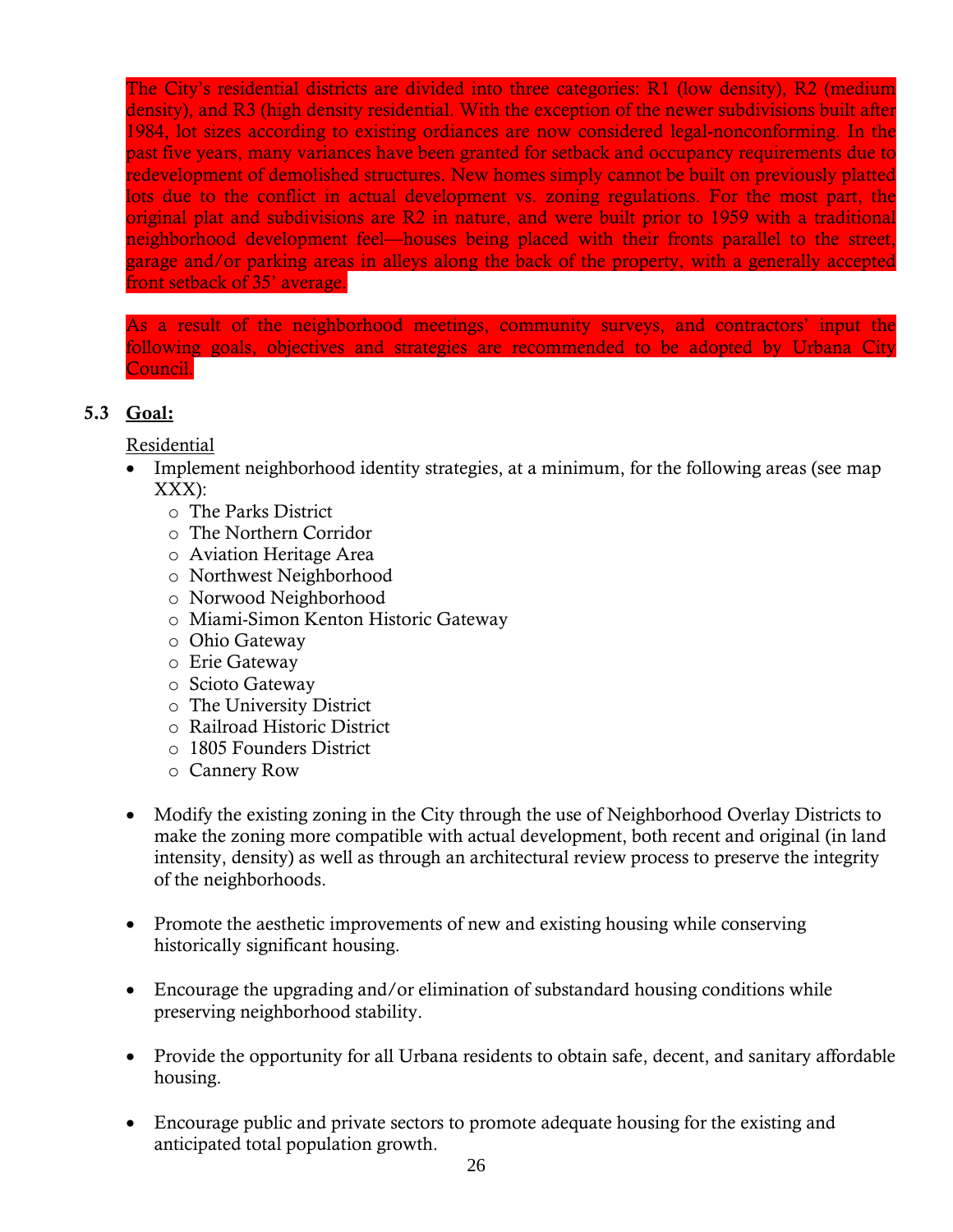• Provide adequate and appropriate sites for future housing, including housing for low and moderate income families, and group home facilities, with supporting infrastructure and public facilities.

#### **5.4 Objectives/Strategies:**

- **Create Neighborhood Identities**
	- Strategy: Create neighborhood focus groups to work with third party for development of neighborhood plans.
	- Strategy: Offer the opportunity to universities for service learning for public administration, planning, urban affairs, or related majors for projects to create neighborhood development/redevelopment plans.
	- Strategy: Budget for costs, including neighborhood meetings, consultant fees, and any necessary studies to create the neighborhood identities.
	- Strategy: Adopt development/redevelopment plans as recommended by planning commission members.
	- Strategy: Create line item in budget to install neighborhood markers, landscaping, and other aesthetic improvements to public rights of way in the neighborhoods.

Modify Existing Zoning to reflect actual existing conditions and incorporate residential overlay districts

- Strategy: Review existing zoning codes and compare to existing development patterns.
- Strategy: Develop and adopt new zoning code/land use development code to incorporate multiple residential codes, if necessary, and include neighborhood development/redevelopment plans as part of code.

Conserve and improve the aesthetics and housing stock of the community to preserve the quality of the neighborhoods, and to protect the health, safety, and welfare of Urbana residents.

- Strategy: By the year 2012, through a survey, identify conditions of substandard housing in the City and establish a program to reduce or eliminate such conditions. If a concentration of substandard units is identified in the initial housing condition survey, an area wide assessment shall be prepared to determine the condition of infrastructure in the area. Infrastructure improvement programs shall be developed, as appropriate within budget constraints, to support the rehabilitation of individual housing units.
- Strategy: Prepare updates of the housing condition survey at five year intervals.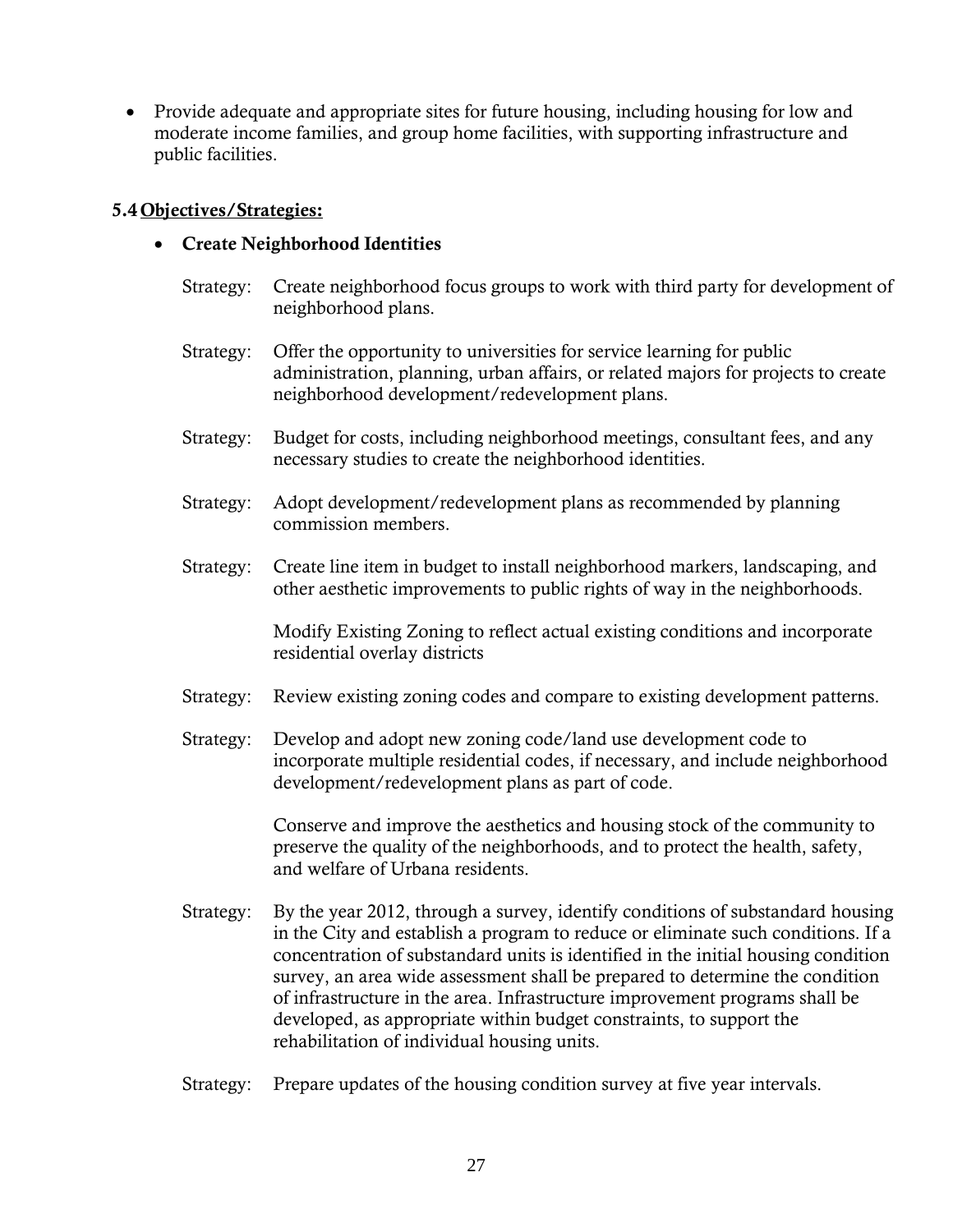- Strategy: Develop and adopt property maintenance code which establishes minimum standards for housing to help ensure that the existing housing stock is maintained in a safe and sanitary condition.
- Strategy: The City shall utilize, where feasible, any state or federal Program designed to assist the rehabilitation of identified substandard units.
- Strategy: The City shall encourage and support neighborhood self-help programs.
- Strategy: Continue to seek grants to support provision of public infrastructure and facilities to upgrade the quality of existing neighborhoods.
- Strategy: As part of the housing stock survey, determine and map the amount and location of all housing units in the City which were constructed prior to 1940.
- Strategy: Establish criteria to determine what constitutes a historically significant residential structure and a historically significant neighborhood.
- Strategy: Systematically evaluate potentially significant historical structures and neighborhoods (districts) and designate as significant those resources considered eligible for inclusion on local and/or national register of historical places.
- Strategy: Promote the designation of historical structures and neighborhoods through the use of informational signs.
- Strategy: Coordinate the identification process with local historic preservation groups.
- Strategy: Adopt a historic preservation ordinance which establishes the process to designate and regulate historically significant residential structures.
- Strategy: Review, and revise where appropriate, relevant codes, to ensure their consistency and compatibility with the intention of the historic preservation process.
- Strategy: Notify owners of historic properties of the status of listing for their property, eligibility for various programs, and results and benefits of participation.
- Strategy: Establish a program to recognize certain historic properties with plaques, monuments, and certificates of significance.
- Strategy: Coordinate the preservation process with local historic preservation groups.
- Strategy: Create more Community Reinvestment Areas to offer tax abatement relief for targeted neighborhoods in an effort to encourage reinvestment in the community.
- **The City shall encourage adequate and affordable housing opportunities to accommodate the expected population**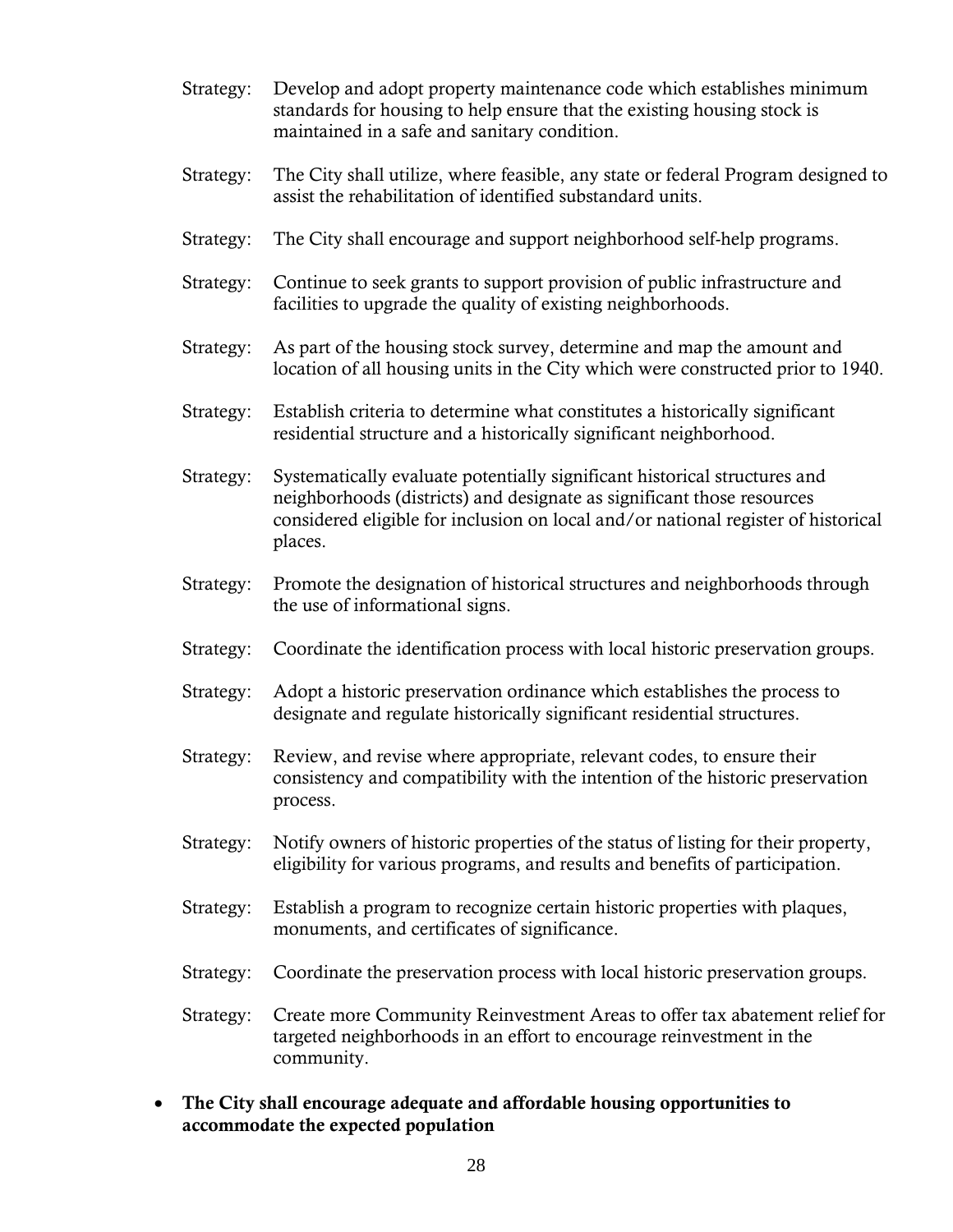- Strategy: Provide within the residential categories of the future land use element, a range of densities in locations convenient to the needs of various segments of the population, including a variety of development strategies such as clustered land use, traditional neighborhood, planned unit developments, sustainable housing development areas and similar developments.
- Strategy: Include in land development regulations, provisions which prevent the occurrence of exclusionary zoning.
- Strategy: Annually review housing regulations in order to incorporate new standards which allow low-income housing and eliminate standards which cause unnecessary delays and/or add unnecessary costs to housing units.
- Strategy: Designate residential areas on the Future Land Use Map to support redevelopment and new development.

The City shall contribute to the provision of adequate sites to meet the demand for very low, low, and moderate income housing units.

- Strategy: The City shall support the development of a Champaign County Housing Authority.
- Strategy: By 2012, the City shall establish locational criteria to guide projects which accommodate very-low, low and moderate income households. The criteria shall address accessibility to shopping, schools, services, and employment and will avoid concentration of such units in single areas or neighborhoods.
- Strategy: The City shall create and implement efficient land development standards. Include in the Land Development Regulations, standards which allow small lot single family units in several different zoning classifications. Small lot for a single family unit means a lot with a minimum lot area of six thousand (6,000) square feet.
- Strategy: Support the efforts of the low and moderate income developers through the City's locational criteria and certain financial incentives which maybe available, to locate and develop or redevelop sites for low and moderate and mixed income housing.
- Strategy: Address within Land Development Regulations the location of group homes, independent care facilities, and assisted care facilities. These standards shall be nondiscriminatory in nature, and address proximity to services, concentration of homes in a single area, isolation of homes, and incompatible land uses. These group homes shall be a permitted use or special exception in a variety of zoning districts throughout the City.

#### **5.5 Sustainability:**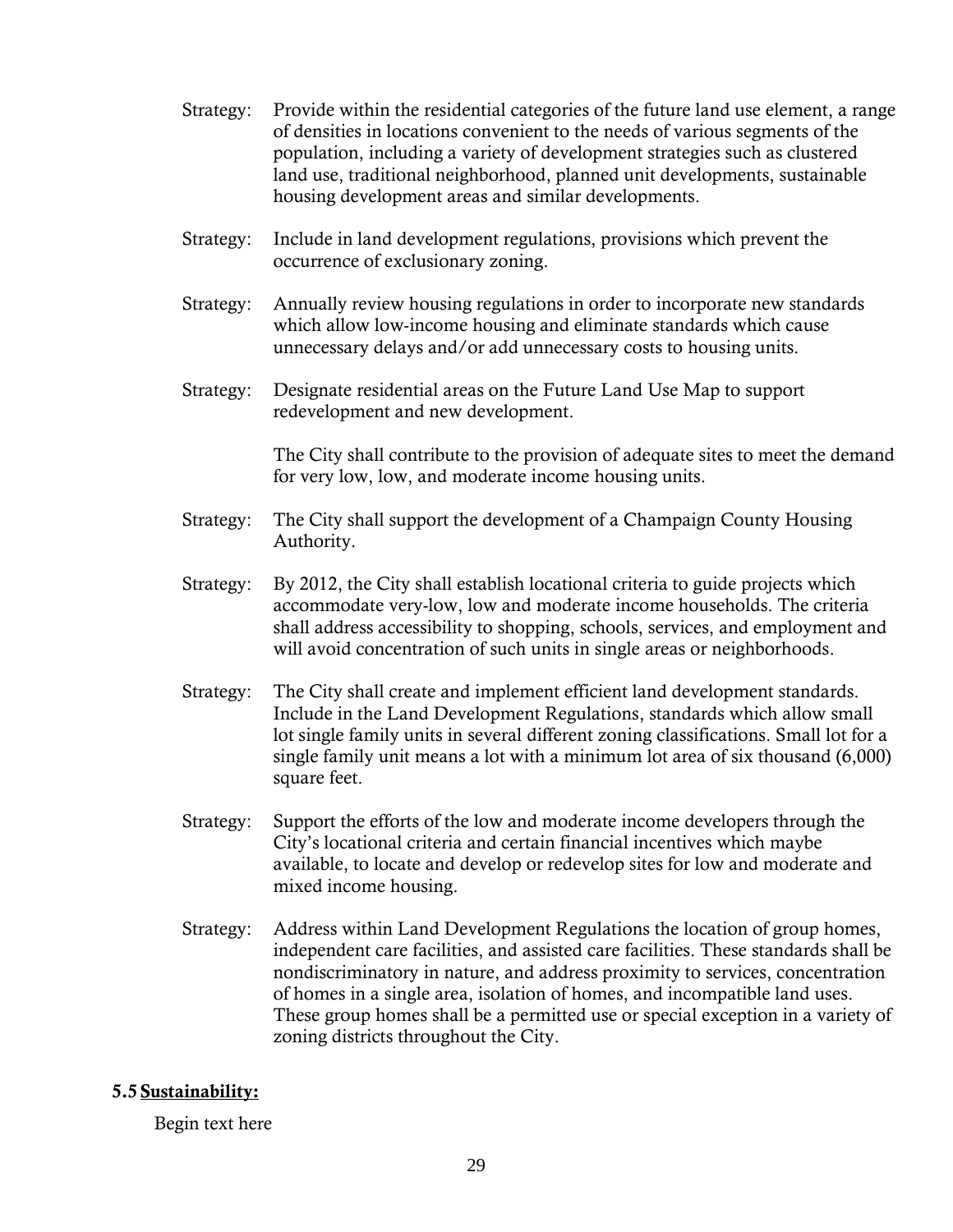#### **5.6Parks and Recreations:**

Generally speaking, parks and recreation are considered good things to a community. Parks contribute to our landscape and to our quality of life. Recreation allows us to use our leisure time creatively and to make it work on behalf of the community. It takes resources, however—money and time—to create parks and recreational opportunities, and because our resources come with a cost and limit, we need to plan ahead for their use.

Because the City of Urbana and surrounding Champaign County generally have a wide open topography and agricultural landscape, for many years, residents felt little need to develop parks and public green spaces. Development and urbanization of farmland and the needs of families and adults have changed over the years, and the demand for leisure activities have increased dramatically. Public recreation needs additional facilities and innovation to meet the wide and increasing range of ages, interests and desires of the community. While meeting the needs of the residents, the City shall incorporate the following over-arching goals:

- Establish a park and recreation system that meets the high standards of the community.
- Create a safe and interesting network of trails.
- Preserve trees and greenways by encouraging the preservation or development of large areas of greenery that provide a visual impact as opposed to creating small areas of unusable residue.

#### **5.6.1 Overview**

Two common land use principles that relate to Parks and Recreation state that the natural environment should be protected, enhanced, and better integrated in the community and that opportunities should be created to walk and bike easily throughout the community. Urbana currently provides a variety of recreational opportunities for it residents. Whether it is swimming, participating in a soccer match or a softball game, playing a round of tennis, enjoying quiet time around the pond, or getting an adrenaline rush at the new skate park, a full range of recreational pursuits is offered (both public and private).

Working with community partners such as Urbana University, the Champaign Family YMCA, Urbana Youth Sports, and Simon Kenton Pathfinders, Urbana has been able to add additional programs and facilities to increase recreational opportunities throughout the community. Public schools supplement the recreational facilities supplied by the City, Urbana University, the YMCA, and the Pathfinders, some of which are available to the community at large. In 2009, the City will consider approval of a Frisbee disc golf course to be donated and installed from supporters of the sport. Although not yet adopted by the City Council to date, in 2005, a master parks plan map for Melvin Miller Park was developed to guide the future development of the park. This map will also be the guiding principle for this section of the Comprehensive Plan. Over the next 20 years, the community will need to continue to build the park and trail system in order to keep pace with the recreational demands of our population. This means investing in park infrastructure as described in the 2005 Master Park Plan.

This portion of the plan must address the challenges that the future brings. Without proper planning, land can be eaten up by development and can become unavailable for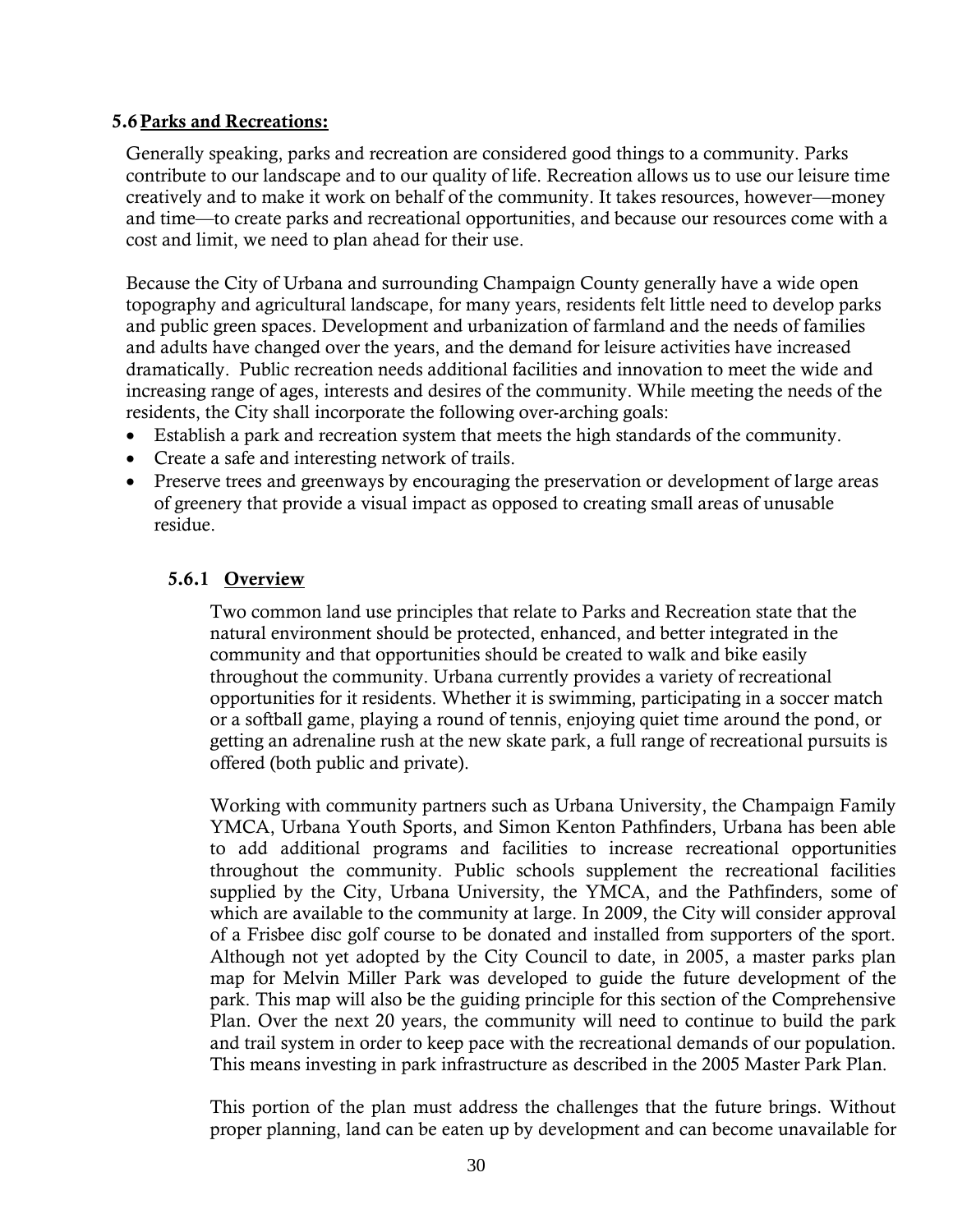public use. Price, location, and scarcity will make it increasingly difficult for Parks and Recreation to acquire property for parks if the urban area grows. Aging facilities and properties require repair and renovation to stay safe, efficient, and functional. Public recreation needs additional facilities and innovation to meet the wide and increasing range of ages, interests, and desires of the community.

#### **5.6.2Existing Conditions**

- Melvin Miller Park
- Gwynne Street Park
- Market Street Park
- Route 29 Park
- Schools
- Vacant grounds: East Ward Street, East Water, North Main, Dellinger/East Lawn, East Lawn, etc.

#### **5.6.3 Goals**

The goal of this portion is to begin to lay out a framework around which the City intends to develop a comprehensive parks system in an orderly and efficient manner. The Parks and Recreation Board, City Administration, and City Council shall be guided by these policies, which are intended to serve the public's interest and to protect public parks, tails and open spaces. The following goals shall guide the objectives and strategies for the parks and recreation department:

- Provide a system of parks and recreation which affords each resident and visitor to Urbana with the opportunity to engage in a full range of recreational activities.
- Develop a system of parks and recreation which meets the needs of existing and future residents of Urbana.
- Enact an impact fee ordinance so that funds obtained will be used for land acquisition and capital recreation improvements. Other funding sources should also be evaluated.
- Ensure that open space is adequate to provide for good environmental quality and an aesthetically attractive community.
- Ensure access to publicly owned recreational sites.
- Establish and maintain public policies that address recreation resources in order to consistently carry out its mission and serve the recreation needs of the people, including for the selection, classification and acquisition of parklands and the use of the lands for recreation purposes.
- Develop and maintain inter-local agreements for joint development, right-of-use, land transfers, leases, exchanges, dedications, and surplus or easement land acquisition procedures in order to maximize opportunities for our residents.

#### **5.6.4 Objectives/Strategies**

**Classify recreational areas by service area and intensity of usage**

Strategy: Recreational areas shall be classified into minipark, tot lot, Neighborhood Park, or Community Park.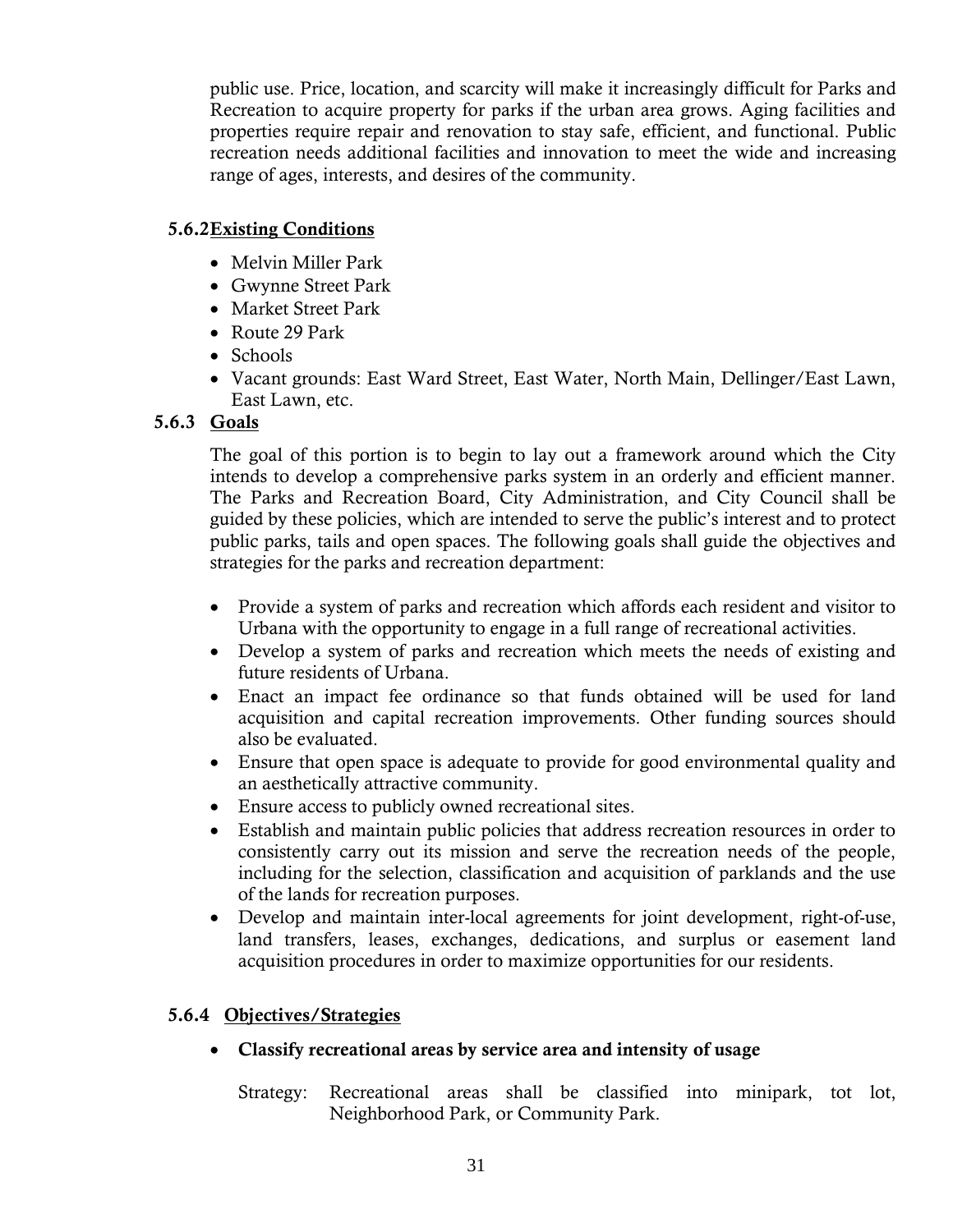- Strategy: Classify existing and proposed parks and establish an intensity of usage and list of proposed facilities.
- Strategy**:** The provision and maintenance of mini-park/tot lot and neighborhood parks will normally be the responsibility of private developers, neighborhood organizations, community groups, or the City in the case of existing neighborhoods.
- Strategy: The City shall be responsible for the provision of community parks.
- Strategy: Open space consists of land areas occupied by predominantly natural vegetation and utilized as passive or resource-oriented recreation or as unimproved natural areas.

#### **The City shall establish standards for parks.**

- Strategy: The standard park may include the following facilities: activity building, lighted tennis courts, lighted basketball courts, lighted softball/baseball fields, lighted multi-purpose fields (soccer and football), lighted handball courts, lighted horseshoe pits, lighted bocce ball courts, swimming pool and bath house, playground area, picnic area, jogging/walking trail, restroom/concession facilities, skate parks, executive golf courses (max of par 4), maintenance facility, perimeter fencing, sidewalks, and parking lots.
- Strategy: Recreation standards shall be reviewed every two years and revised to maintain consistency with changing local conditions. Recreation user surveys shall be conducted periodically to determine participation rates in user-oriented and resource-based facilities and to assess resident interest in specific recreation facilities.

#### **Residential Development Recreational Facilities standards shall be created and implemented.**

- Strategy: Land development should not be permitted unless adequate recreational facilities and open space exist or are ensured.
- Strategy: Identification of neighborhood park sites should be encouraged in residential developments greater than 20 dwelling units.
- Strategy: The Land Development Regulations will be amended by 2015 to provide standards and requirements for residential developments to provide on-site, user oriented neighborhood recreation facilities, and to determine what entity (ies) will be responsible for their maintenance. These recreation facilities will not be part of the city recreation system and will not be funded by impact fees nor eligible for credits.
- Strategy: Include in the standards provisions for multi-modal transportation such as bike paths, sidewalks, ADA accessibility.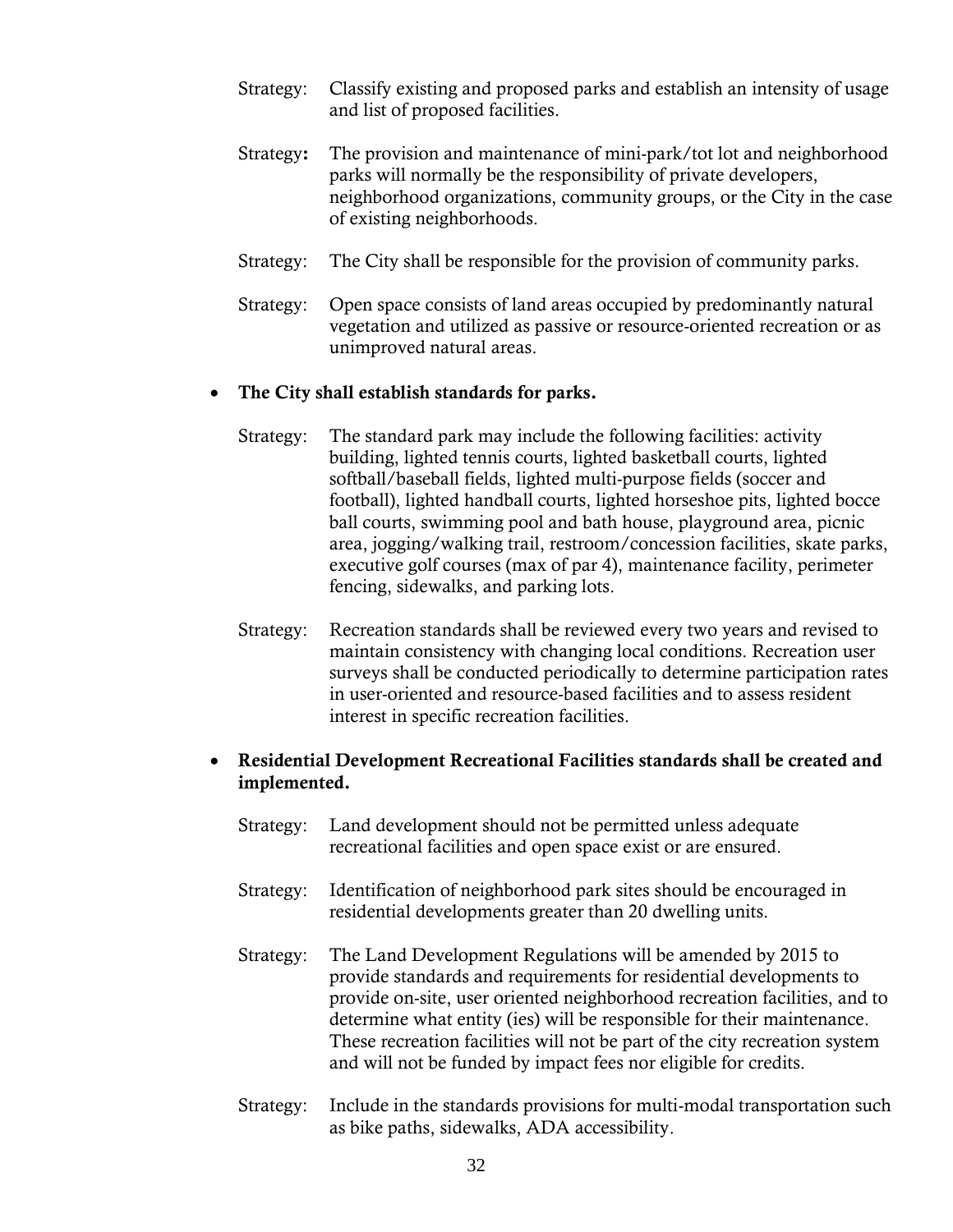- Strategy: The provision of acceptable sites and or facilities for community or neighborhood parks shall be credited against City impact fees.
- Strategy: Mini-park/tot lots or neighborhood parks and other open space areas in residential developments shall be maintained by the developer, homeowners association, or park district as authorized by the City.
- Strategy: By 2012, the City Parks and Recreation Department shall develop a communitywide plan for the recreational development of parks and open space to serve the projected population at buildout contemplated by this comprehensive plan. The plan shall include at a minimum: an assessment of the current and projected demand for city recreation facilities and open space; standards for developing the various categories of city park sites; an analysis of the long term effectiveness of current parks and open space levels of service standards for meeting the needs of a buildout population; provisions for joint and co-located recreations facilities for use by the City, Urbana Youth Sports, YMCA, civic organizations, and the School District; and an assessment of the suitability of undeveloped park sites throughout the City with plans for their development or role as open space and identification of the appropriate entity (ies) for maintaining each site.
- Strategy: The City shall compile and maintain information on all non-City recreation facilities and programs. After obtaining the information required, the planning of City facilities and programs shall consider the availability of similar non-City facilities and programs to avoid duplication and to achieve efficiency in the use of public resources.
- Strategy: Community or neighborhood parks shall have adequate and safe vehicular, bicycle, and pedestrian access. Neighborhood parks shall emphasize pedestrian access, with vehicular accessibility given less emphasis. Parking spaces and bicycle racks shall be provided at public parks and recreational facilities consistent with public needs.
- Strategy: The City shall consider shall consider handicap access needs in the design and construction of all new publicly owned recreation facilities.
- Strategy: Where economically and otherwise feasible, existing publicly owned facilities shall be modified to permit handicap access.
- Strategy: The City shall determine the need for recreation programs for the mentally or physically impaired and assess whether existing City and non-City recreation programs meet the identified need.
- Strategy: The City shall encourage planning, development, and full use of trails and greenways through the planning of non-motorized trail systems for pedestrian and bicycle access to existing and new parks as an alternative to automobile access. Also, plan multi-use trail systems that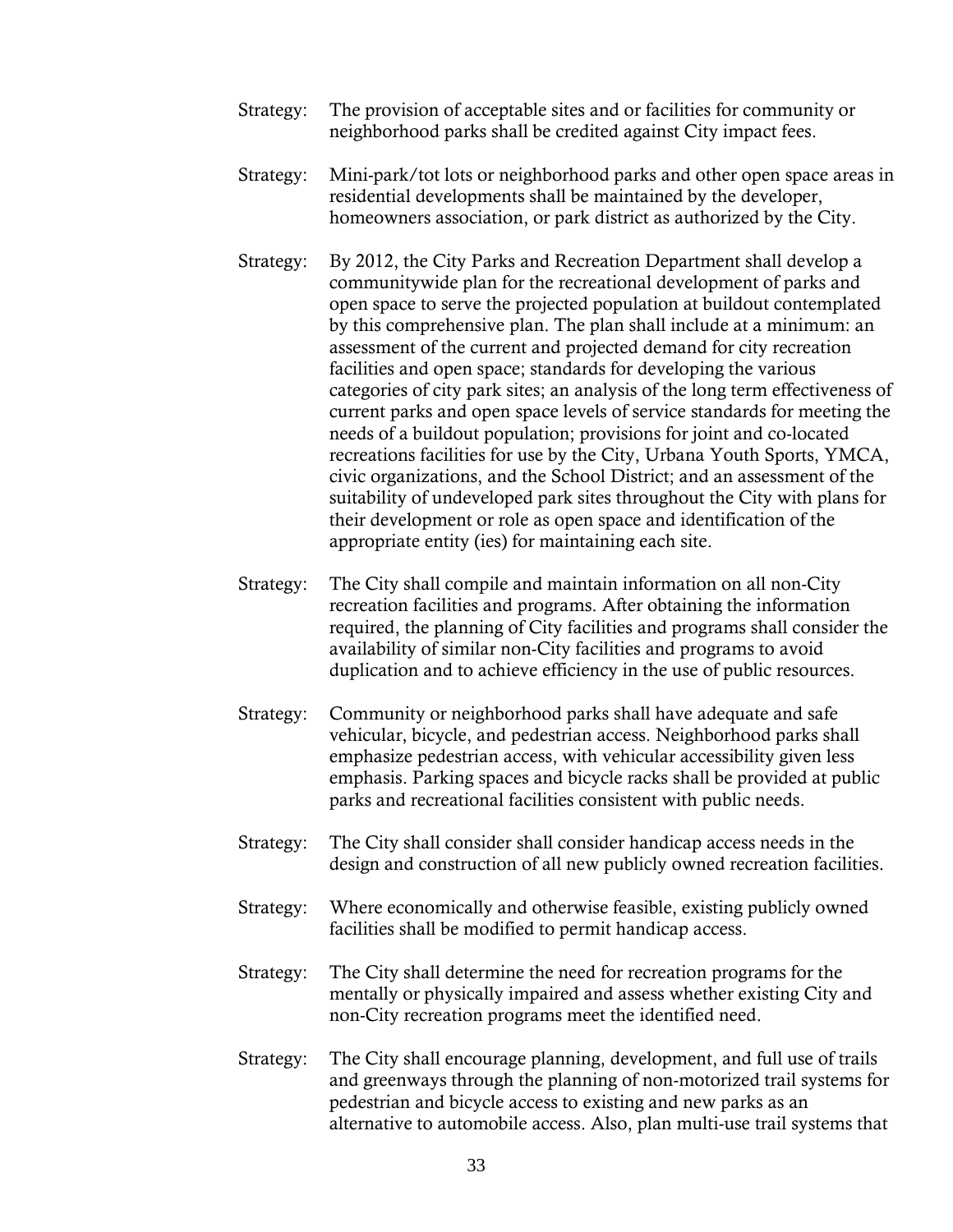link adjoining communities leading to rural or natural areas through regional trail linkages.

Strategy: Working in collaboration with bike trail developers, Simon Kenton Pathfinders, ODOT, MORPC, LUC, MVRPC, Clark TCC, and any other state or federal entities, develop specific trail plans to be used as guides in creating coordinated recreation and transportation systems for pedestrian and all non-motorized vehicles or forms of transportation. Also, establish public awareness programs for the use, safety and maintenance of trails.

#### **Collaborate with private and public sectors to serve the needs of the community.**

- Strategy: The City shall support the efforts of non-City providers of recreational facilities and programs including the private sector, the school systems, nonprofit organizations, area communities, the State of Ohio, and all Champaign County School Systems.
- Strategy: The City shall coordinate and enter into reciprocal no-fee agreements with the non-City providers (school systems, nonprofits, youth sports groups) regarding recreational services toward the joint use of facilities.
- Strategy: The City shall cooperate with the Urbana City Schools and any privately held schools to help encourage the placement of user-oriented recreation facilities on existing and new school sites.
- Strategy: The City shall cooperate with the local schools in planning for joint-use and co-located recreation facilities. Neighborhood or community parks (as appropriate for the neighborhood and school size) should be located within one-half mile of schools, and, if practical, should be developed as adjoining or joint-use facilities. The City shall be a party to joint agreements to develop mechanisms for developing joint-use recreation facilities with new schools. Upon development of mechanisms which are mutually acceptable to both parties, the City shall seek a source of funds for sharing in the construction costs of joint-use facilities.
- Strategy: Encourage use of local park and recreation facilities for a wider range of human service delivery (i.e., health information, personal consumer protection, nutrition, seniors, childcare, bookmobiles, play-mobiles, etc.).

#### **Parks and Facilities Improvements**

Strategy: Provide for the orderly and comprehensive planning of parklands and recreation resources through design standards, site planning criteria, and Master Plan procedures. Such procedures should respond to public need and requirements for park development, facilities and recreation services. Consideration should be given to use of joint school/park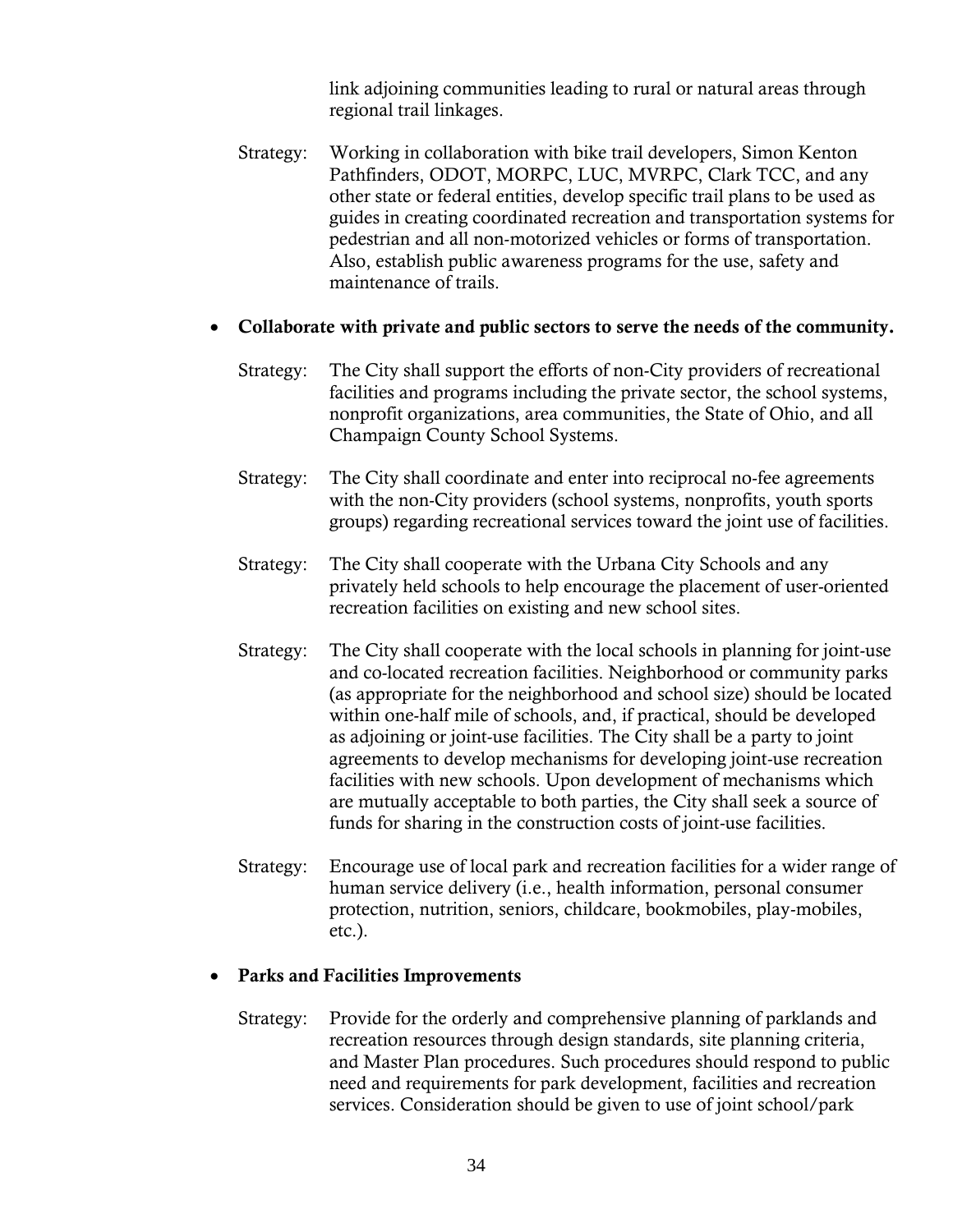programs, development and the application of reasonable standards and conditions for such use.

- Strategy: Develop and adopt a master plan to guide the use and development of all City-owned or operated parks. Adopt the Melvin Miller Park Master Plan conceptual drawing (2005) as presented.
- Strategy: Actively involve the community including but not limited to neighboring property owners, potential users, and professionals in the field of parks and recreation. Not permit the construction of new housing in City parks. Not permit the commercial development or activities unless a finding is made by the City Council that the proposed commercial use is in the public interest and compatible with the public use and enjoyment of the park.
- Strategy: Encourage and support development of local neighborhood, volunteer and community-based programs for park improvements, including participation of civic clubs, non-profit organizations, and organized groups with a vested interest in recreational opportunities.
- Strategy: Park designs shall conform to local ordinances or recognized state and national standards for access, safety, health and protection of humans and domestic animal species. Park development shall be of high quality and aesthetically pleasing and sensitive to the opportunities and constraints of the natural, physical or architectural environment.
- Strategy: Develop new facilities in an orderly fashion in accordance with an adopted Parks Capital Facilities Plan.
- Strategy: Build a combined gymnasium and Municipal Pool building to replace existing dilapidated structure and expand service opportunities for youth and adult sport programs in Urbana.
- Strategy: Continue to invest in our parks system to improve existing conditions and provide facilities that meet the demands of the population.
- Strategy: Provide amenities at parks and recreation open space facilities such as lighting, seating, drinking fountains, trash receptacles, bicycle racks, and shelters wherever possible and appropriate to extend hours of use and service quality.

#### **Parks Improvements Funding**

Strategy: The imposition of impact fees and dedication requirements are two of the preferred methods of regulating land development in order to ensure that it bears a proportionate share of the cost of park capital facilities necessary to accommodate the development and to promote and protect the public health, safety, and general welfare of the community.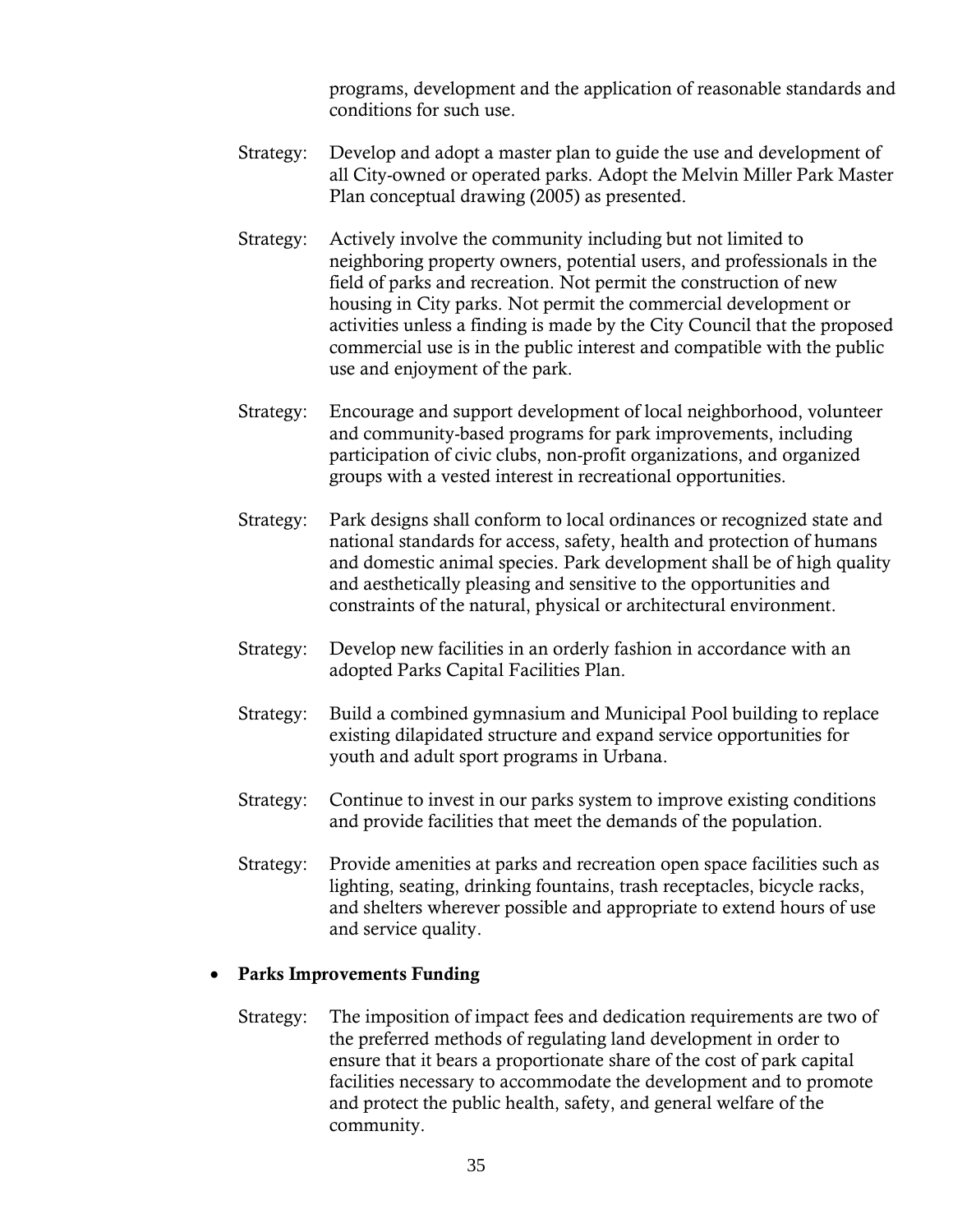- Strategy: Credits of up to 50% of the parks impact fee may be given for recreational facilities provided to the City by the feepayer only if recreational facilities serve the same purposes and function as set forth for community and neighborhood parks in the Comprehensive Plan.
- Strategy: Correction of existing recreational facility deficiencies shall be funded through mechanisms including impact fees.
- Strategy: Where residential development proposes to increase densities above 8.0 dwelling units per gross acre, open space requirements shall be increased above the standards.
- Strategy: The City shall acquire lands and develop facilities for the recreation and open space uses from donations, grants and other sources. The City shall identify and evaluate specific corporate foundations, community organizations, State and Federal Government grant programs to determine applicability to specific City projects. If determined feasible, applications shall be made. Community organizations and residents shall be encouraged to participate through a volunteer "adopt-a-park" or other similar program.
- Strategy: The City shall develop a schedule and charge users of City facilities a reasonable fee to help defray the cost of maintenance and operation of, and improvements to recreation sites.

#### **5.7 Sustainability**

Begin text here

#### **5.8 Summary:**

Begin text here

#### **5.9 Overview**

Begin text here

#### **5.10 Existing Conditions**

Begin text here

#### **5.11 Goals**

Begin text here

#### **5.12 Objectives/Strategies**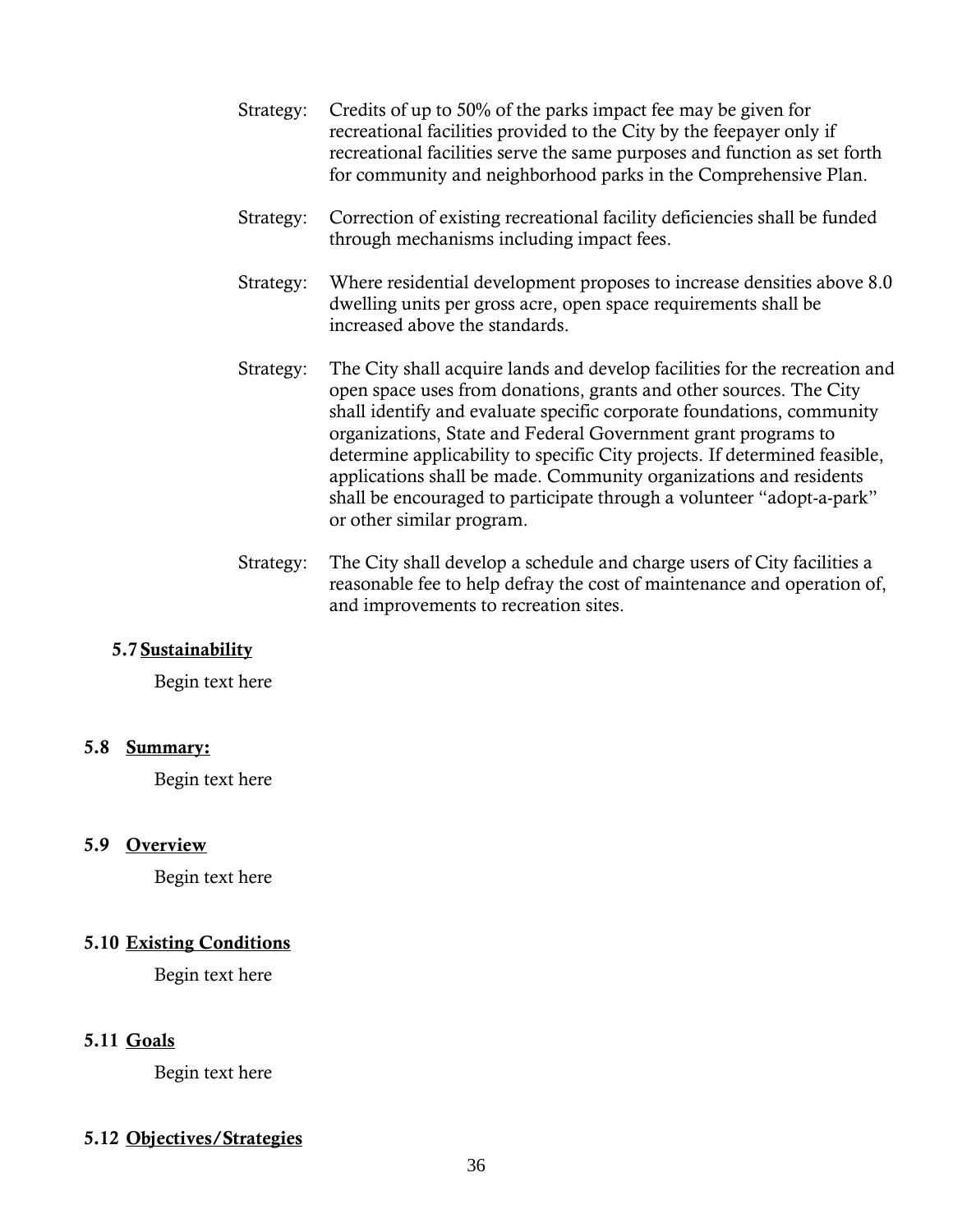Begin text here

# **5.13 Sustainability**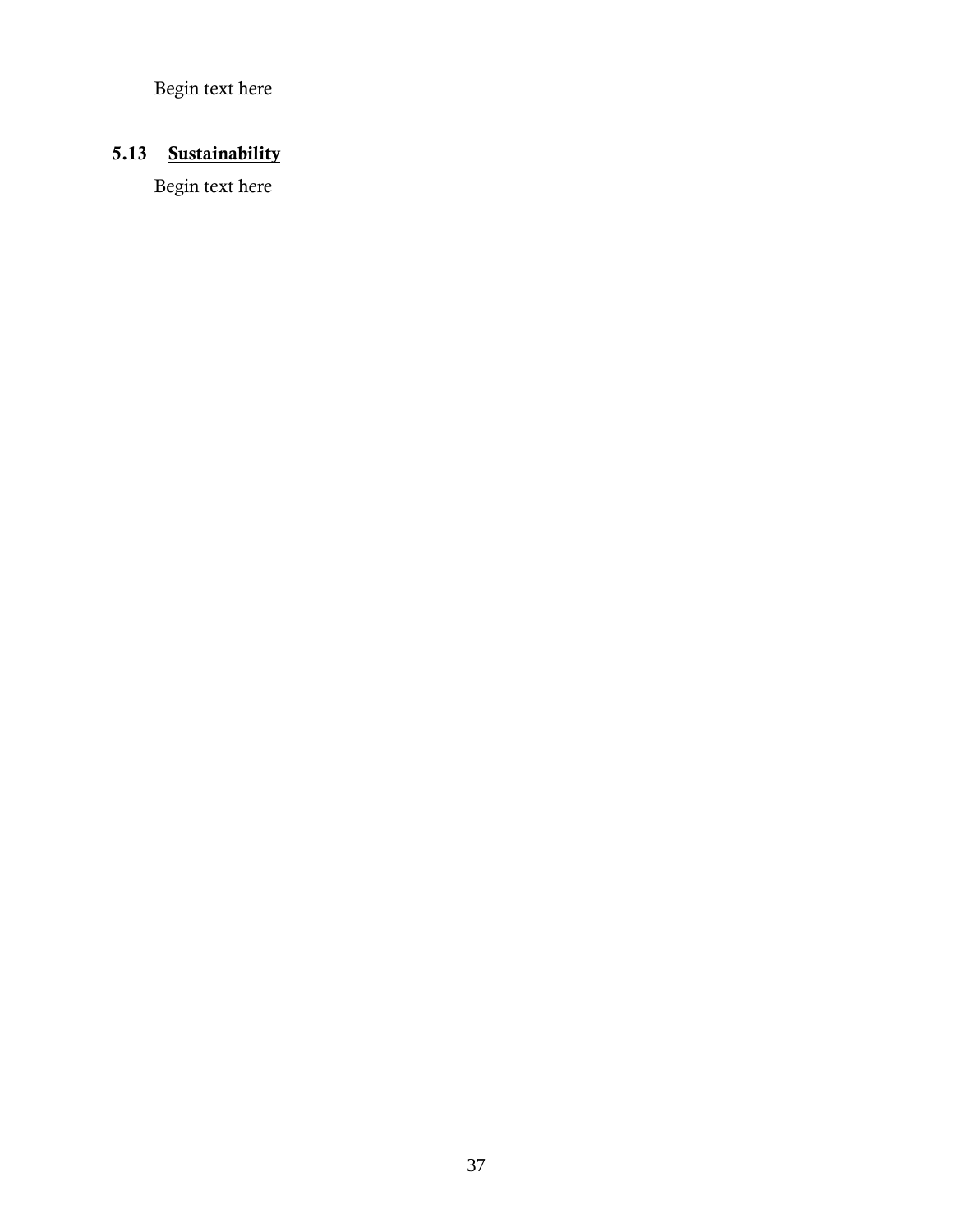## **Chapter 6**

#### **6 Infrastructure**

#### **6.1 Overview**

Begin text here

#### **6.2 Transportation**

Begin text here

## **6.3 Overview**

Begin text here

## **6.4 Existing Conditions**

Begin text here

#### **6.5 Goals**

Begin text here

#### **6.6 Objectives/Strategies**

Begin text here

#### **6.7 Sustainability**

Begin text here

#### **6.8 Summary:**

Begin text here

#### **6.9 Overview**

Begin text here

## **6.10 Existing Conditions**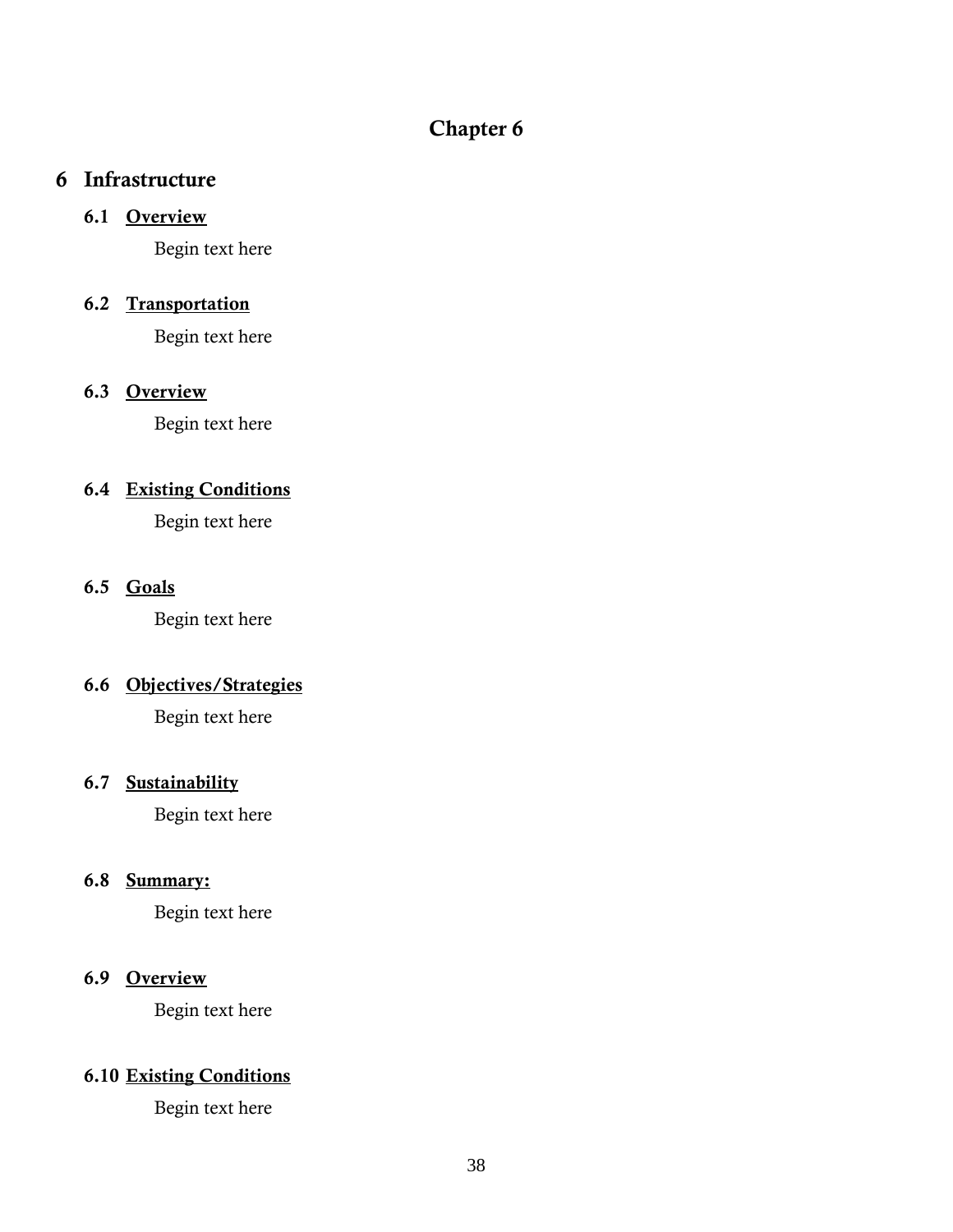# **6.11 Goals**

Begin text here

# **6.12 Objectives/Strategies**

Begin text here

## **6.13 Sustainability**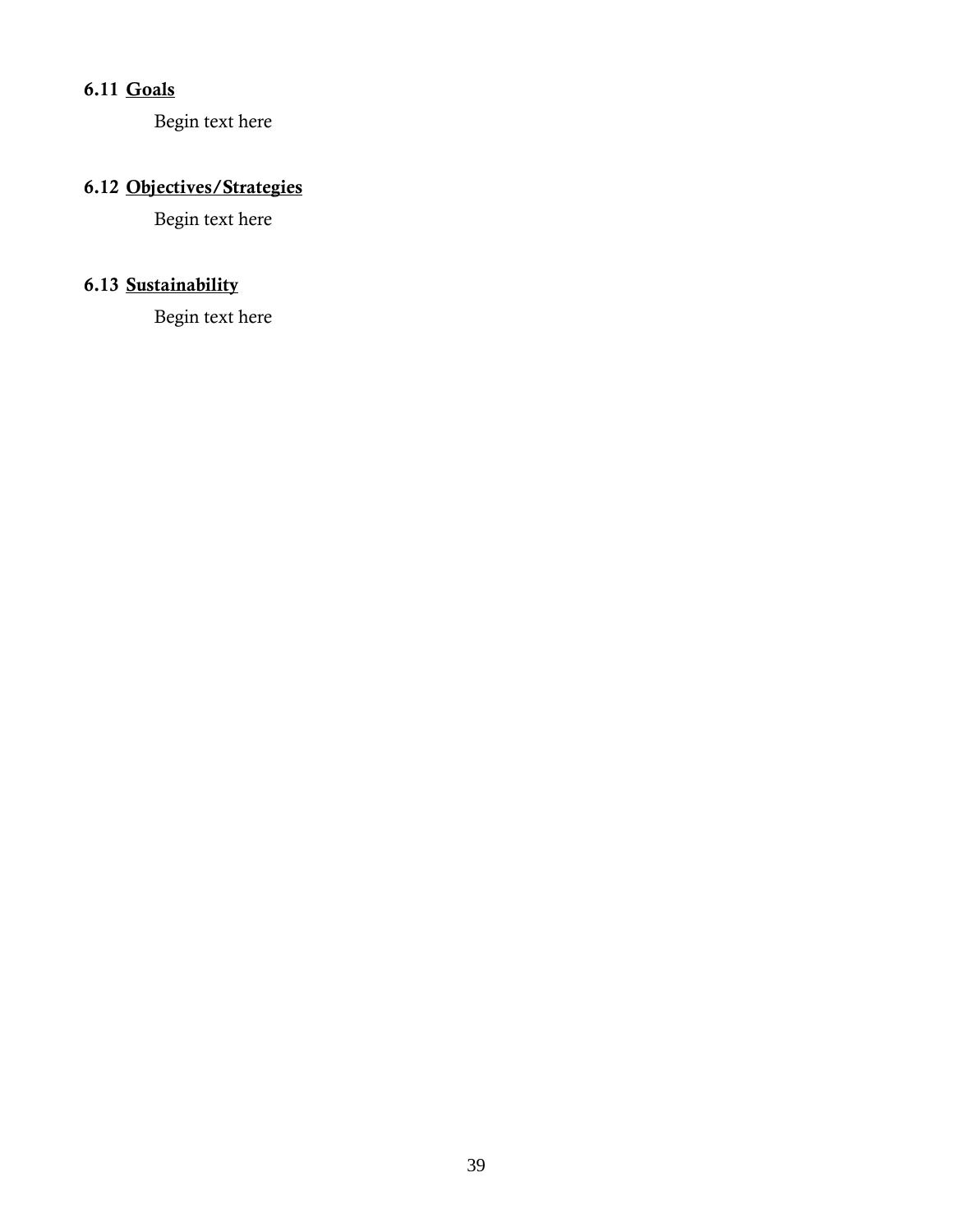## **Chapter 7**

## **7 Economic Development**

#### **7.1 Overview**

Begin text here

#### **7.2 Existing Conditions**

Begin text here

#### **7.3 Economic Development (move below)**

#### **7.4 Land Use**

Why Undertake a Retention, Expansion, and Attraction Strategy?

The Retention, Expansion, and Attraction Strategy describes a roadmap for the City, the County and its partners (private, non-profit, public sector) illustrating how they can work together to enhance employment, investment and quality of life opportunities that will benefit the entire community. The strategy is based on the premise that the community can develop local visions and goals of what it wants to become, determine the sectors in which it has the best chance of being successful and apply resources to achieve them. If done systematically and over the longterm, Urbana and Champaign County can enhance its economic base while maintaining its core values.

For the City of Urbana, there are a number of motivating factors for this Retention, Expansion and Attraction Strategy. They include:

- Making recommendations on the activities of the City and County Economic Development Office;
- Desire to become a proactive community that embraces partnerships with local and regional economic and business development organizations;
- Using these partnerships to leverage spending with external funding programs and enhance the likelihood of positive outcomes;
- Recognizing that as senior governments continue to offload programs and responsibilities to the local level, municipalities will be under more pressure to ensure local economies are able to support municipal financial needs; and
- Acknowledging that, today, communities must compete for investment, human resources and infrastructure.

In reality, the City and Champaign County Townships are continuously making decisions that affect economic development. The most obvious ways in which economic development is influenced by local government are through decisions on land use and property taxation, but there are many other ways in which economic development can also be either positively or negatively affected. Examples include the working relationship between local government and the business community, the cost and time required to move through reviews and approval processes and the effort made to understand and respond to the needs of business.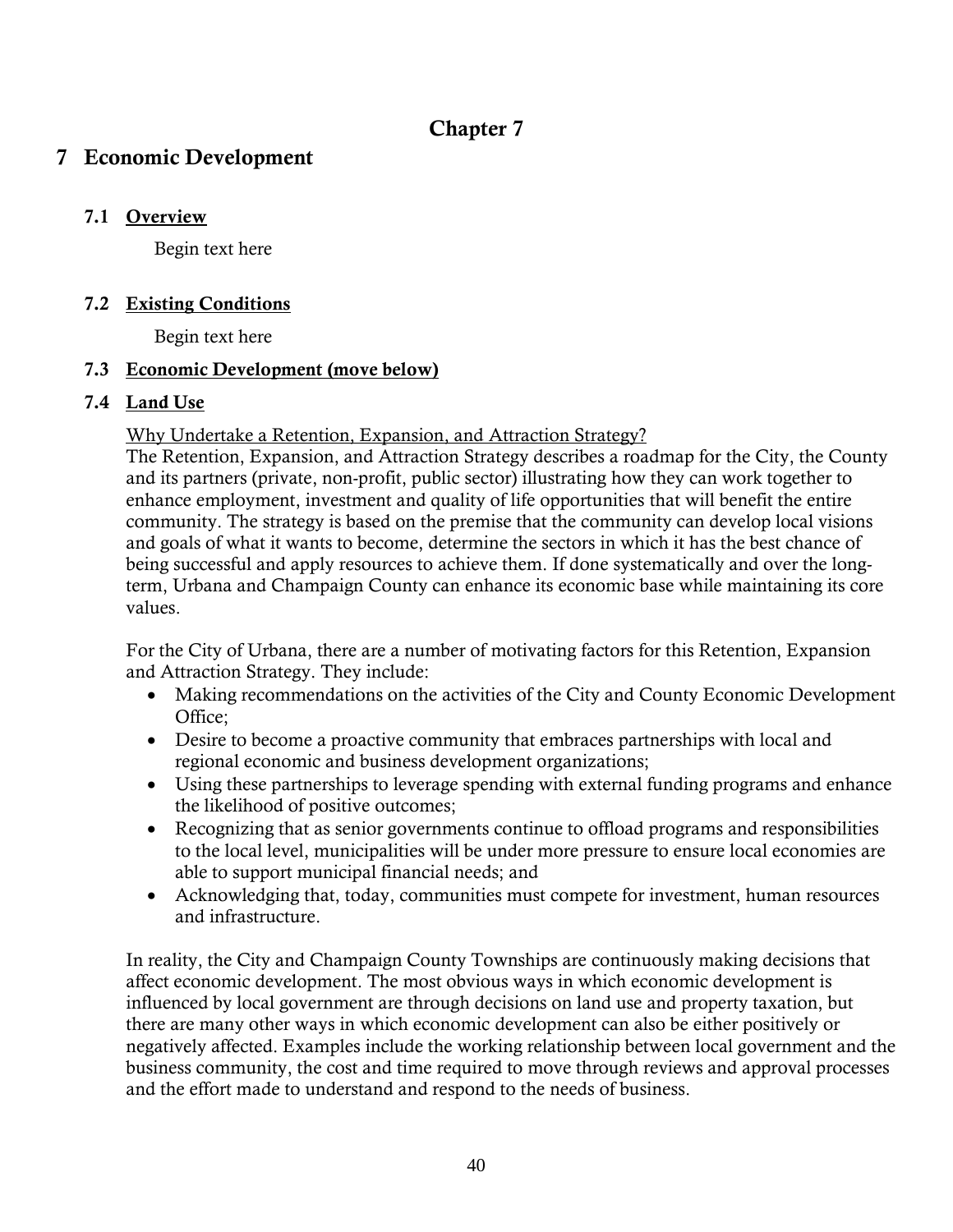Economic development is about more than attracting companies and investments to a community. These opportunities are part of stimulating growth, but they should not be pursued at the expense of overlooking the needs of the community and existing businesses. In fact, research from numerous sources shows that existing businesses create 70-90% of all new economic growth in a community. Rural communities, like Urbana and Champaign County, tend to sit in the higher part of the above range because of they are more challenged than urban centers in attracting inward investment compared to large communities such as Columbus, Cincinnati, and Cleveland.

There will be a component within the following strategy that includes efforts to foster growth within the existing business community – something that the City's and County Economic Development Offices already do, in collaboration with CTEC and the Chamber of Commerce. Having said that, there is a role for investment attraction in Urbana's strategy and the next section looks at this in much more detail.

#### Champaign County Chamber of Commerce and Visitor's Bureau

The County's Chamber and Tourism Office currently has a full-time Executive Director as well as administrative assistance with a modest budget to carry out economic development and tourism services. Its activities affect many different parts of the community. The office's initiatives are not strictly confined to business retention, but also involve other community-based projects such as civic engagement through the Champaign County Leadership Program, business retention through Champaign County Safety Council, Business to Business Networking opportunities, Human Resources luncheons, and personal visits to organizations within the county. Both the Champaign County Visitor's Bureau and Chamber have active advisory committees. These members of the community come from a wide range of business and cultural interests.

#### Champaign County Community Improvement Corporation (CIC) & CTEC-- *To be inserted*

#### Providing Top-Notch Services

Economic development is a service business and investment prospects require a high-degree of attention. To effectively determine the client's needs and identify possible solutions takes strong selling skills and a broad knowledge of the local and regional economy, certain industrial sectors, building/land development and the local business community.

Interaction with the client may begin with a single staff person, but as the project develops it is normal for many different departments and outside organizations to be involved. There needs to be a standard operating procedure and single point of contact, but this person must have the ability and capability of accessing information from many sources. To be consistently successful in attracting new business, the City and other organizations in the community must be recognized as one team who are working towards the common goal of doing whatever it can to attract desirable investments.

The City is currently fairly well-equipped to handle basic development inquiries. However, the City is clearly not well-equipped to consistently meet the "Gold Standard" of acceptable response times. The following table shows how the Gold Standard has changed over the last ten years:

| Year | Gold Standard<br>Response Time | Service Provided                                                                                                |
|------|--------------------------------|-----------------------------------------------------------------------------------------------------------------|
| 1998 | 48 hours                       | At the end of the call with the investment prospect the<br>economic development office (EDO) says: "To help you |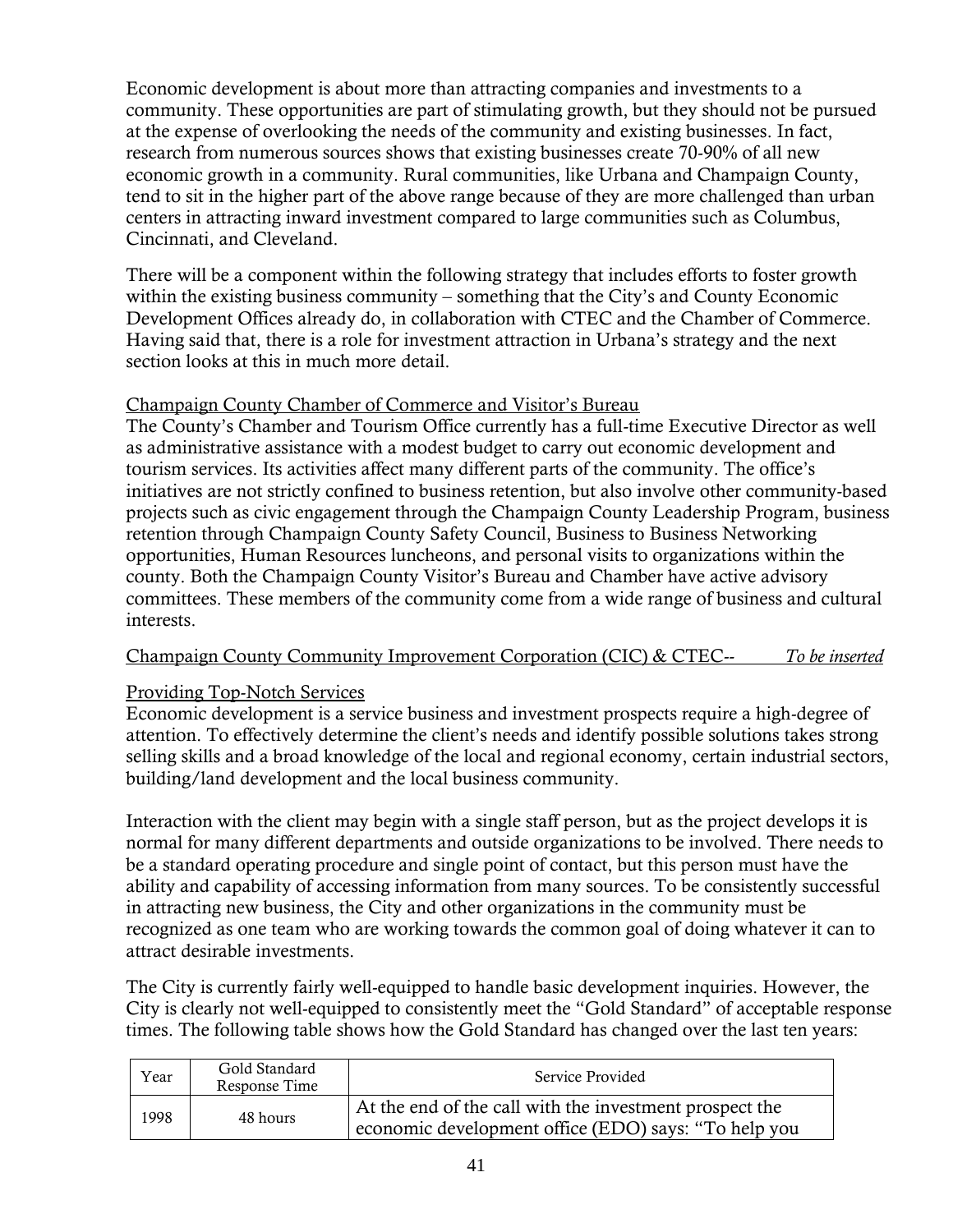|      |                    | better understand our community and the opportunities we<br>have for you, I will put together a package that contains<br>our Community Profile, Available Properties Guide and<br>Brochure. I will use Post-It Notes to highlight the pages<br>that will be of most interest so you can quickly find the<br>relevant information. I will overnight that out to you<br>tomorrow and you should have it in 48 hours."         |
|------|--------------------|-----------------------------------------------------------------------------------------------------------------------------------------------------------------------------------------------------------------------------------------------------------------------------------------------------------------------------------------------------------------------------------------------------------------------------|
| 2003 | Same day           | At the end of the call with the investment prospect the<br>EDO says "To help you better understand our community<br>and the opportunities we have for you, I will send you an<br>email before the end of the day that has several<br>attachments including key excerpts<br>from our Community Profile as well as hyperlinks to<br>online listings of available property that closely meets your<br>criteria."               |
| 2008 | While on the phone | During the call with the investment prospect, the EDO<br>says "Do you have access to the Internet right now?"<br>[YES] "Great, why don't we go online and I'll take you<br>through our website so that you can download the relevant<br>files. We'll also go through our available properties<br>directory and look at maps, photos and details of available<br>properties which meet the criteria you've described to me." |

Urbana and Champaign County have an opportunity to utilize the latest technology to provide top-notch client service. If the City's competitors are, then without it, it will be that much more difficult for City to be successful. If the City's competitors are not, then Urbana and Champaign County have a leg up in the first 10 minutes of the selling process.

#### Where Does Lead Generation and Prospecting Fit In?

Meeting the "Gold Standard" is great, but if the phone is ringing only once a month, then the City is not effectively leveraging its investment in technology. Without a proactive effort of lead generation and prospecting this is exactly what will happen – the City will be waiting for people to call rather than generating interest in the product (the City) so that people will call.

The selection of target industry sectors that follows in this report is an important component of being able to promote and sell our community effectively. Once there is an understanding and consensus on where Urbana and Champaign County have the best chances of being successful, human and financial resources can be focused.

"Selling" is an important part of any economic development professional's skill set. It should become an integral part of weekly activities. With target sector selected, the community can become much more confident in being proactive to reach out to potential investors and "influencers". Influencers are individuals who look at a broad range of communities to help business investors stay anonymous, collect the most relevant data and conduct the proper analysis.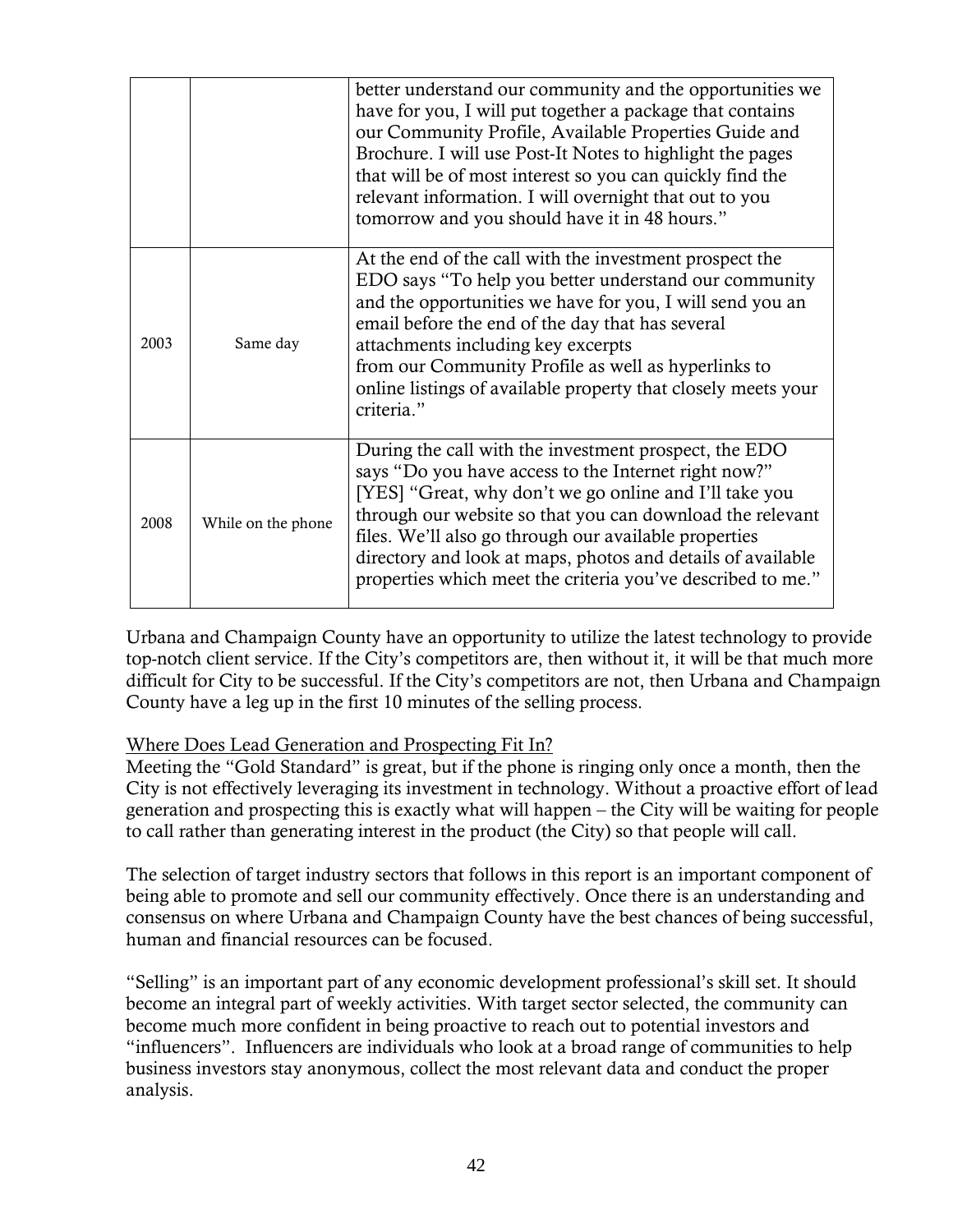It is rare for all, but the smallest companies, to conduct their search without the use of these professionals because most firms are not in the process of expansion/consolidation/relocation very often and do not have the necessary skills in their existing management team. Site selection is an intensive and also usually very lengthy process which means key management staff cannot afford to have their time eaten up by such a sub-project. Examples of influencers include:

- Consultants working with the Ohio Department of Development such as the Global Markets Division of ODOD, the Ohio Soybean Council, the Japan External Trade Organization, Overseas Private Investment Corporation, etc.
- Industry-specific lenders, venture capitalists, consulting firms and analysts;
- Real estate agents who specialize in industrial and commercial property (e.g. CBRE, Cushman & Wakefield, Colliers International); and
- Site selection consultants who work for independent firms (e.g Hickey and Associates, Canup and Associates, Mike Barnes Group, KPMG, Wadley-Donovan Group) or ―Corporate Services‖ divisions of real estate agencies as mentioned above.

It is very important for Urbana and Champaign County to include these people into our promotion and sales efforts. More, specific recommendations are part of the Attraction Strategy that follows in Section XXX.

#### **7.3.1 Income and Occupations**

| Table: Median Household Income in 1999<br>Source: US Census Bureau, 2000 |        |  |  |
|--------------------------------------------------------------------------|--------|--|--|
| Region<br><b>Dollars</b>                                                 |        |  |  |
| City of Urbana                                                           | 33,702 |  |  |
| Champaign County                                                         | 43.139 |  |  |
| Ohio                                                                     | 40.956 |  |  |

**Table** shows that the median household income in City of Urbana (\$33,702) is about \$7,254 less than the State of Ohio median (\$40,956) and about \$10,000 less than the Champaign County median (\$43,139). **Table** shows that the largest percentage of city households falls into the \$35,000 to \$74,999 household income category.

| Table: Household Income in 1999 (% Households)<br>Source: US Census Bureau, 2000 |        |               |      |  |
|----------------------------------------------------------------------------------|--------|---------------|------|--|
|                                                                                  | Urbana | Champaign Co. | Ohio |  |
| Less than $$10,000$                                                              | 10.3   | 6.6           | 9.15 |  |
| \$10,000 to \$14,999                                                             | 10.6   | 7.4           | 6.42 |  |
| \$15,000 to \$24,999                                                             | 14.6   | 11.4          | 6.44 |  |
| \$25,000 to \$34,999                                                             | 16.5   | 13.9          | 6.92 |  |
| \$35,000 to \$49,999                                                             | 17.6   | 18.4          | 6.79 |  |
| \$50,000 to \$74,999                                                             | 18.5   | 24.7          | 6.78 |  |
| \$75,000 to \$99,999                                                             | 7.7    | 10.9          | 6.22 |  |
| \$100,000 to \$149,999                                                           | 3.6    | 5.1           | 5.92 |  |
| \$150,000 to \$199,999                                                           | 0.2    | 1             | 5.21 |  |
| \$200,000 or more                                                                | 0.4    | 0.7           | 9.59 |  |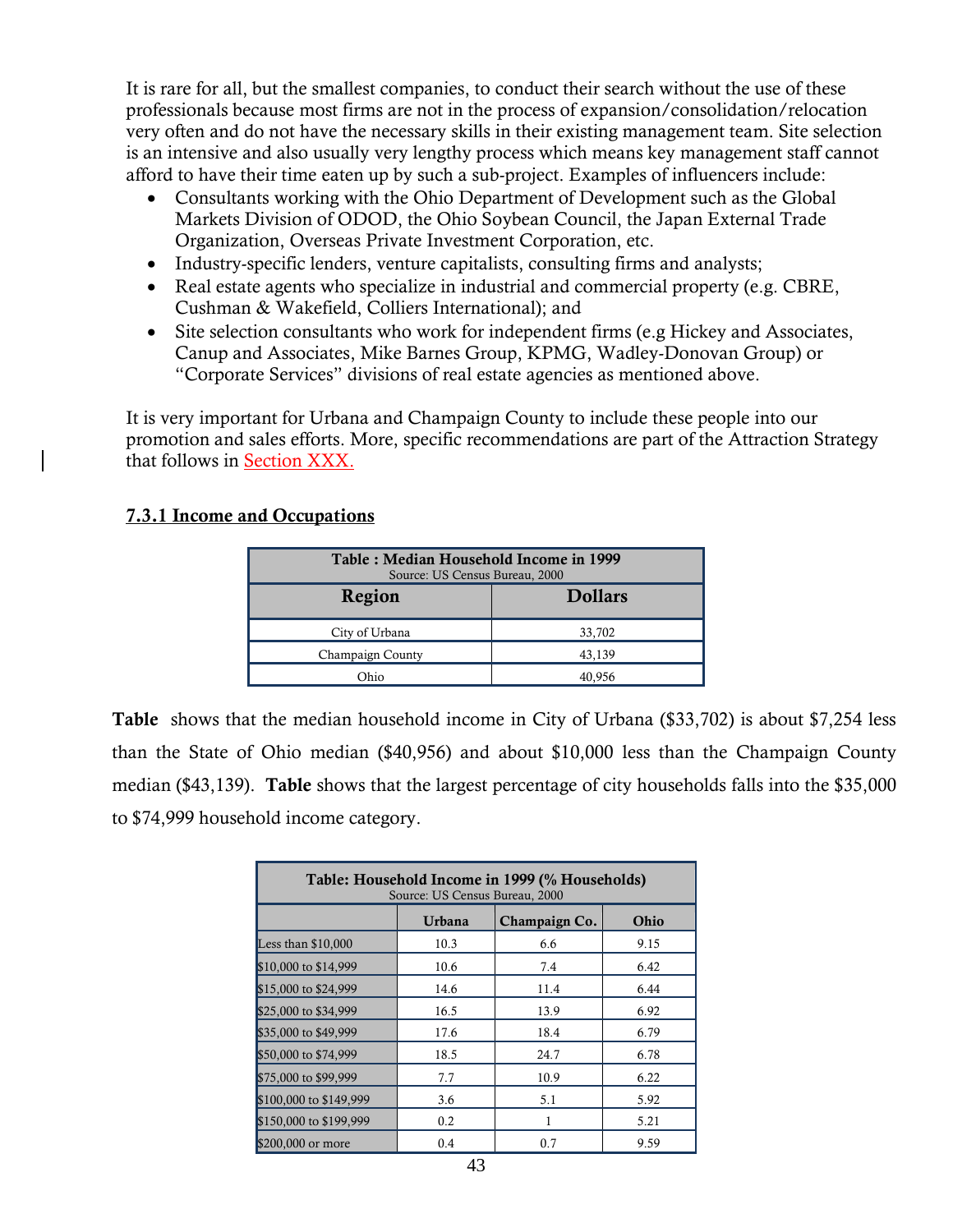**Table** shows that the unemployment rate in City of Urbana in 2000 was 3.8%. This is over the unemployment rate in Champaign County (2.9%), and that of the State of Ohio (3.2%).

| <b>Table: Employment Status</b><br>Source: US Census Bureau, 2000 |               |               |                         |               |               |               |  |  |  |
|-------------------------------------------------------------------|---------------|---------------|-------------------------|---------------|---------------|---------------|--|--|--|
|                                                                   | <b>Urbana</b> |               | <b>Champaign County</b> |               | Ohio          |               |  |  |  |
| <b>Employment Status</b>                                          | <b>Number</b> | $\frac{0}{0}$ | <b>Number</b>           | $\frac{0}{0}$ | <b>Number</b> | $\frac{0}{0}$ |  |  |  |
| Population 16 years and over                                      | 9,245         | 100           | 29,904                  | 100           | 8,788,494     | 100           |  |  |  |
| In labor force                                                    | 5.806         | 62.8          | 20,167                  | 67.4          | 5,694,708     | 64.8          |  |  |  |
| Armed forces                                                      | $\Omega$      | $\Omega$      | 11                      | 0.1           | 9,918         | 0.1           |  |  |  |
| Civilian labor force                                              | 5,806         | 62.8          | 20,156                  | 67.4          | 5,684,790     | 64.7          |  |  |  |
| Employed                                                          | 5,455         | 59.0          | 19,299                  | 64.5          | 5,402,175     | 61.5          |  |  |  |
| Unemploved                                                        | 351           | 3.8           | 857                     | 2.9           | 282.615       | 3.2           |  |  |  |
| Not in labor force                                                | 3.439         | 37.2          | 9.737                   | 32.6          | 3.093.786     | 35.2          |  |  |  |

**Figure** shows that 30.3% of the city residents 16 years or older are employed in the production, transportation, and material moving occupations group. Another 23.3% are in the grouping of management, professional, and related occupations, and 19.5% are in the sales and office occupations grouping. If we compare the figures for City of Urbana with those for Champaign County and the State of Ohio (**Table**), we see that the figures for the city are only statistically lower than the both the county and the state in the sales and office grouping occupation. The City of Urbana statistically is higher than both the county and state in the service occupation and construction, extraction, and maintenance grouping occupations.

## Figure– Occupation of Residents 16 Years or Older



**Graph 1 – Occupation for Age 16 and over**

Source: US Census Bureau, 2000

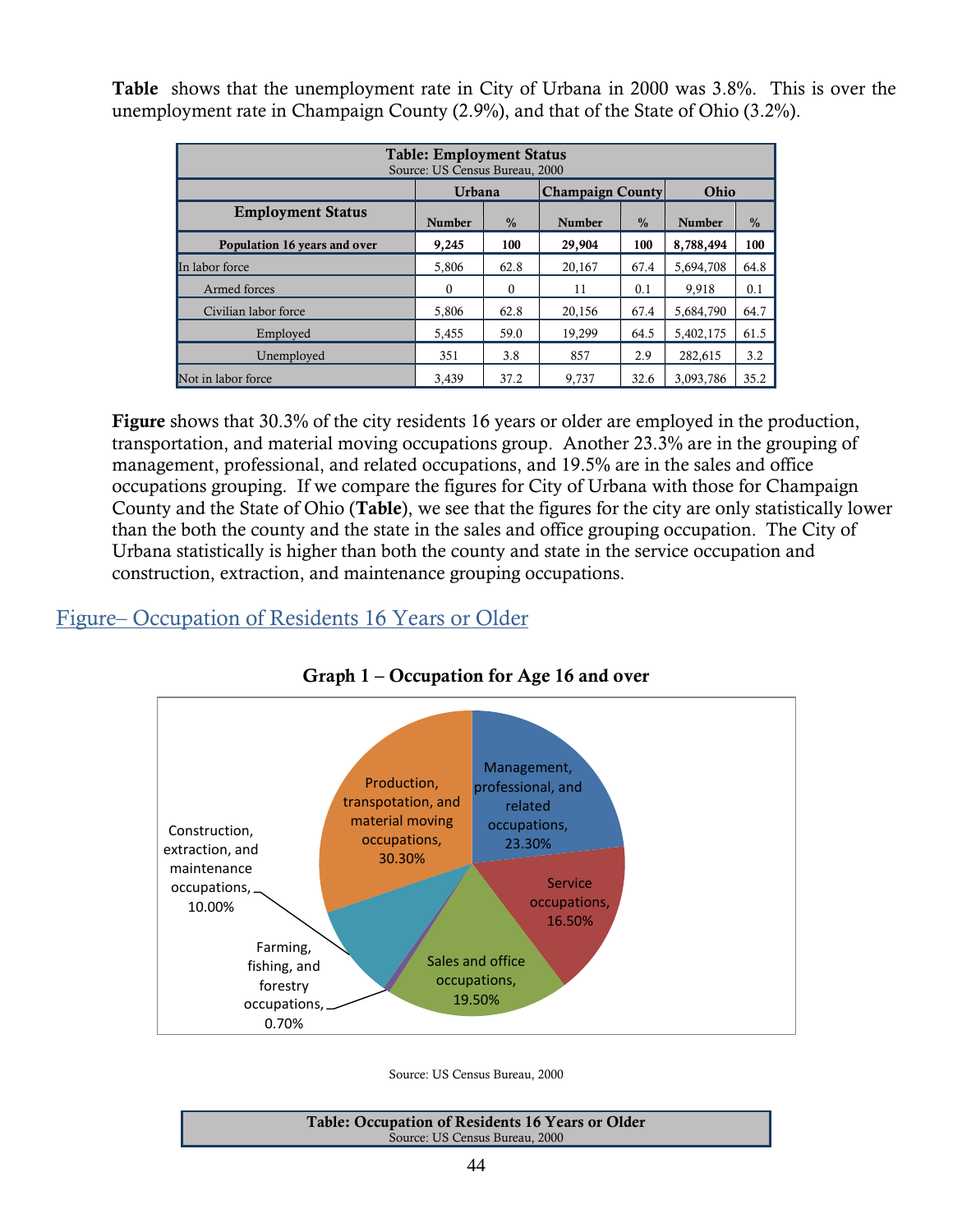|                                                             | $(\%)$ |                  |      |  |
|-------------------------------------------------------------|--------|------------------|------|--|
| Occupation                                                  | Urbana | Champaign County | Ohio |  |
| Management, professional, and related occupations           | 23.3   | 23               | 31   |  |
| Service Occupations                                         | 16.5   | 13.5             | 14.6 |  |
| Sales and office occupations                                | 19.2   | 21.5             | 26.4 |  |
| Farming, fishing, and forestry occupations                  | 0.7    | 0.9              | 0.3  |  |
| Construction, extraction, and maintenance occupations       | 10     | 0.9              | 0.3  |  |
| Production, transportation, and material moving occupations | 30.3   | 31.6             | 19.0 |  |

**Table** shows the distribution of employment for residents in City of Urbana, Union County and the State of Ohio. About 24.5% of employed City of Urbana residents are in a manufacturing type of business, and another 21.4% are in the educational, health, and social services group. Together, these two industrial categories employ 45.9% of all city workers.

| <b>Table: Employment Categories</b><br>Source: US Census Bureau, 2000                  |        |                  |      |  |  |  |  |
|----------------------------------------------------------------------------------------|--------|------------------|------|--|--|--|--|
|                                                                                        |        | (%)              |      |  |  |  |  |
| <b>Industrial Group</b>                                                                | Urbana | Champaign County | Ohio |  |  |  |  |
| Manufacturing                                                                          | 33.3   | 35.8             | 20.0 |  |  |  |  |
| Educational, health and social services                                                | 17.2   | 14.2             | 19.7 |  |  |  |  |
| Retail Trade                                                                           | 11.3   | 10               | 11.9 |  |  |  |  |
| Arts, entertainment, recreation, accommodation and food services                       | 6.5    | 6.2              | 7.5  |  |  |  |  |
| Professional, scientific, management, administrative, and waste<br>management services | 5.0    | 4.5              | 8    |  |  |  |  |
| Finance, insurance, real estate, and rental and leasing                                | 4.9    | 4.4              | 6.3  |  |  |  |  |
| Other services (except public administration)                                          | 4.8    | 4.1              | 4.5  |  |  |  |  |
| Construction                                                                           | 4.3    | 5.2              | 6    |  |  |  |  |
| Transportation and warehousing, and utilities                                          | 3.8    | 4.3              | 4.8  |  |  |  |  |
| Public Administration                                                                  | 3.7    | 4.1              | 3.1  |  |  |  |  |
| Wholesale Trade                                                                        | 2.1    | 3.2              | 3.6  |  |  |  |  |
| Agriculture, forestry, fishing and hunting, and mining                                 | 1.8    | 3.9              | 1.1  |  |  |  |  |
| Information                                                                            | 1.1    |                  | 2.4  |  |  |  |  |

#### **7.3.2: Poverty Status**

The U.S. Department of Health and Human Services defines the federal poverty level based on the number of persons living in the family unit. For a single-person household, the poverty level is defined as and income of \$9,570 or less. For each additional person in the family, the income level is raised by \$3,260.

**Table** shows the percentage of families below poverty level in City of Urbana, Champaign County, and the State of Ohio. In 1999, there were 216 such families in the city. **Figure** shows that the poverty level for individuals in City of Urbana is greater than that of Champaign County

(5.1 
$$
\frac{\%}{\%}
$$
), and slightly less than the State of Ohio (7.5%).  
Table: **Powerty Status (Below Powerty Level)**  
Source: US Census Bureau (1990,2000)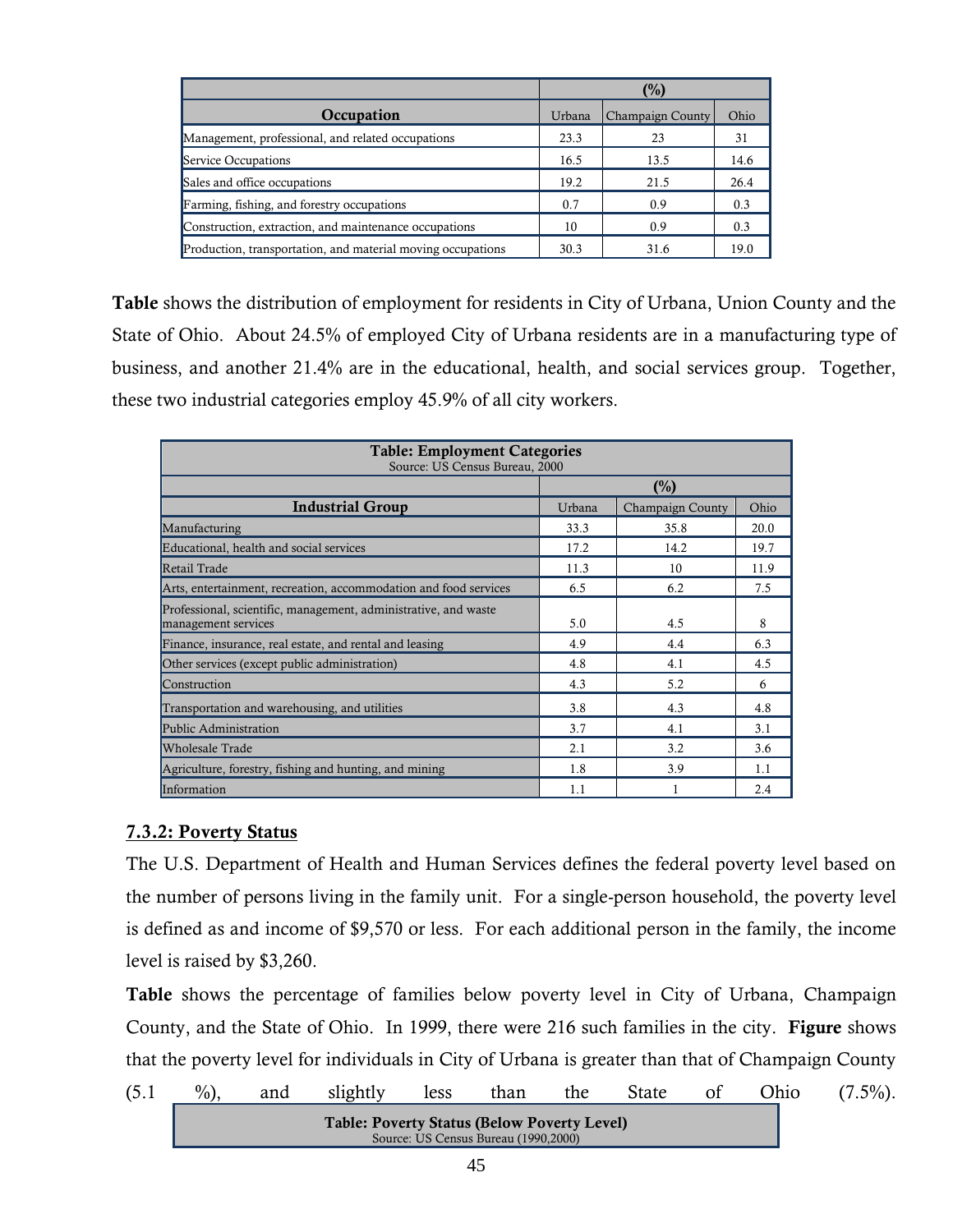|                                         | City of Urbana,<br>1999 |               | Champaign<br>County, 1999 |               | State of Ohio.<br>1999 |               |
|-----------------------------------------|-------------------------|---------------|---------------------------|---------------|------------------------|---------------|
| POVERTY STATUS<br>(Below poverty level) | Number                  | $\frac{0}{0}$ | Number                    | $\frac{0}{0}$ | <b>Number</b>          | $\frac{0}{0}$ |
| Families                                | 216                     | 7.1           | 555                       | 5.1           | 235.026                | 7.5           |

## Figure– Individuals Below Poverty Level



## **7.5Goal:**

Begin text here

#### **7.6 Objectives/Strategies:**

Begin text here

## **7.7 Sustainability:**

Begin text here

## **7.8 Downtown Development:**

Begin text here

#### **7.9 Overview**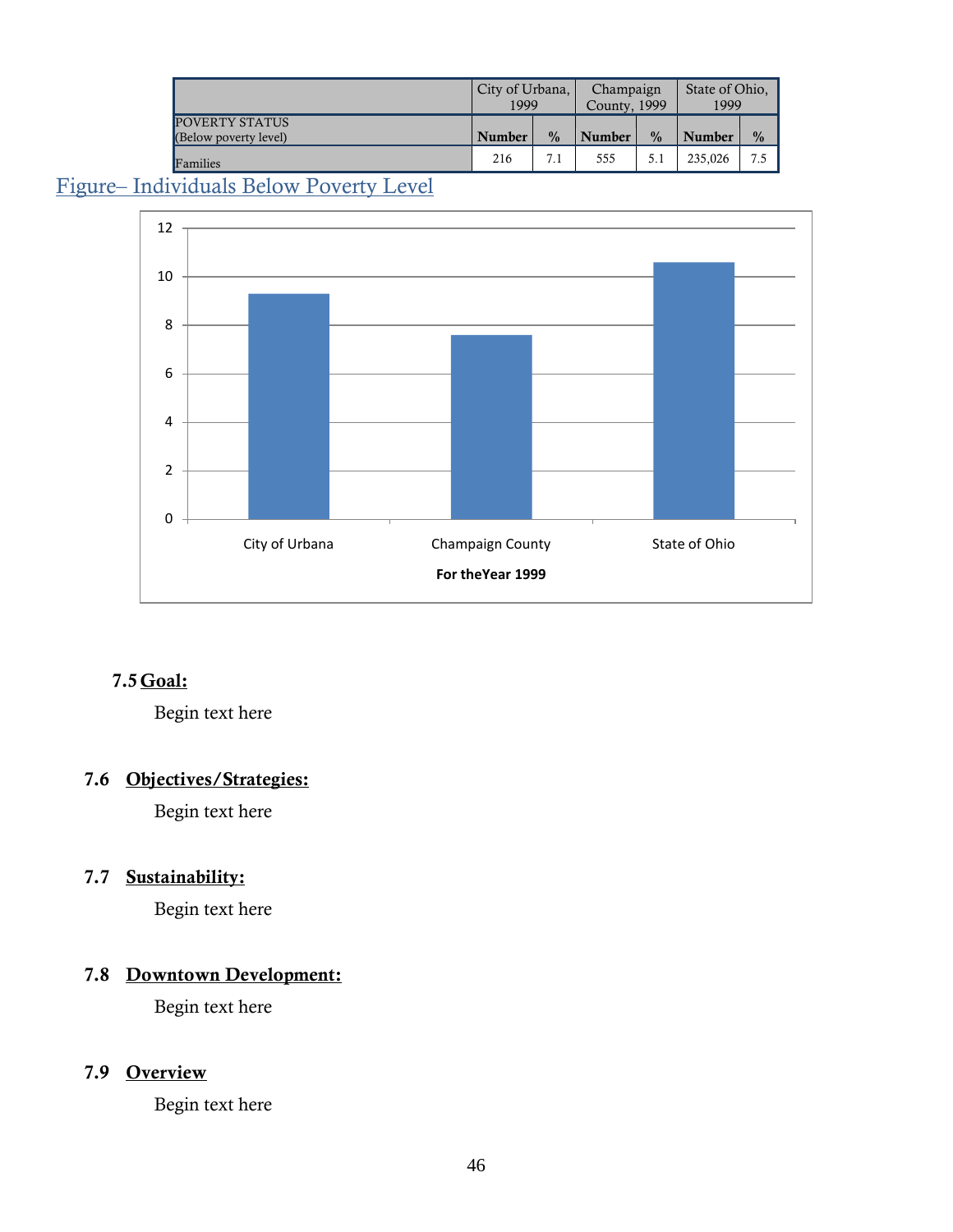#### **7.10 Existing Conditions**

Begin text here

#### **7.11 Goals**

Begin text here

#### **7.12 Objectives/Strategies**

Begin text here

#### **7.13 Sustainability**

Begin text here

## **7.14 Workforce Development:**

Begin text here

#### **7.15 Overview**

Begin text here

## **7.16 Existing Conditions**

Begin text here

## **7.17 Goals**

Begin text here

## **7.18 Objectives/Strategies**

Begin text here

#### **7.19 Sustainability**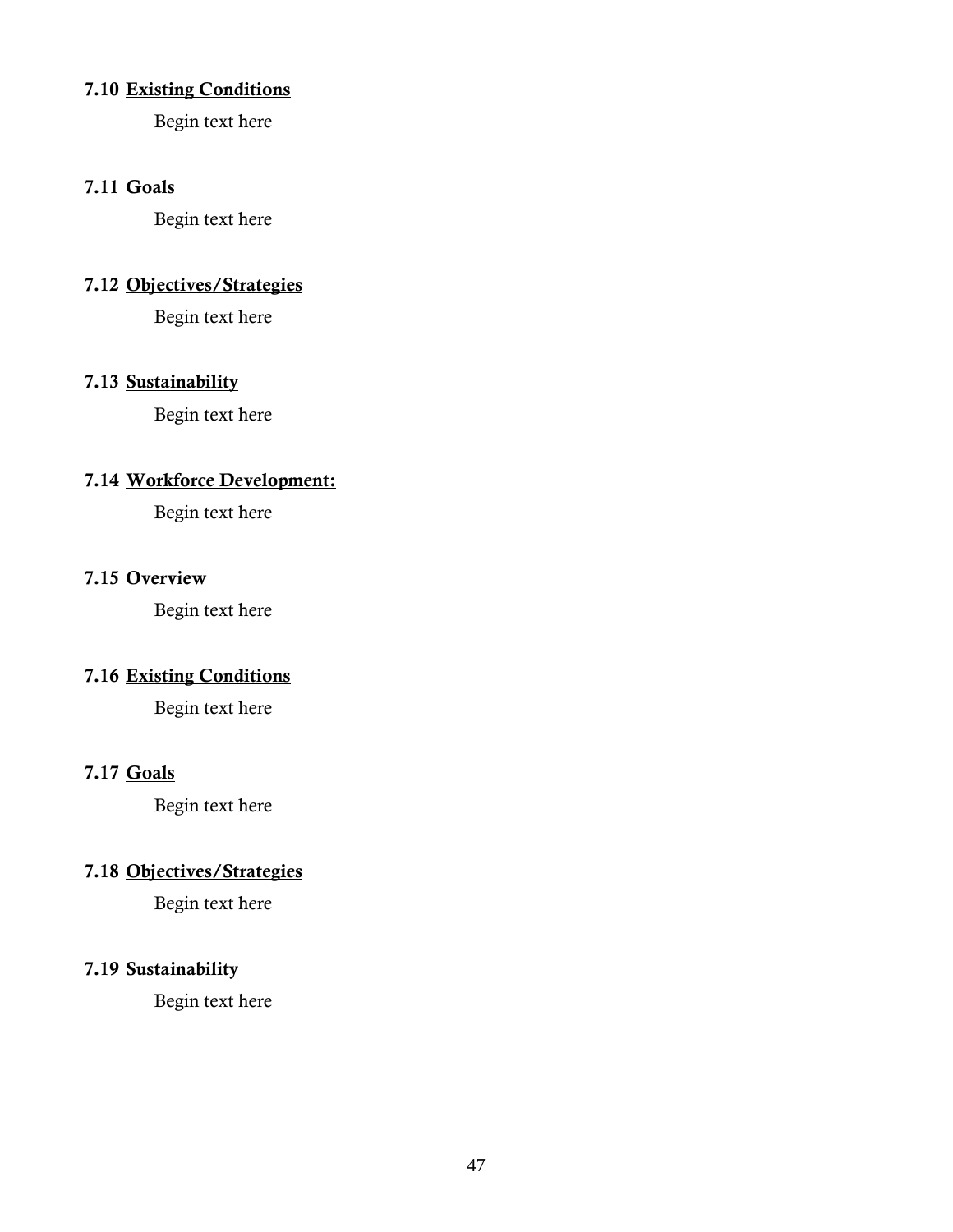## **Chapter 8**

## **8 Community Services**

#### **8.1 Overview**

Begin text here

#### **8.2 Existing Conditions**

Begin text here

#### **8.3 Goal:**

Begin text here

#### **8.4 Objectives/Strategies:**

Begin text here

#### **8.5 Sustainability:**

Begin text here

#### **8.6 Housing:**

March 7, 2008

RE: Neighborhood Meetings, Updated Schedule

Greetings All!

Sorry for the late letter for your homework and meeting reminder, but I've been a bit caught up in the East Lawn Avenue Reconstruction project paperwork for ODOT. Now that all of the required documentation has made its way to Sidney, it is now time to focus more energy on our Comprehensive Plan.

At the end of this letter, you will find a bulleted list of each of the wards' notes as well as my commentary from the meetings that I shared with the Steering Committee. Note that the report is generalized and relates to the entire community as well as each specific ward. It was also discussed to hold combined meetings for the 1<sup>st</sup> and 2<sup>nd</sup> wards as one group and the 3<sup>rd</sup> and 4<sup>th</sup> wards for the second group for the culture and quality of life discussions we will be holding at our next meetings.

In response to this request, the meetings will be combined. The next meeting for the **1 st and 2nd wards will be on Wednesday, March 12th at the South Point Community Center at 6:30 p.m.** The meeting for the 3<sup>rd</sup> and 4<sup>th</sup> wards will be on Wednesday, March 19<sup>th</sup> at the Melvin Miller City **Park office (next to the tennis courts) at 6:30 p.m.**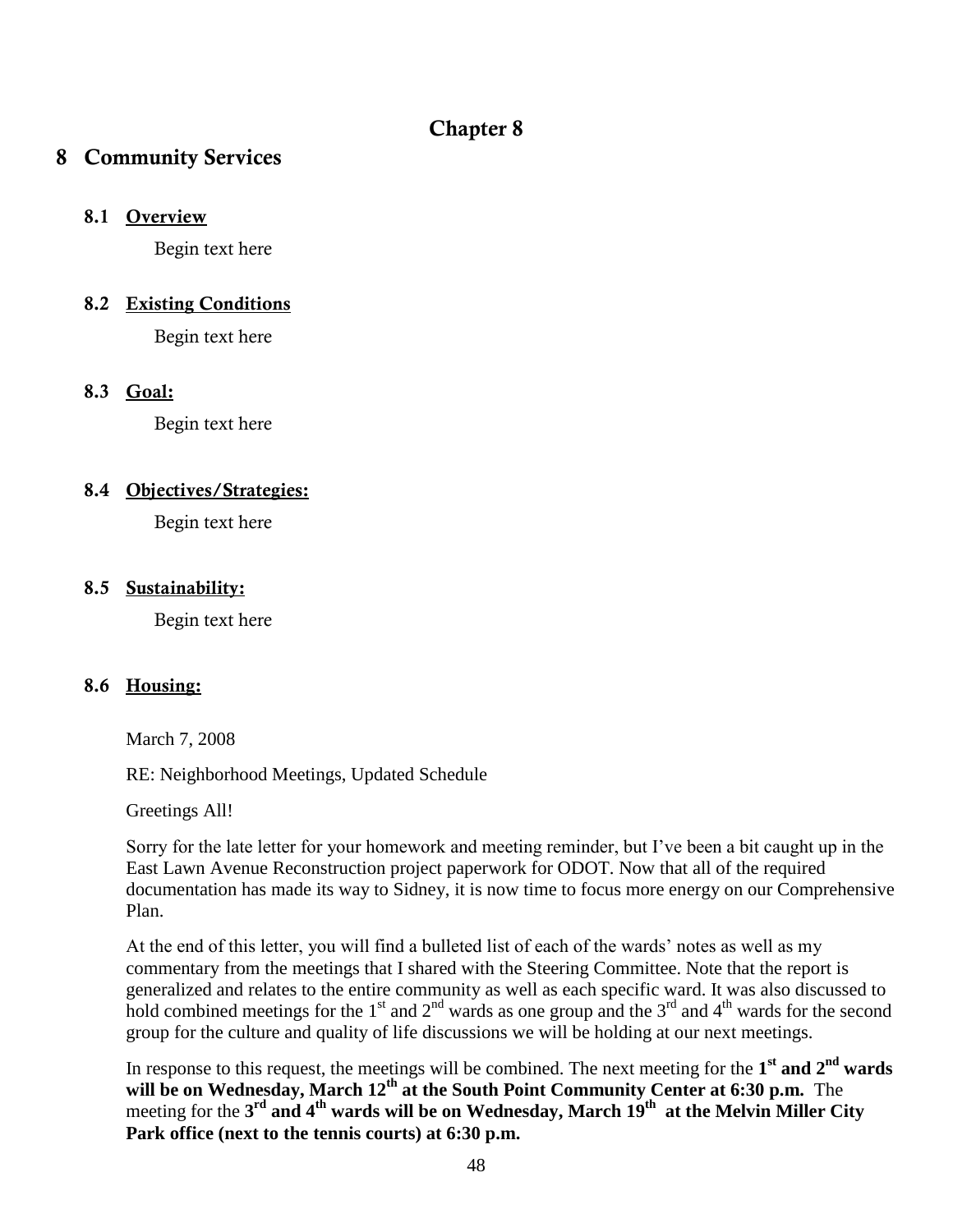Our next meeting will focus on a goal setting session for quality of life issues. Be prepared with your ideas on what you would like to see develop, culturally, in our community, strategies on how to accomplish those goals (including how we encourage that development), who you think should be responsible for partnering in the accomplishments of those goals, and a timeline to complete those goals. At our last meetings, I asked for you to visualize where you see more park space, bike paths, etc, regardless of what is existing. I will be bringing those maps back to the meetings for refreshing your memories.

When thinking about cultural and quality of life issues, there are many things to consider. Shopping and business opportunities can also be included in quality of life issues, but I am requesting that we not discuss those until our third meeting as I gather information from you for our business retention, expansion, and attraction strategy session. Other factors in quality of life include parks/recreational opportunities, healthcare, fine arts/theater/entertainment, crime rate, neighborhood/community involvement, educational opportunities, and list goes on. Please have some ideas when you come to the meeting!

See everyone soon!

Mulani Kendrick

#### **Ward Meeting Report**

The focus of the first of three ward meetings centered on housing. Questions were asked about what "stuck out" in each of the neighborhoods—anything from foreclosures, condition of housing, any specific groupings of homes that could use some repair, etc were the starting topics of the conversations. Then, each group was asked about solving the particular problems they saw in their neighborhoods. In summary, all the wards noticed a lack of neighborhood pride, but overall, were content in the way the entire ward appeared, with some area-specific problems. Each ward also brought up the concept of involving the neighbors in making their community a better place to live while increasing the sense of being or belonging to their immediate neighborhood.

For areas of concentrated deteriorating housing stock, especially in the  $4<sup>th</sup>$  ward, instead of annexation, the group concentrated on how to encourage reinvestment into their ward. This included using abatement tools such as Community Reinvestment Areas, encouraging the University, local businesses, youth and church groups into taking a more practical/proactive role in rallying around community service days such as Make a Difference Day (October) and Youth Service Day (April) or offering more support to groups such as Habitat for Humanity in revitalizing neighborhoods. In the 3<sup>rd</sup> ward, along the older sections of town and approximately 3 blocks east of Main Street, potential CRA areas were also noted. In the second and first wards, a majority of deteriorating housing stock was limited and described as "splotchy," "sparse," and "sporadic."

In all the wards, maintenance issues were brought forth for existing property owners. Each ward felt that a maintenance code with bare minimums for keeping properties in better shape should be enacted, but realize that there may be issues when dealing with enforcement and the court system. Along with the maintenance codes, how a homeowner could afford to pay for upkeep was also brought up investments from local banks through their CRA requirements was suggested as one option to explore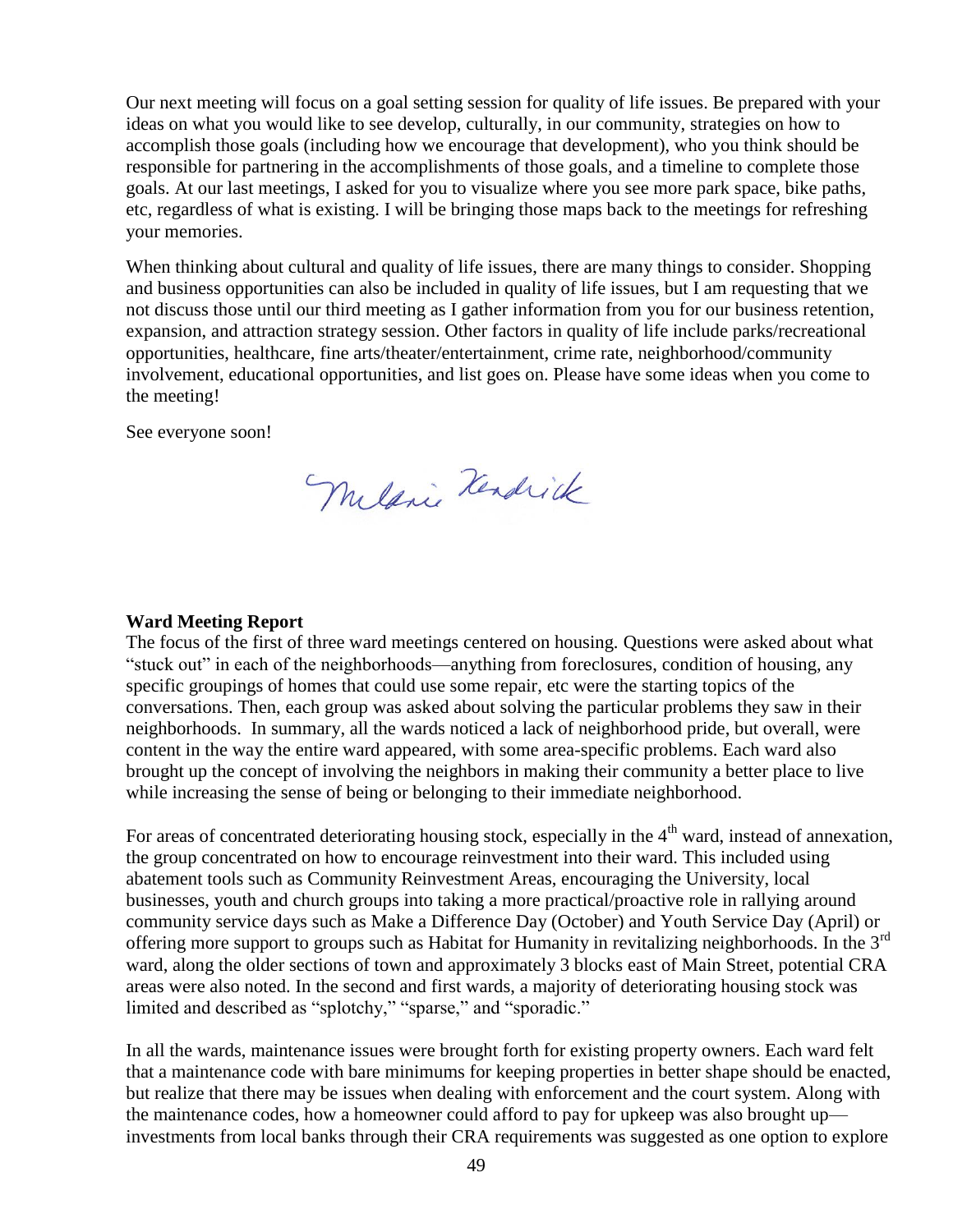for no interest or low interest loans to aid property owners in the upkeep of their homes. In order to enforce more consistently, residents asked if the wording can be changed in the nuisance code to reflect if property owner has more than (fill in number) citations per (fill in number) year(s), a much stiffer fine be enforced or added to tax bill and whether or not the court system would be in support of the efforts to "clean the City up."

The number of rentals in disrepair was also strongly noted in each ward meeting. A question was asked if the landlords had an association where the City could communicate their concerns to the group as a whole. Another concern was the number of absentee landlords or those in ill health that are no longer able to maintain the rental units. Another suggestion was for single family homes that are converted into duplexes have an automatic reversionary clause if the property is sold or the owner does not live in one side. All the concerns were universal regardless of the ward—maintenance of a property being the driving force.

As part of the homework for the ward meetings, the residents were asked to drive their communities, street by street, and make notes on anything they noticed. Sidewalks were another area that each of the wards commented on, in both public and private developments. Suggestions to remedy the lack of sidewalks included assessing the property owners after the City installed the sidewalks so that development would be uniform throughout the communities. The question that remained open was which area do we start in first? For the 1<sup>st</sup> ward, redevelopment was viewed with a bit different eye they also focused on downtown redevelopment.

Participants in the  $1<sup>st</sup>$  ward meeting felt the need to green-up the downtown parking areas, redevelop/clean up the rears of the properties, potentially add a parking garage on the  $2<sup>nd</sup>$  block of Market Street, and restrict alley access and make them pedestrian/bicycle friendly to reduce the number of cars pulling out blindly into pedestrians/bike traffic on the sidewalks.

Zoning was another issue that was brought up. Members of the  $3<sup>rd</sup>$  Ward felt that R3 needed to be moved to the west side, while the west side felt that they needed more R1. As I pointed out the areas on the zoning map, a single question was posed—tell me where the more expensive homes are located in the City. Once the  $3^{rd}$  ward realized that they had the over 2/3 of the R1 housing, the focus of segregating traditionally lower income persons into one section like was done in the "Projects" of Cincy's Over the Rhine as an example became a side bar for the discussion. The  $3<sup>rd</sup>$  ward's fear that ―trashy, drug-related‖ housing would deteriorate the property values in their neighborhood.

I suggested that they view things from an educator's perspective by posing the question "what do the schools require all students to wear when performing their music programs, including young elementary classes?" The answer: no holes in jeans, no holes in shoes, no holes in shirt. The follow up question: How do children in "holy" jeans stand and how do these same children stand when in nicer clothes? The follow up answer: (visualize one of the resident's posture) slouched vs. straight and proud. I then brought the conversation full circle to the maintenance issue—by asking if the neighborhood does not allow broken screens, falling off shutters, etc, how do you think the property owners/renters of lower income will respond?

The shift in thinking went from banning R3 housing to what can we do to regulate the type of R3 housing we can incorporate to enhance our neighborhoods as well as how can we rezone so that R3 is not abutting R1, and so that the natural progression from a more dense downtown smoothly transitions to the more rural R1 towards city edges.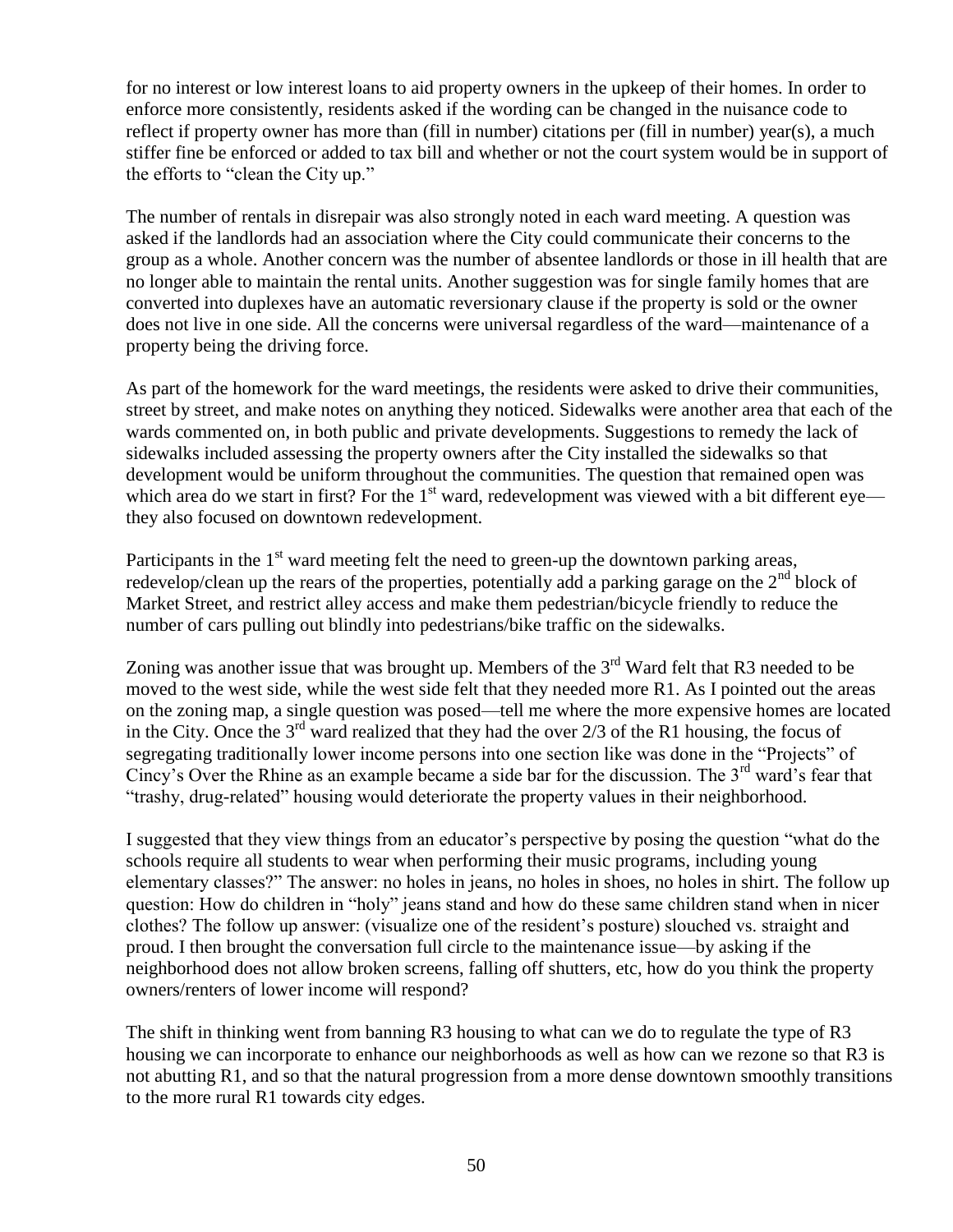Parks and Open space was one other topic that our ward meetings briefly touched upon. I asked where, regardless if something existed in a spot or not, do they visualize parks, open space, or bike trails in their wards. You will view the maps at our next meeting. The next ward meetings will focus on Culture and Quality of Life Issues.

#### **Notes from the ward meetings (all were color coded on the flip charts so that I could be sure to capture the problems and answers on different levels):**

#### *1 st Ward*

- o Church Groups
- o Youth Fellowship
- o College Involvement

Rentals – Zoning Enforcement

Social Organizations

Home Biz and zoning leads to

o Diminishing Community Pride

Landlord Assn.

Southern

- o Commute Patterns
- o Affluently detour? N/S Timing Lights

Encourage Bike Transportation

- o Bike Racks
- o Directional

Redevelopment rears of downtown

#### *2nd Ward*

- Chip Education
- Volunteer- Community Cleanup University Investment Family Studies
- Community Connections
- Kids out of trouble
- Maintenance assistant

Youth Involvement

- MADD
- Youth SVC Day
- Church Groups
- Housing
- o Rentals
- o Zoning citywide restricting Duplex Reversionary Clause to Single Home
- o Absentee Landlords
- o Owner Occupied
- o Pride in Neighborhood
- o Ohio Housing Finance Jim Kline
- o Partner CHIP, NHP, Homes of Homes Neighborhood Block Parties
- o Kids

#### Maintenance

- o Nuisance Enforcements
- o Steps to abate

Maintenance Code

- o Not as Strict as Oakwood
- o Set Minimums

Community Involvement

- o Habitat (Can be slow)
- o Local Companies donate supplies
	- 500 Scioto Sycamore St. **Court**

Maintenance Code

- Outdoor Storage
- o Porches Cluttered
- Rentals
- o Absentee Landlords Some Reinvestment
- Lending Institutions
- o Low Interest loans
- $\circ$  0 down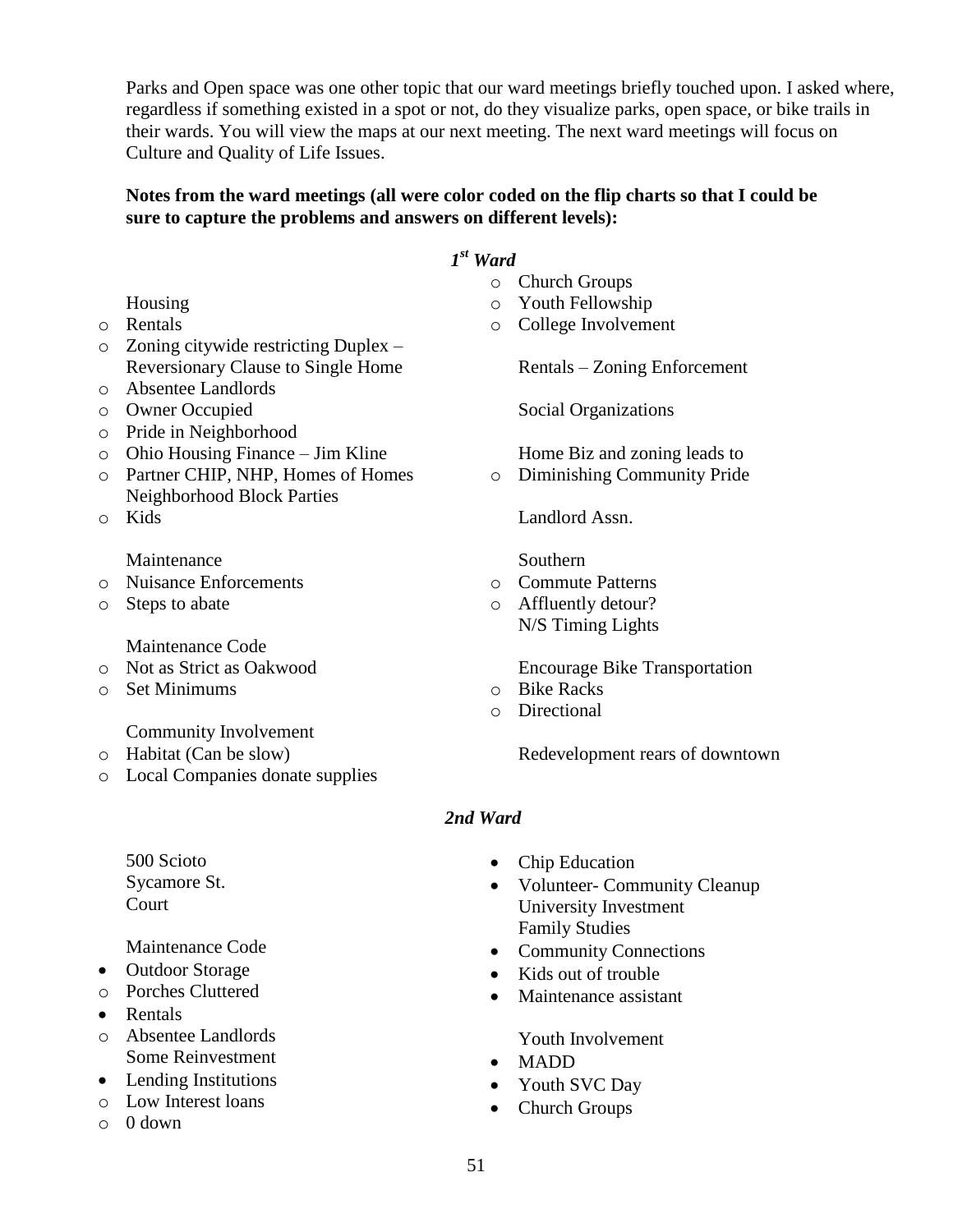Plan, Organize, Focus "Core Leadership Group" • Habitat Volunteer Coordinator Curbing Parmore/Eastview • Runoff • Leaves • Sidewalks – enforcement of installation (who is going to pay?) Stronger Enforcement Assessment \$ Flow Private Development • Not to city standards • Instill standards equal to public S-68 Rental / M-2 Eastside- Residential Office Space • Dense Exterior – Low Density Interior • Residential at Southeast o R3 "Green" wetland area Development Standards Green Up Downtown Parking o Parking garage o Warman's o Brown Prop Kenton/Ward o Shortcut o Donahoe Property o Parmure Green Space Bike Path o Bridge to connect – tunnel o Encourage Motorized Handicapped Paths o Maintenance Infrastructure o Money o SIP o UCI o SID 2 Foreclosures o Crescent o Church Sparsely Down Stock Court and Kenton o Finches o Duplexes 2 sets o 400 Block E. Church 44 For Sale in Second Ward Elm Street Program o East Coast CRA – Rehab vs. Rebuild *3 rd Ward* Most part well maintained o Sporadic disarray o Spots through area Some conflicting uses o Trash on porch o Cars in yard Auto Business in Neighborhood Perpetual Yard Sales Enforcement o Nuisances o Safety Issues o Sofas on porch, ER, Fleas, ETC… Community Groups o Urbana University o University Seminar o Spring Clean Up o Earth day o High School o DECA o Award/Commendations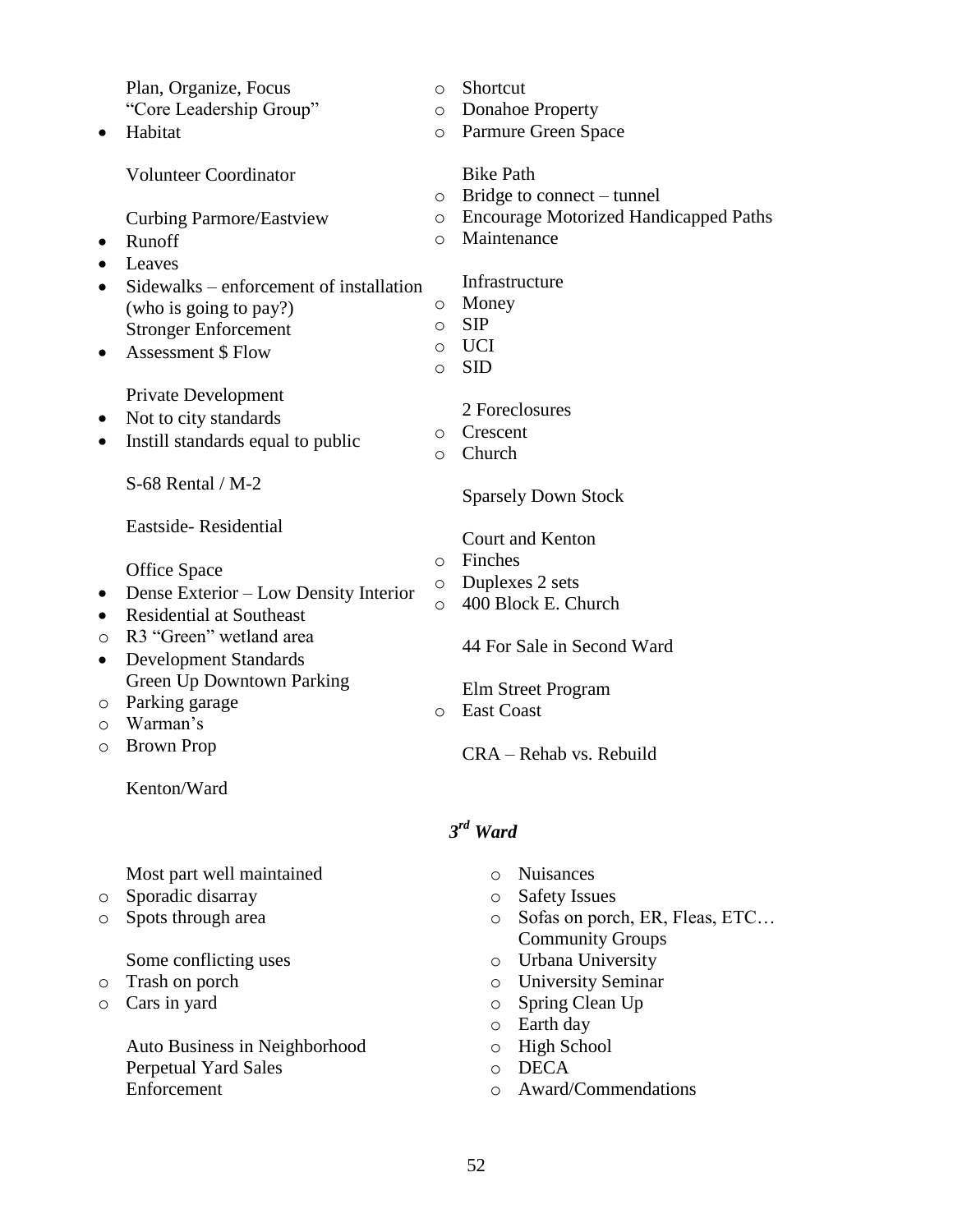o Guidance Convs.

Maintenance

Rezoning areas to R2

Incentive Packages

Spring Clean Up Programs

- o Every Couple of Years
- o Improve Residency
- o Recycling CTR

TV City Sidewalk Supported

#### *4 th Ward*

Alleys

- o Little Kentucky Nuisances
- o Junk Cars Lack of Sidewalks, Curbs, ECT.
- o Street Conditions o Kids Safety LMI? Derby Cars- Culture Drugs

Neighborhood Pride

Home lending Problems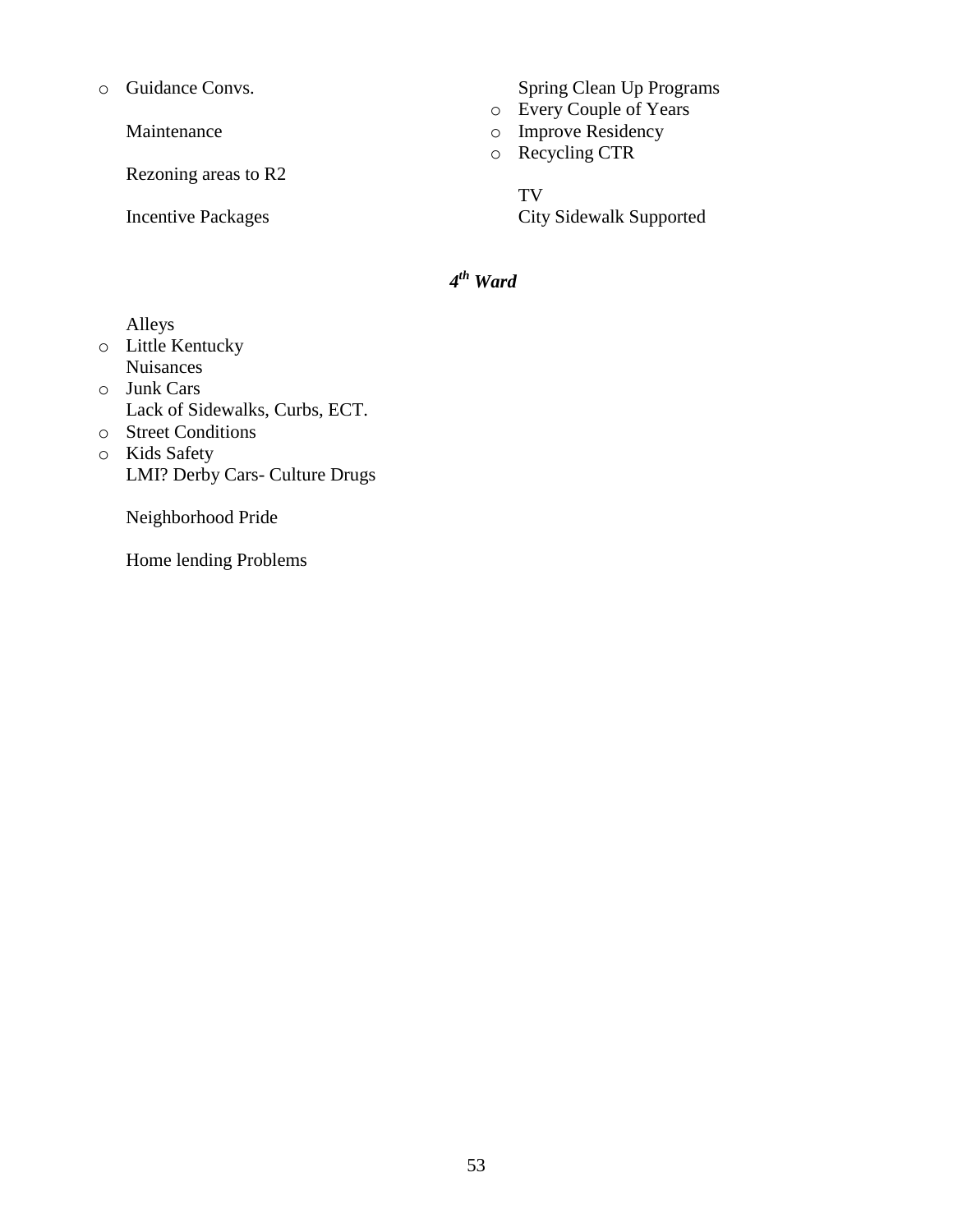#### **8.6 Housing Characteristics**

#### **8.6.1 Housing Values**

|        | <b>Table: Owner Occupied Housing Unit Median Values</b><br>Source: US Census Bureau, 2000 |                     |           |  |  |  |  |  |
|--------|-------------------------------------------------------------------------------------------|---------------------|-----------|--|--|--|--|--|
|        | Urbana                                                                                    | <b>Champaign Co</b> | Ohio      |  |  |  |  |  |
| Median | \$53,500                                                                                  | \$95,500            | \$103,700 |  |  |  |  |  |

| <b>Table: Owner Occupied Housing Unit Value</b><br>Source: US Census Bureau, 2000 |          |          |                         |               |  |  |  |  |
|-----------------------------------------------------------------------------------|----------|----------|-------------------------|---------------|--|--|--|--|
|                                                                                   | Urbana   |          | <b>Champaign County</b> |               |  |  |  |  |
|                                                                                   | Number   | $\%$     | Number                  | $\frac{0}{0}$ |  |  |  |  |
| <b>Specified Owner-occupied housing</b><br>units                                  | 2,722    | 100      | 8,688                   | 100           |  |  |  |  |
| <b>VALUE</b>                                                                      |          |          |                         |               |  |  |  |  |
| Less than \$10,000 to \$34,999                                                    | 67       | 2.6      | 192                     | 2.1           |  |  |  |  |
| \$35,000 to \$69,999                                                              | 753      | 27.7     | 1561                    | 17.9          |  |  |  |  |
| \$70,000 to \$99,999                                                              | 1088     | 40       | 3849                    | 35.1          |  |  |  |  |
| \$100,000 to \$149,999                                                            | 543      | 2.0      | 2560                    | 29.5          |  |  |  |  |
| \$150,000 to \$199,999                                                            | 128      | 4.7      | 884                     | 10.2          |  |  |  |  |
| \$200,000 to \$249,999                                                            | 61       | 2.2      | 277                     | 3.2           |  |  |  |  |
| \$250,000 to \$299,999                                                            | 70       | 2.6      | 115                     | 1.3           |  |  |  |  |
| \$300,000 to \$399,999                                                            | 5        | 0.2      | 23                      | 0.3           |  |  |  |  |
| \$400,000 to \$499,999                                                            | 7        | 0.3      | 9                       | 0.1           |  |  |  |  |
| \$500,000 to \$749,999                                                            | $\theta$ | $\Omega$ | $\overline{2}$          | $\Omega$      |  |  |  |  |
| \$750,000 to \$999,999                                                            | $\theta$ | $\Omega$ | 6                       | 0.1           |  |  |  |  |
| \$1,000,000 or more                                                               | $\theta$ | $\Omega$ | 10                      | 0.1           |  |  |  |  |
| Median                                                                            | \$53,500 |          | \$95,500                |               |  |  |  |  |

In **Table** we see that the median housing unit value in City of Urbana (\$53,500) is \$42,000 less than that of Champaign County (\$95,500), and \$50,200 less than that in the State of Ohio (\$103,700). As per **Table,** about 40.0% of the houses in City of Urbana fall in the \$70,000 to \$99,999 category.

**Table** shows the age of housing units in City of Urbana. About 81.8% of the housing units were constructed before 1970; while in Champaign County 70.2% of housing units were constructed before 1970. The table also shows that 37.6% of city housing units were constructed before 1939, while the same figure for Champaign County is 32.4%.

**Table : Age of Housing Units**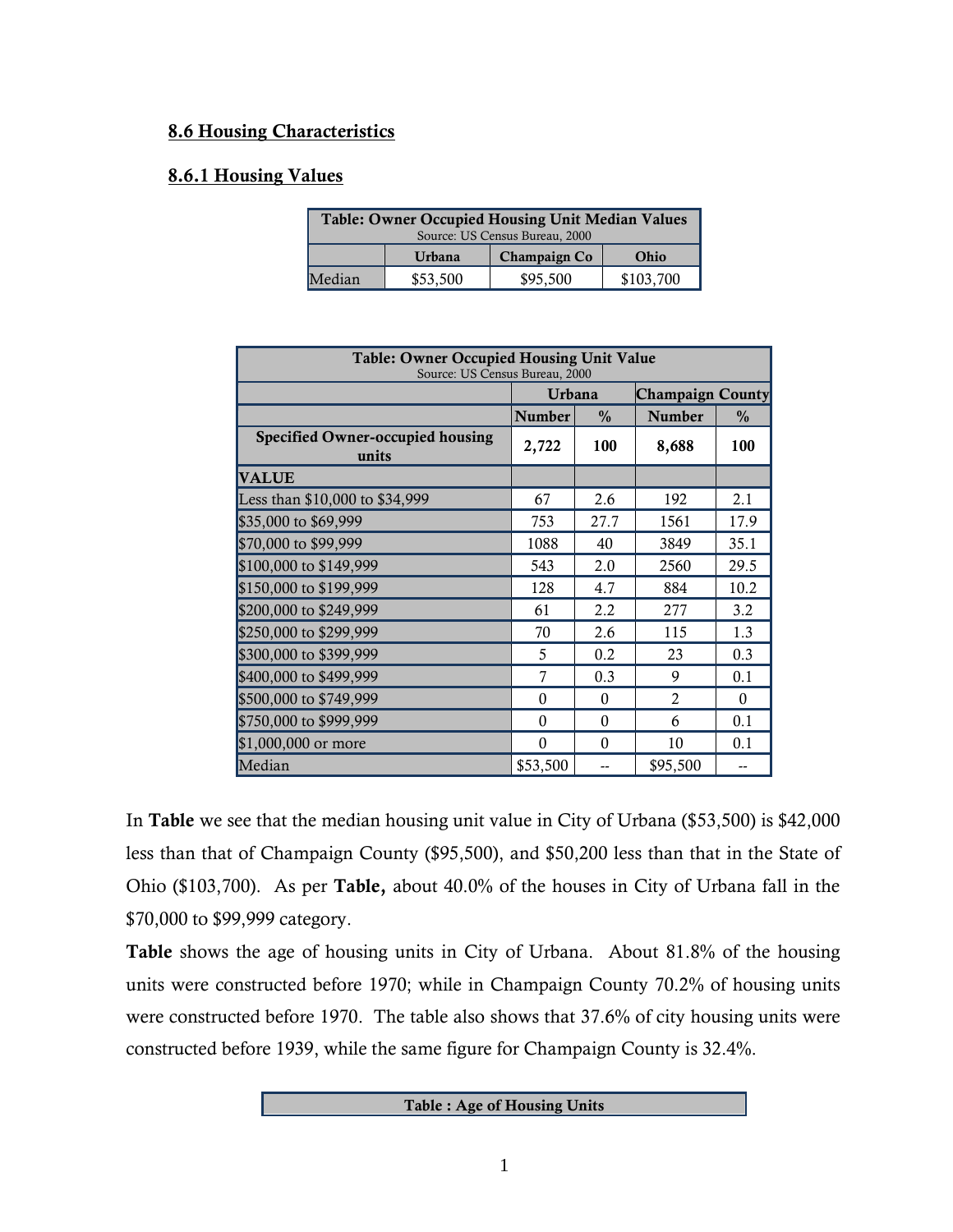| Source: US Census Bureau, 2000 |                |               |               |                         |  |  |  |  |  |
|--------------------------------|----------------|---------------|---------------|-------------------------|--|--|--|--|--|
|                                | City of Urbana |               |               | <b>Champaign County</b> |  |  |  |  |  |
| <b>Year Structure Built</b>    | <b>Number</b>  | $\frac{0}{0}$ | <b>Number</b> | $\frac{0}{0}$           |  |  |  |  |  |
| 1999 to March 2000             | 39             | 0.7           | 297           | 1.9                     |  |  |  |  |  |
| 1995 to 1998                   | 270            | 5.2           | 1,255         | 7.9                     |  |  |  |  |  |
| 1990 to 1994                   | 232            | 4.4           | 1,340         | 8.4                     |  |  |  |  |  |
| 1980 to 1989                   | 410            | 7.8           | 1,844         | 11.6                    |  |  |  |  |  |
| 1970 to 1979                   | 479            | 9.2           | 2,292         | 14.4                    |  |  |  |  |  |
| 1960 to 1969                   | 652            | 12.5          | 1,430         | 9.0                     |  |  |  |  |  |
| 1940 to 1959                   | 1,177          | 22.5          | 2,284         | 14.4                    |  |  |  |  |  |
| 1939 or earlier                | 1,967          | 37.6          | 5,148         | 32.4                    |  |  |  |  |  |

#### **8.6.2: Household Characteristics**

In 2000, City of Urbana had 5,210 total housing units (**Table 4.18**). Out of these, 93.3% are occupied and 6.7% are vacant units. Of the occupied housing units, about 60.5% units are owner occupied units while the remaining 39.5% are renter occupied units (**Figure 4.18**).

| <b>Table: Housing Unit Occupancy and Tenure</b><br>City of Urbana, Champaign County<br>Source: US Census Bureau (1990, 2000) |               |               |               |               |  |  |  |  |  |
|------------------------------------------------------------------------------------------------------------------------------|---------------|---------------|---------------|---------------|--|--|--|--|--|
|                                                                                                                              |               | 1990          |               | 2000          |  |  |  |  |  |
| <b>OCCUPANCY STATUS</b>                                                                                                      | <b>Number</b> | $\frac{0}{0}$ | <b>Number</b> | $\frac{0}{0}$ |  |  |  |  |  |
| <b>Total housing units</b>                                                                                                   | 4,777         | 100           | 5,210         | 100           |  |  |  |  |  |
| Occupied housing units                                                                                                       | 4,513         | 94.5          | 4,859         | 93.3          |  |  |  |  |  |
| Vacant housing units                                                                                                         | 264           | 5.5           | 351           | 6.7           |  |  |  |  |  |
| <b>TENURE</b>                                                                                                                | <b>Number</b> | $\frac{0}{0}$ | <b>Number</b> | $\frac{0}{0}$ |  |  |  |  |  |
| Occupied housing units                                                                                                       | 4,513         | 100           | 4,859         | 100           |  |  |  |  |  |
| Owner-occupied housing units                                                                                                 | 2,791         | 61.8          | 2,942         | 60.5          |  |  |  |  |  |
| Renter-occupied housing units                                                                                                | 1.722         | 31.2          | 1.917         | 39.5          |  |  |  |  |  |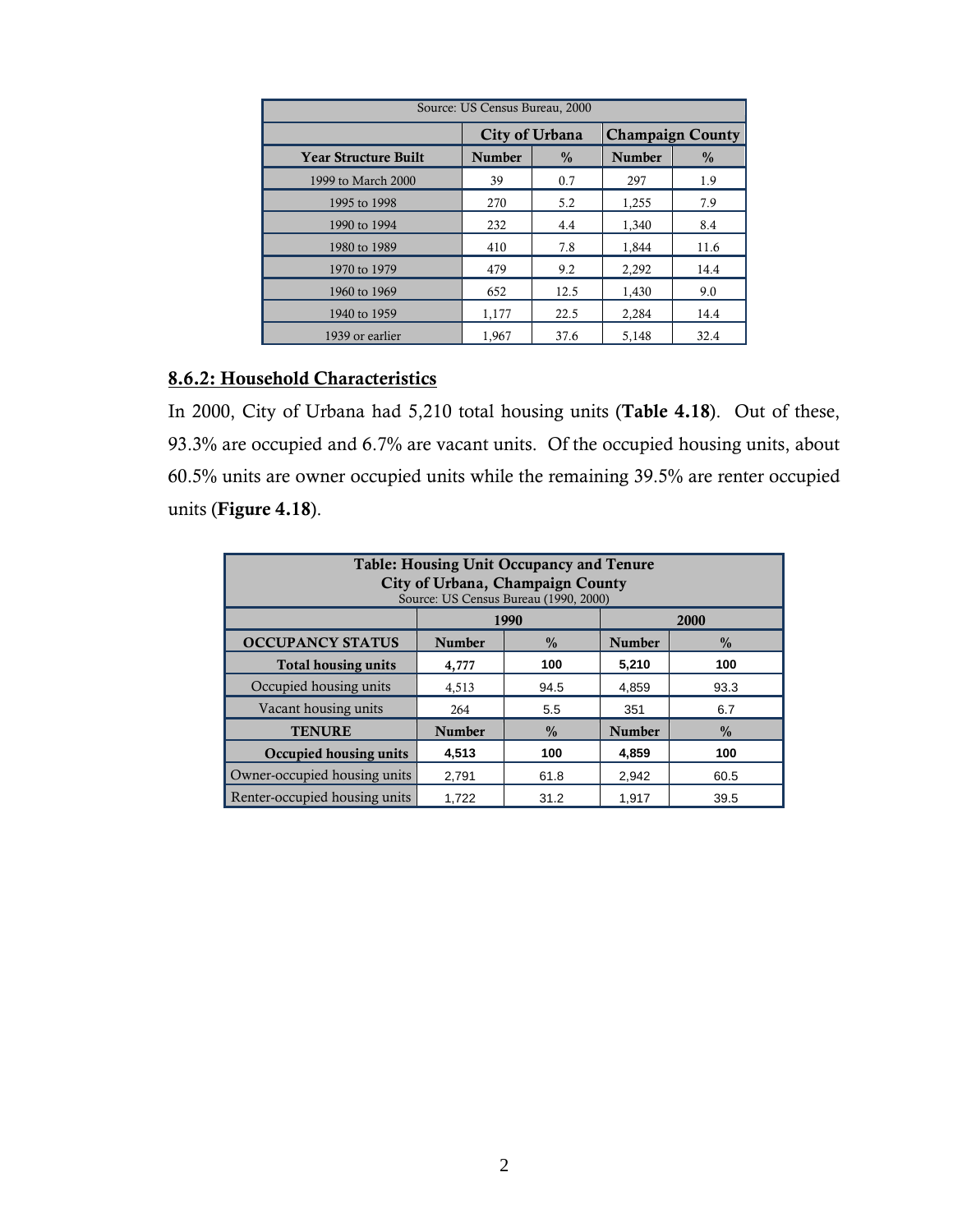

# Figure– Housing Unit Tenure Status

Source: US Census Bureau, 2000

As shown in **Figure**, the housing occupancy rate has not changed much over the past two decades.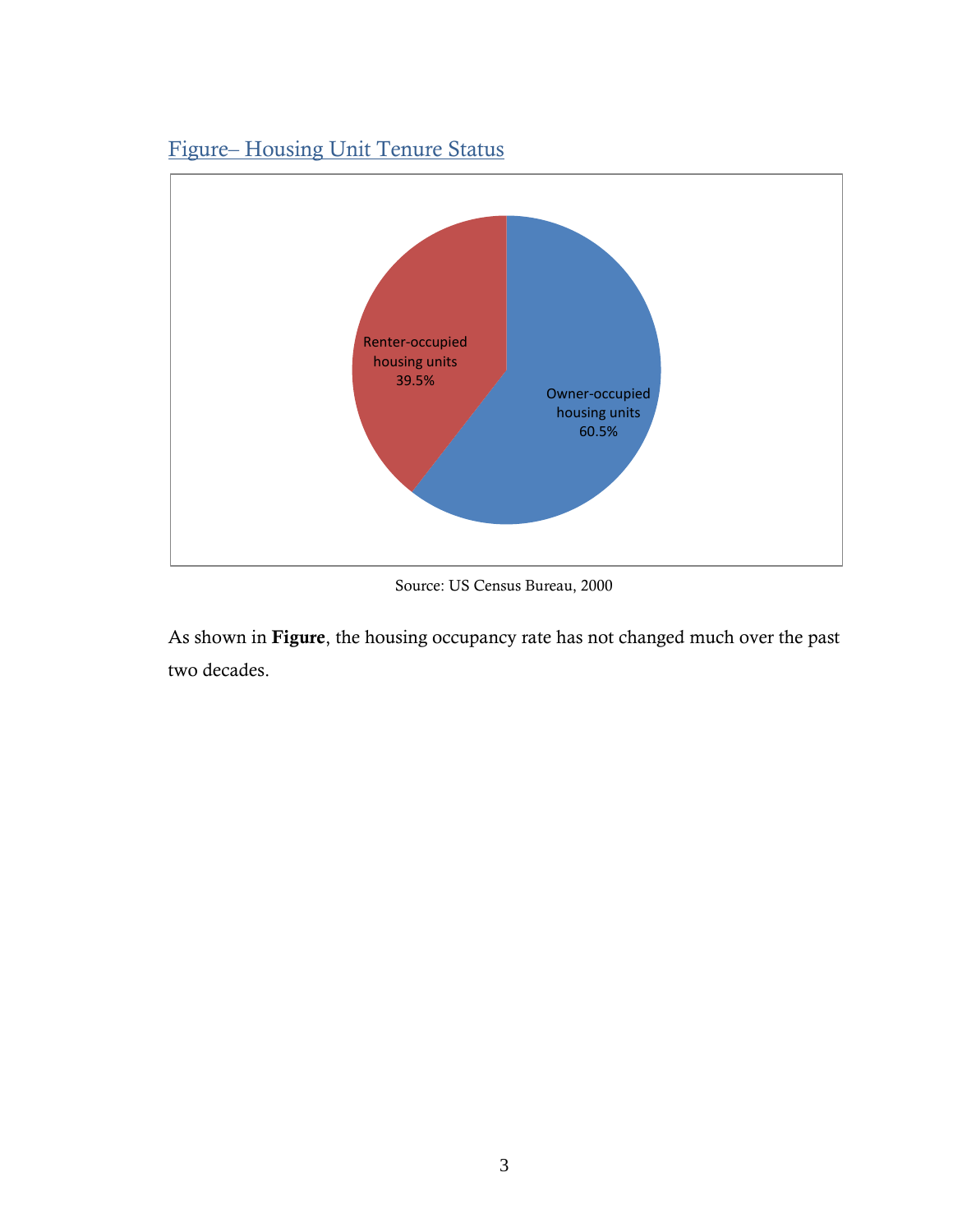

# Figure– Housing Occupancy (% of Housing Units)

Source: US Census Bureau, 2000

#### **8.7 Overview**

Begin text here

#### **8.8 Existing Conditions**

Begin text here

#### **8.9 Goals**

Begin text here

## **8.10 Objectives/Strategies**

Begin text here

#### **8.11 Sustainability**

Begin text here

#### **8.12 Education:**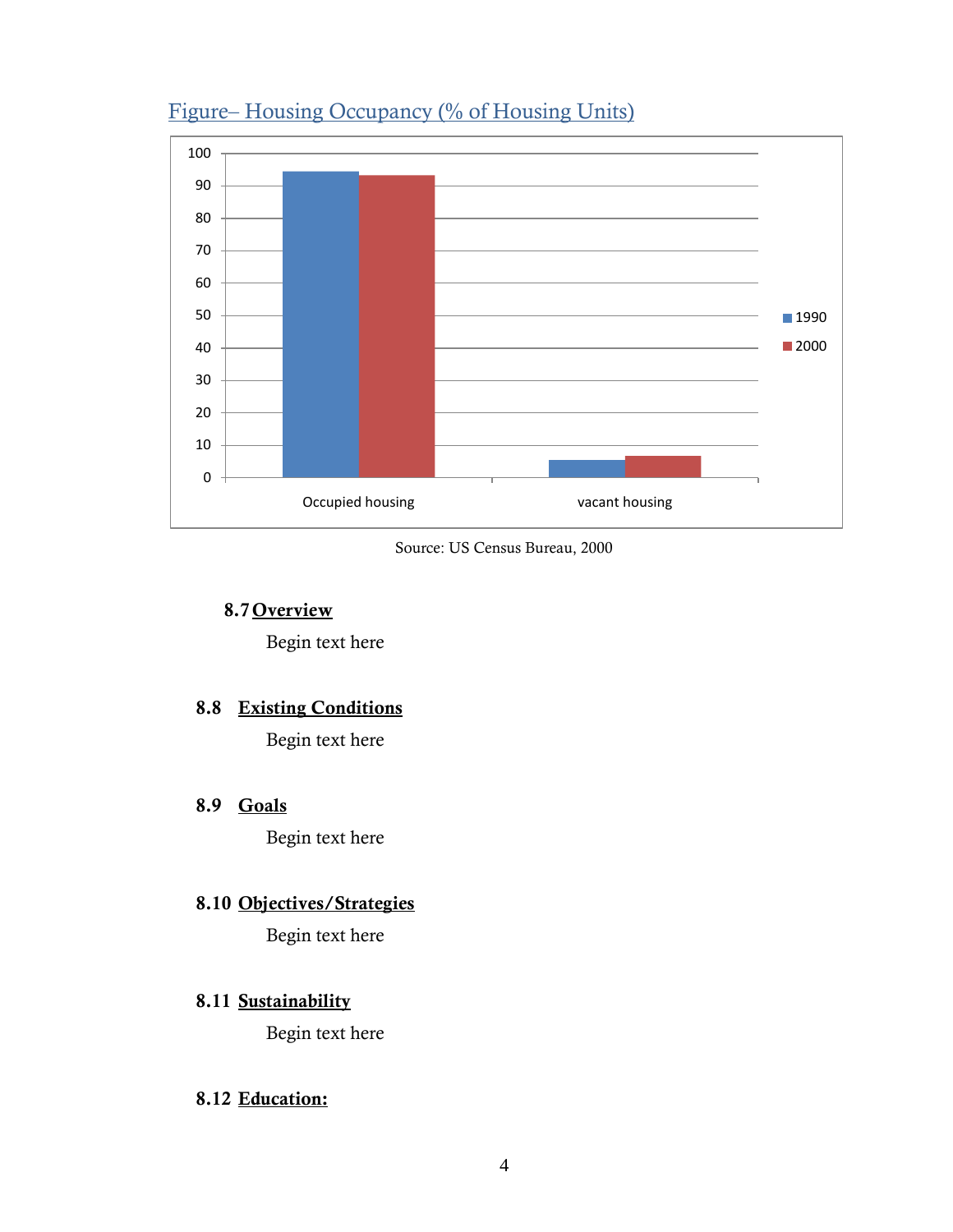#### Begin text here

#### **8.7.3 Schools**

City of Urbana is serviced by the Urbana City School District.



## Figure– School District Enrollment for School Years 1999 - 2004

Source: Ohio Department of Education, 2005

**Figure** shows enrollment in the Urbana City School District and the State of Ohio average over the period from 1998 to 2003. Enrollment has decreased slightly every year in Urbana, as well as the state over this time.

**Table** shows the total expenditure per student by the City of Urbana school district, and the State of Ohio over the 1998-2003 school years. As can be seen, the expenditure per student for the school district was lower than the state's average expenditure per student in recent years.

| Table: Expenditure per Pupil for School Years 1998-2003                 |         |         |         |         |         |  |  |  |  |
|-------------------------------------------------------------------------|---------|---------|---------|---------|---------|--|--|--|--|
| 1998-1999<br>1999-2000<br>2000-2001<br>2001-2002<br>2002-2003<br>Entity |         |         |         |         |         |  |  |  |  |
| City of Urbana                                                          | \$6,350 | \$6,497 | \$6,592 | \$7.118 | \$7,330 |  |  |  |  |
| State of Ohio                                                           | \$6.642 | \$7,057 | \$7,602 | \$8,073 | \$8,441 |  |  |  |  |

| Table: Type of Expenditure for School Years 1998-2003 |                         |  |  |  |                                                       |  |  |  |
|-------------------------------------------------------|-------------------------|--|--|--|-------------------------------------------------------|--|--|--|
|                                                       |                         |  |  |  |                                                       |  |  |  |
| Entity                                                | <b>Expenditure Type</b> |  |  |  | 1998-1999  1999-2000  2000-2001  2001-2002  2002-2003 |  |  |  |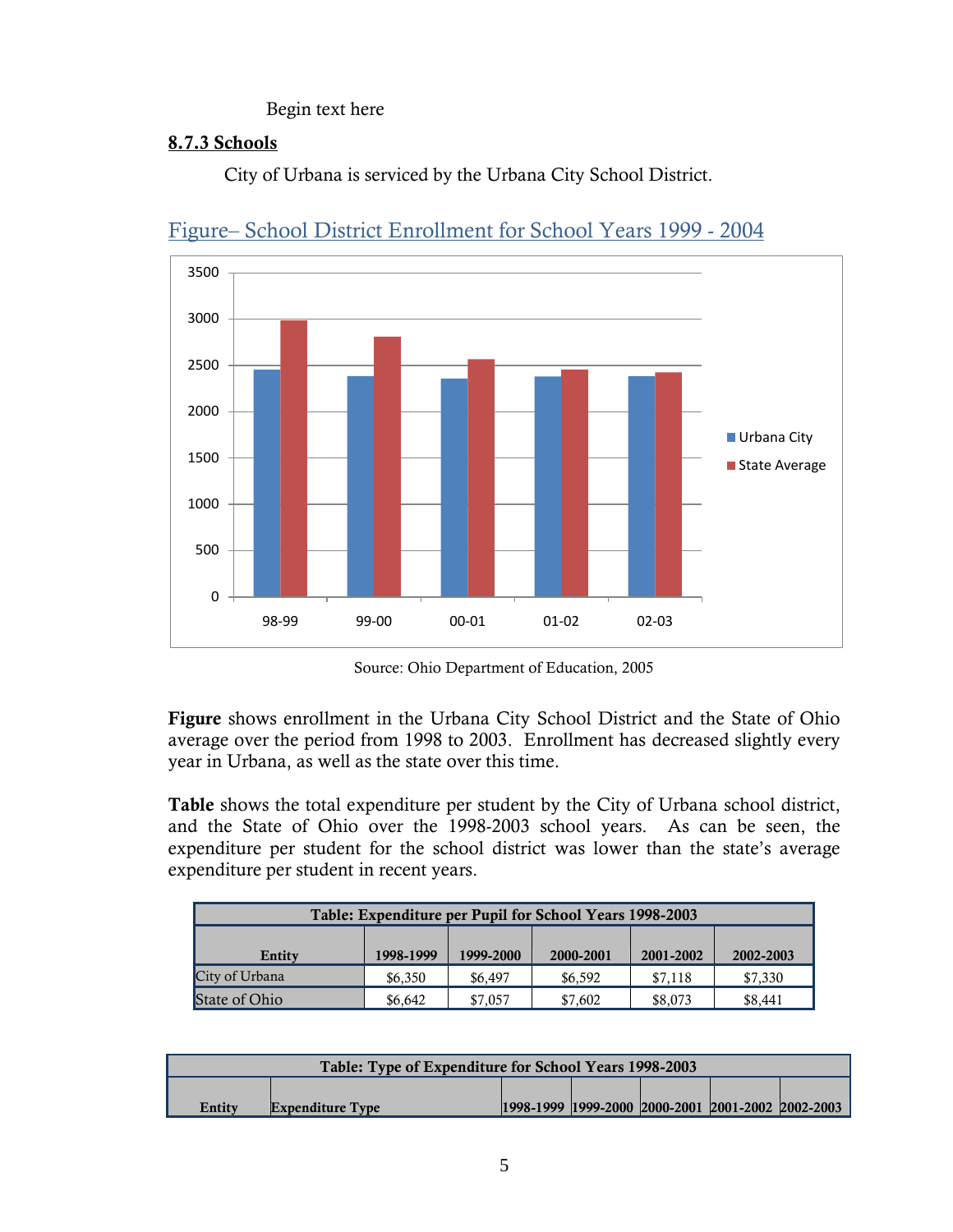|                | Administrative Expenditures             | 13.1%   | 12.9%   | 13.0%   | 12.4%   | 11.3%   |
|----------------|-----------------------------------------|---------|---------|---------|---------|---------|
|                | <b>Building Operations Expenditures</b> | 12.9%   | 12.3%   | 13.7%   | 12.6%   | 13.5%   |
| City of Urbana | <b>Staff Support Expenditures</b>       | 4.0%    | 4.6%    | $4.0\%$ | $5.5\%$ | $5.2\%$ |
|                | Pupil Support Expenditures              | 12.6%   | 13.4%   | 14.0%   | 13.6%   | 10.2%   |
|                | Instructional Expenditures              | 57.3%   | 56.8%   | 55.3%   | 56.0%   | 59.7%   |
|                | <b>Total</b>                            | 100.00% | 100.00% | 100.00% | 100.00% | 100.00% |
|                | Administrative Expenditures             | 11.68%  | 11.87%  | 11.54%  | 11.93%  | 12.37%  |
|                | Building Operations Expenditures        | 19.21%  | 19.19%  | 19.57%  | 19.01%  | 19.17%  |
| State of Ohio  | <b>Staff Support Expenditures</b>       | 1.95%   | 2.10%   | 2.33%   | 2.55%   | 2.72%   |
|                | Pupil Support Expenditures              | 10.78%  | 10.98%  | 11.02%  | 11.17%  | 10.18%  |
|                | <b>Instructional Expenditures</b>       | 56.38%  | 55.86%  | 55.53%  | 55.33%  | 55.56%  |
|                | Total                                   | 100.00% | 100.00% | 100.00% | 100.00% | 100.00% |

**Table** shows the different types of expenditures as a percentage of total expenditure for the Urbana City school district, and the average for the State of Ohio over the 1998-2003 school years. The greatest percentage of expenditure in all cases has been for instructional costs.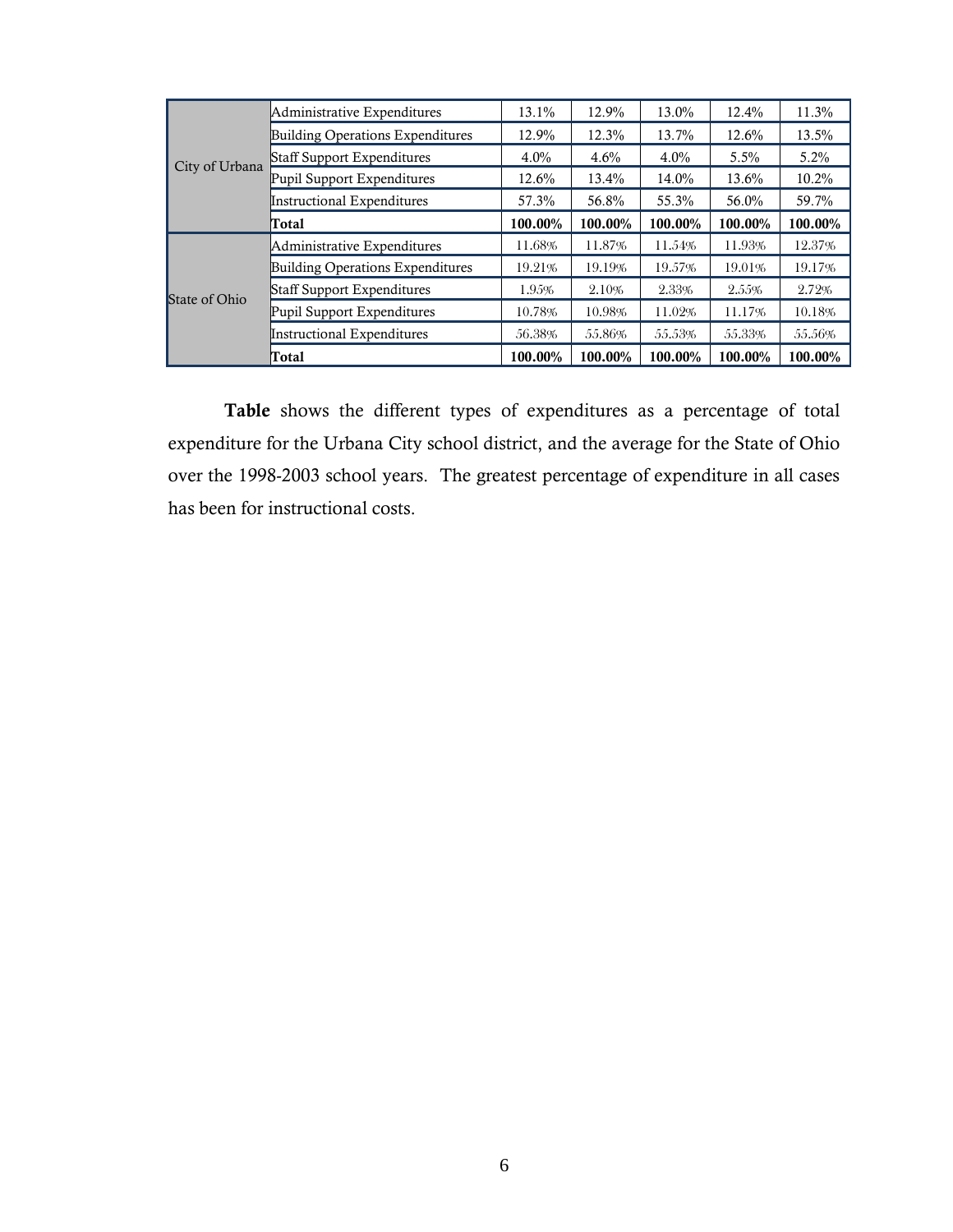| Table: Revenue per Pupil for School Year 1998-2003 |           |                                    |         |            |                              |                        |           |                                 |           |         |  |
|----------------------------------------------------|-----------|------------------------------------|---------|------------|------------------------------|------------------------|-----------|---------------------------------|-----------|---------|--|
| <b>City of Urbana School District</b>              |           |                                    |         |            |                              |                        |           |                                 |           |         |  |
| <b>Revenue Source</b>                              | 1998-1999 |                                    |         | 1999-2000  |                              | 2000-2001              | 2001-2002 |                                 | 2002-2003 |         |  |
|                                                    |           | Per Pupil   % of Total   Per Pupil |         | % of Total |                              | Per Pupil   % of Total | Per Pupil | % of Total Per Pupil % of Total |           |         |  |
| Local Revenue                                      | \$3,112   | 48.6%                              | \$2,969 | 49.0%      | \$3,480                      | 51.3%                  | \$3,755   | 49.7%                           | \$3,581   | 49.70%  |  |
| State Revenue                                      | \$2,893   | 45.2%                              | \$2,638 | 43.5%      | \$2,925                      | 43.2%                  | \$3,367   | 44.5%                           | \$3,616   | 44.50%  |  |
| Federal Revenue                                    | \$399     | $6.5\%$                            | \$454   | $7.5\%$    | \$372                        | 5.5%                   | \$440     | 5.8%                            | \$471     | 5.80%   |  |
| Total                                              | \$6,404   | 100%                               | \$6,061 | 100%       | \$6,777                      | 100%                   | \$7,562   | 100%                            | \$7,668   | 100%    |  |
|                                                    |           |                                    |         |            | <b>State of Ohio Average</b> |                        |           |                                 |           |         |  |
| <b>Revenue Source</b>                              |           | 1998-1999                          |         | 1999-2000  |                              | 2000-2001              |           | 2001-2002                       | 2002-2003 |         |  |
|                                                    |           | Per Pupil   % of Total   Per Pupil |         | % of Total |                              | Per Pupil   % of Total | Per Pupil | % of Total Per Pupil % of Total |           |         |  |
| Local Revenue                                      | \$3,407   | 51.00%                             | \$3,540 | 50.50%     | \$3,787                      | 49.80%                 | \$3,843   | 47.80%                          | \$3,916   | 47.10%  |  |
| <b>State Revenue</b>                               | \$2,898   | 43.40%                             | \$3,070 | 43.80%     | \$3,351                      | 44.00%                 | \$3,711   | 46.20%                          | \$3,846   | 46.30%  |  |
| <b>Federal Revenue</b>                             | \$377     | 5.60%                              | \$406   | 5.80%      | \$473                        | 6.20%                  | \$448     | 6.10%                           | \$550     | 6.60%   |  |
| Total                                              | \$6,682   | 100.00%                            | \$7,015 | 100.00%    | \$7,611                      | 100.00%                | \$8,041   | 100.00%                         | \$8,312   | 100.00% |  |

**Table** shows the source of funding for the school districts and average for the State of Ohio for the school years 1998-2003. The highest percentage of funding for the Urbana school district comes from the local revenues. For all these school years, state and federal funding for Urbana has been lower than the state average.

Figure– Average Teacher Salary 2000 – 2004



Source: Ohio Department of Education, 2005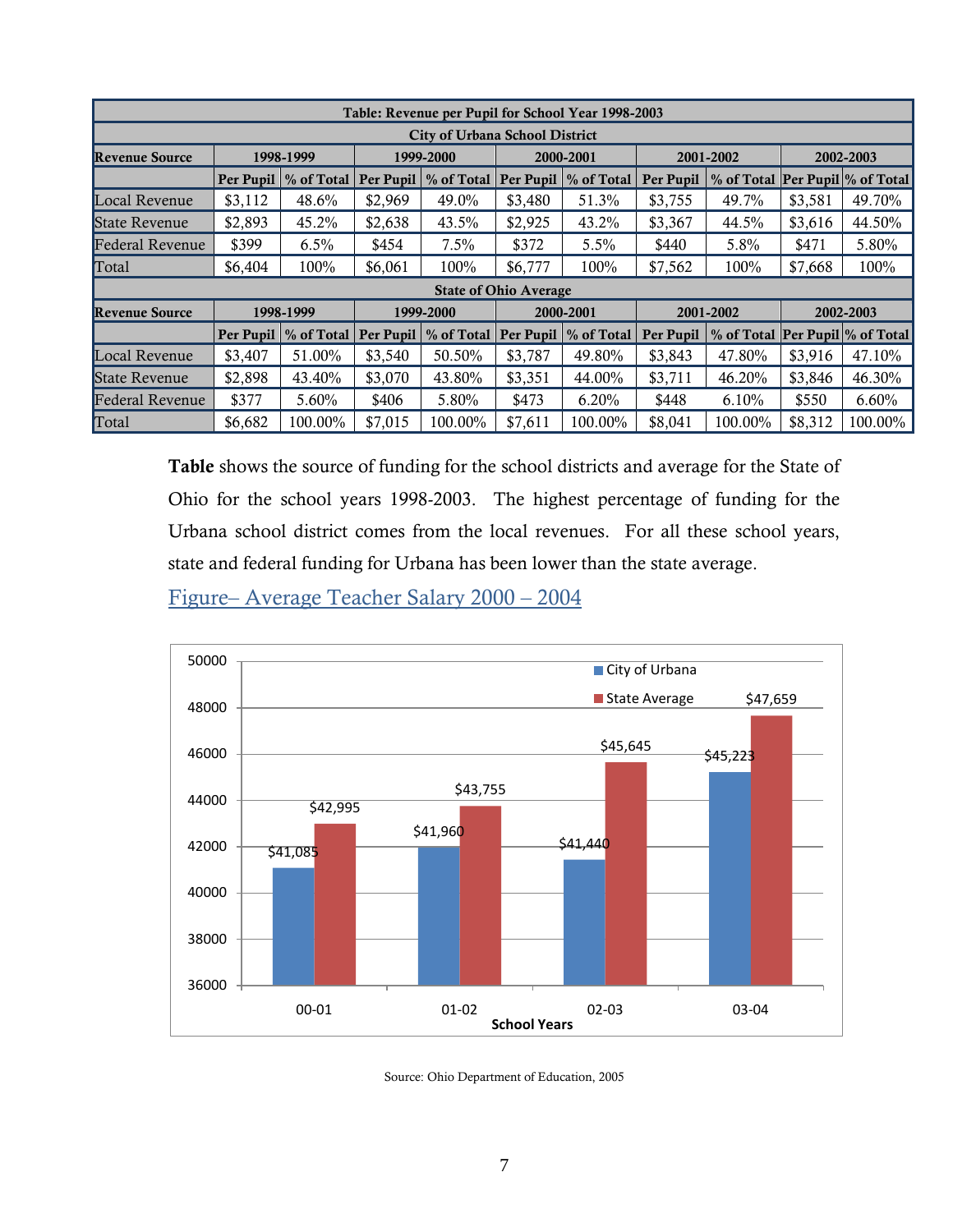**Figure** shows the average salary of teachers in the Urbana City school district, and the average salary of teachers in the State of Ohio for the past four school years. The average Urbana salary for the entire time frame was less than the state average.

| <b>Table: Number of Students per Teacher</b> |           |           |           |           |           |
|----------------------------------------------|-----------|-----------|-----------|-----------|-----------|
|                                              | 1998-1999 | 1999-2000 | 2000-2001 | 2001-2002 | 2002-2003 |
| City of Urbana                               | 18.4      | 173       | 17.8      | 16.1      | 16        |
| State of Ohio Average                        | 18.6      | 18.1      | 18        | 16.9      | 16.5      |

**Table** shows the number of students per teacher in the Urbana City school district, and the State of Ohio average. The number of students per teacher for the school district has been less than the state average for the past five years.

| <b>Table: Graduation Rates</b><br>Source: Ohio Department of Education, 2006 |               |               |                                    |                  |                  |
|------------------------------------------------------------------------------|---------------|---------------|------------------------------------|------------------|------------------|
| Entity                                                                       | 1998-<br>1999 | 1999-<br>2000 | $2000 -$<br>2001                   | $2001 -$<br>2002 | $2002 -$<br>2003 |
| City of Urbana                                                               | 76.7%         | 79.9%         | 83.7%                              | 85.5%            | 83.8%            |
| State of Ohio                                                                |               |               | 80.60% 80.60% 81.10% 82.70% 84.30% |                  |                  |

| <b>Table: Honors Graduates</b><br>Source: Ohio Department of Education, 2006 |               |               |               |                             |                  |
|------------------------------------------------------------------------------|---------------|---------------|---------------|-----------------------------|------------------|
| Entity                                                                       | 1998-<br>1999 | 1999-<br>2000 | 2000-<br>2001 | $2001 -$<br>2002            | $2002 -$<br>2003 |
| City of Urbana                                                               | 12.3%         | $12.2\%$      | $7.9\%$       | 11.0%                       | $5.7\%$          |
| State of Ohio                                                                | 16.20%        |               |               | 16.70% 17.80% 17.60% 17.90% |                  |

**Table** and **Table** show the graduation and honors graduation rates. The graduation rate for Urbana has been lower than the state average graduation rate three of the five years. The Urbana City school district had lower honors graduate percentages than the state average.

Since the 1998-1999 school year, the Ohio Department of Education has graded each school annually. These grades were assigned based on the number of performance targets achieved by the school out of a total possible 27 targets. In academic years 2001-2002 and 2002-2003, there were 22 targets defined. The range of state performance targets includes Grades 4, 6, 9 and 12 proficiency test results in five subject areas. These subjects are: Citizenship, Mathematics, Reading, Writing and Science as well as district attendance and graduation rates. A school district can be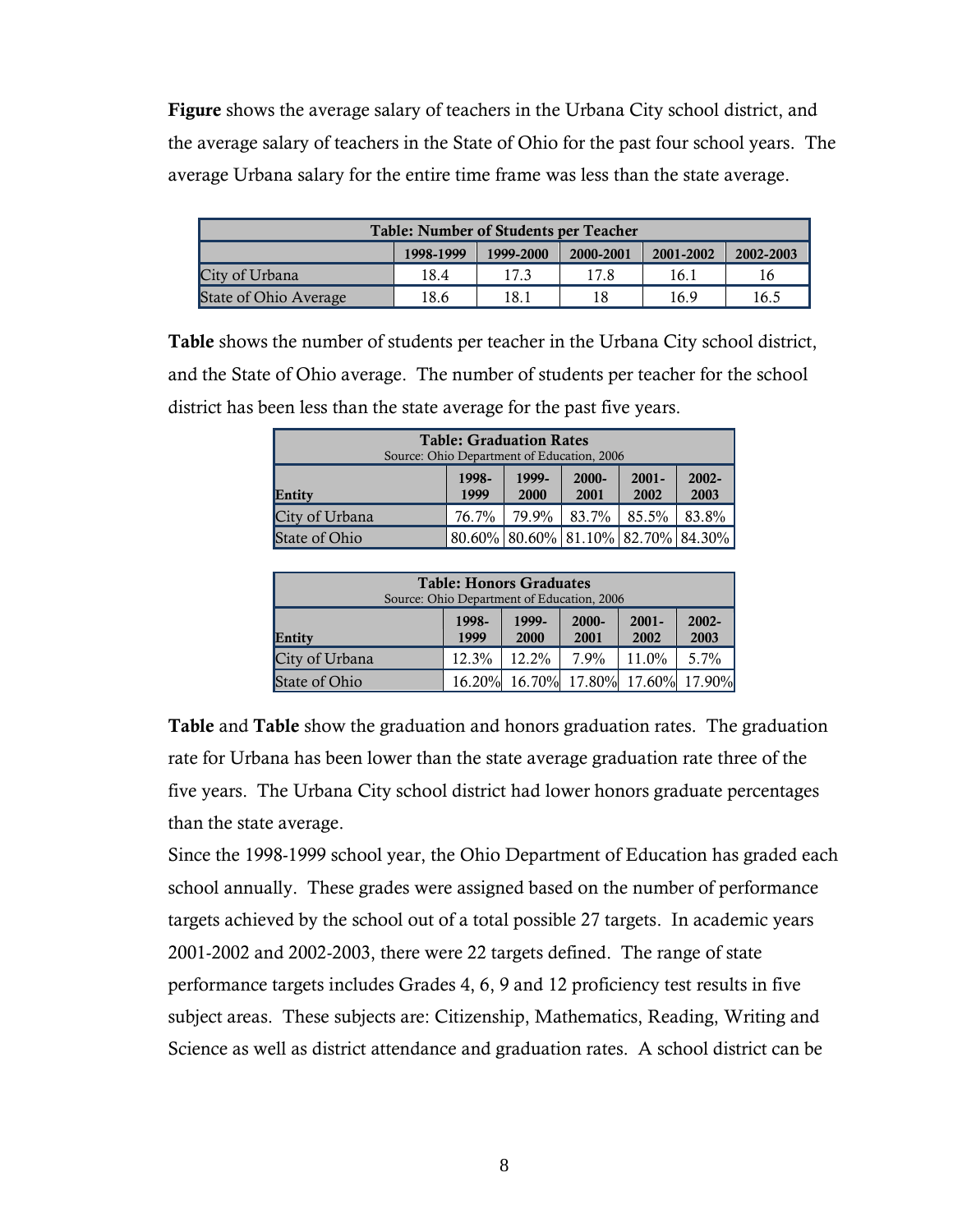assigned the following grades in descending order: Excellent, Effective, Continuous Improvement, Academic Watch and Academic Emergency.

- *Excellent* Districts met 26 or more performance indicators of 27 possible
- **Effective-** Districts met 21-25 state performance indicators
- *Continuous Improvement* Districts met 13-20 performance indicators
- *Academic Watch-* Districts met 8-12 performance indicators
- *Academic Emergency* Districts met 0-7 performance indicators

For the five academic years from 1998-2003, Urbana City School District has not attained Adequate Yearly Progress ("AYP") status. For the academic year 2002-2003, the Urbana City school district was rated as Continuous Improvement. For the 2007-2008 academic year, the Urbana City school district was rated Excellent. The attendance rate for students at the Urbana City school district is given in **Table**. The attendance rate for this district has been above the average attendance rate in two school years when compared to school districts across Ohio.

| Table: Attendance Rates 1999-2004 (%)<br>Source: Ohio Department of Education, 2005 |                    |      |  |  |
|-------------------------------------------------------------------------------------|--------------------|------|--|--|
| <b>School Year</b>                                                                  | <b>Urbana City</b> | Ohio |  |  |
| 2003-2004                                                                           | 94.5               | 94.5 |  |  |
| 2002-2003                                                                           | 94.7               | 94.5 |  |  |
| 2001-2002                                                                           | 93.9               | 94.3 |  |  |
| 2000-2001                                                                           | 93.5               | 93.9 |  |  |
| 1999-2000                                                                           | 93.8               | 93.6 |  |  |

#### **8.13 Urbana University – move to the Education section**

Urbana University has the following as their Institutional Vision for 2014:

- Will prepare students for a lifetime of leadership and service to their communities through quality classroom instruction, real world experience, community partnerships, and technology.
- Will be an engaged and energized community of learners with an enrollment of 2500 students. The student body will not only reflect the diversity of our region, but will also include international students in our graduate and undergraduate programs to enhance the learning environment
- In our region the university will be the first choice of students looking for robust programs with a good academic reputation that lead to specific vocational choices. Urbana University will be characterized by:
	- o Excellence in Education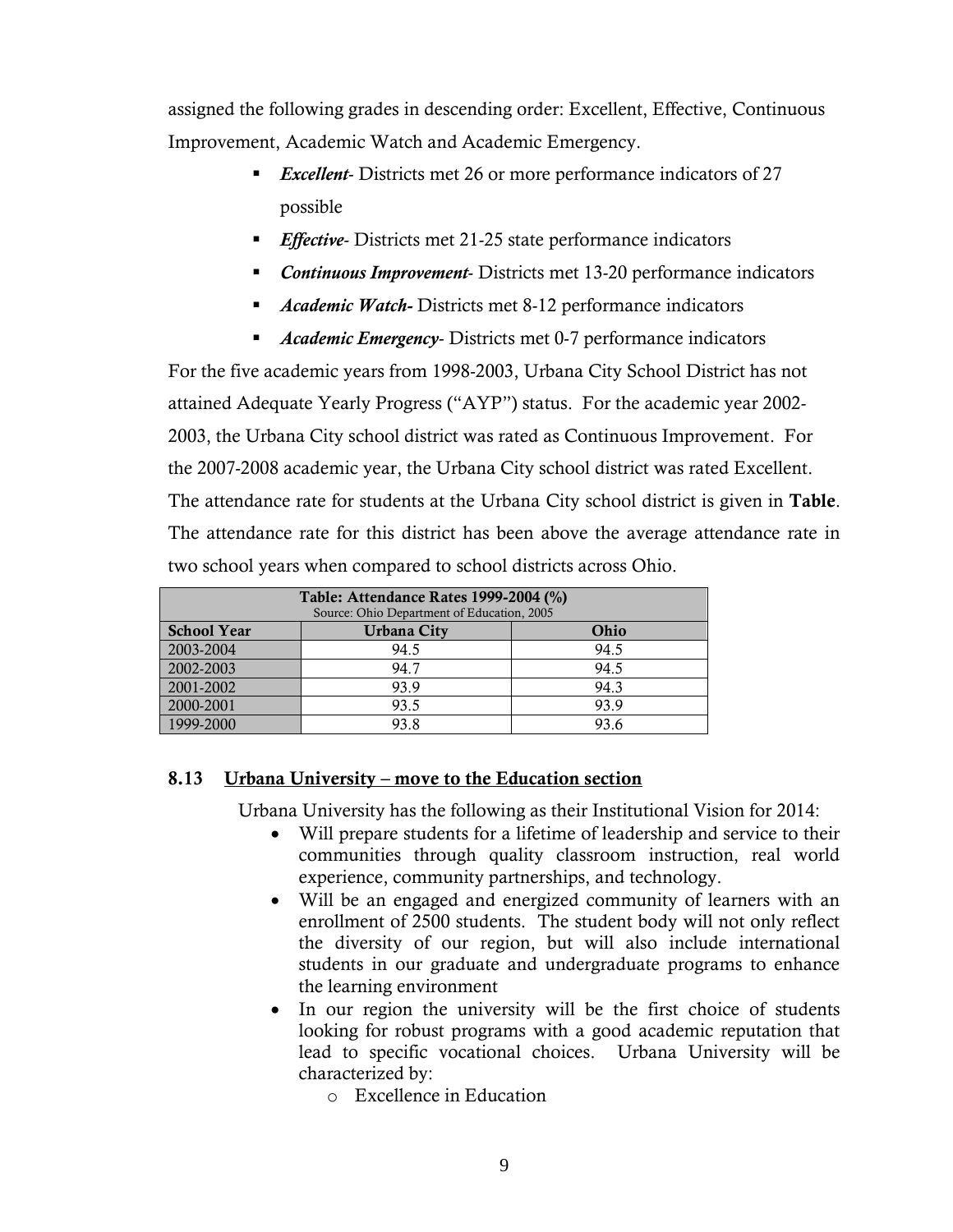- o A nurturing community
- o A commitment to service

#### **8.14 Overview**

Begin text here

#### **8.15 Existing Conditions**

Begin text here

#### **8.16 Goals**

Begin text here

# **8.17 Objectives/Strategies**

Begin text here

#### **8.18 Sustainability**

Begin text here

## **8.19 Health and Safety:**

Begin text here

#### **8.20 Overview**

Begin text here

### **8.21 Existing Conditions**

Begin text here

#### **8.22 Goals**

Begin text here

#### **8.23 Objectives/Strategies**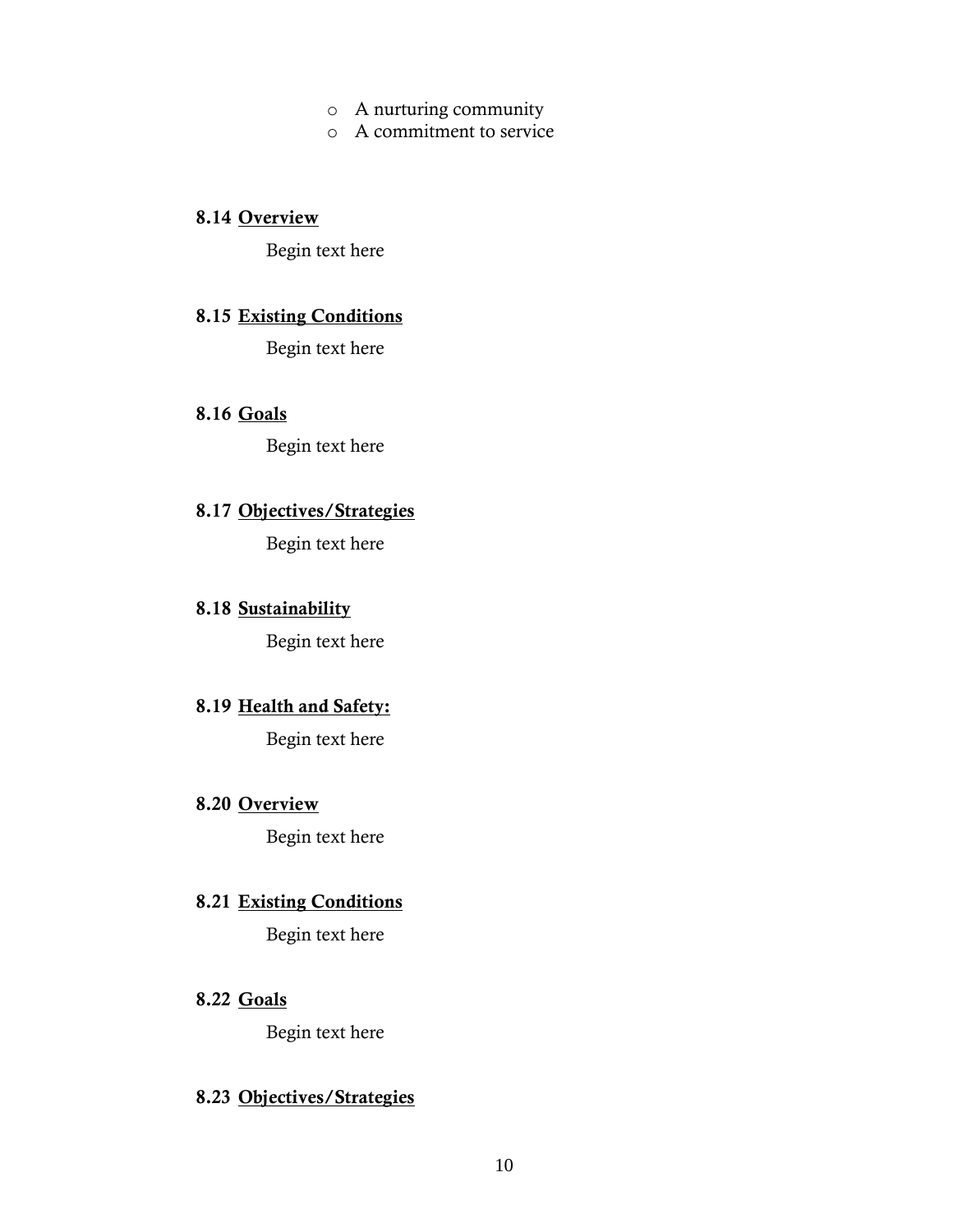Begin text here

# **8.24 Sustainability**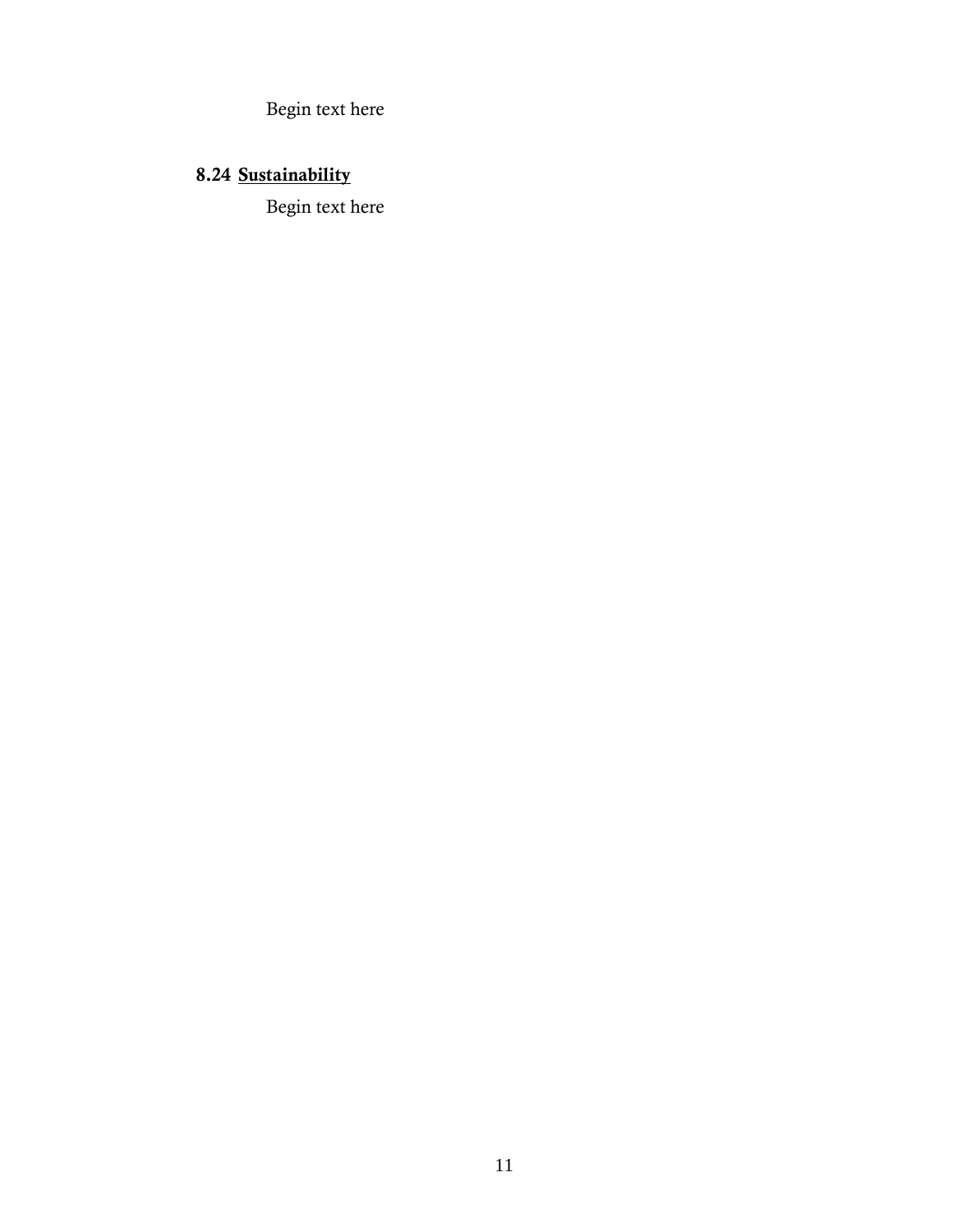# **Chapter 9**

# **9 Implementation**

## **9.1 Overview**

**9.1.1** Begin text here

#### **9.2 How to Use the Plan**

**9.2.1** Begin text here

## **9.3 Updating the Plan:**

9.3.1 Begin text here

#### **9.4 Summary of Strategies:**

9.4.1 Begin text here